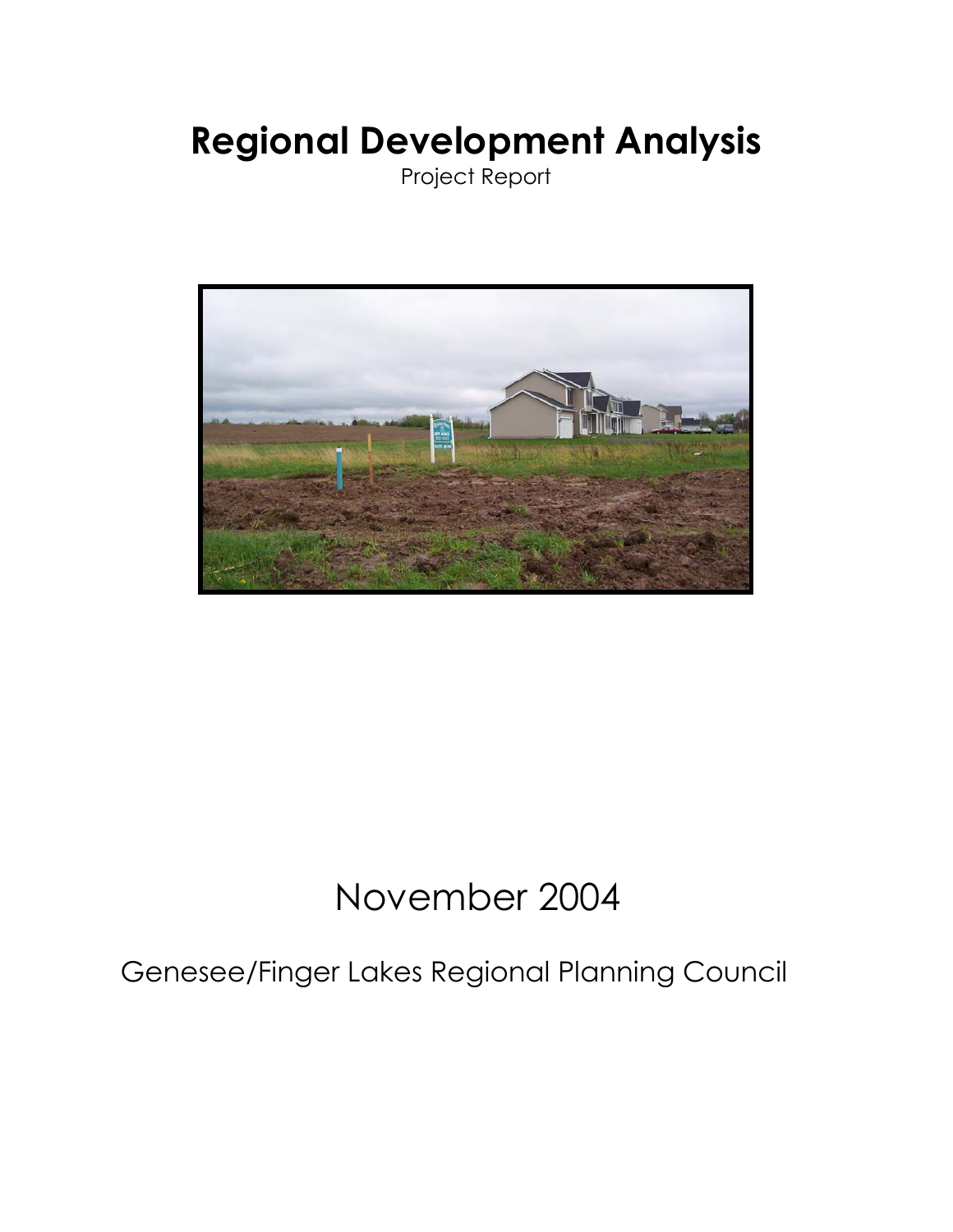# **Table of Contents**

| Genesee<br>Livingston 15<br>Monroe<br>Ontario<br><b>Orleans</b><br>Seneca<br>Wayne<br>Wyoming<br>Yates | -11<br>19<br>-23<br>27<br>31<br>35<br>- 39<br>43 |     |
|--------------------------------------------------------------------------------------------------------|--------------------------------------------------|-----|
|                                                                                                        |                                                  | .A1 |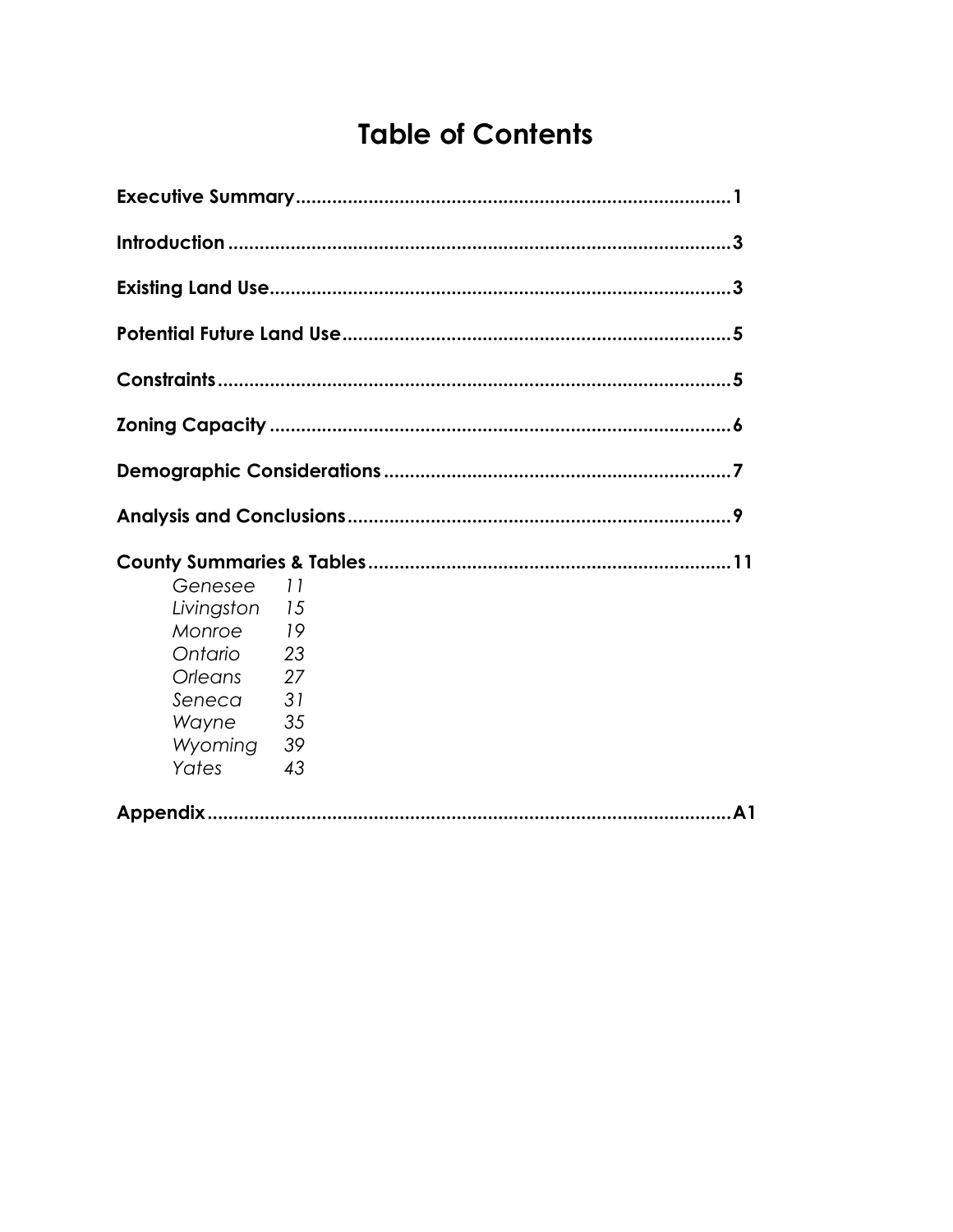#### **Executive Summary**

The Regional Development Analysis can help identify anticipated land use patterns in the region. This project is the next step to the 2001-2002 Unified Planning and Work Program (UPWP) Regional Development Analysis which collected and analyzed all regional municipal land use regulation and control documents including zoning, subdivision, site plan and other local land use laws.

A mathematical process used data on existing land use, potential future land use (zoning), and constraints to development, to determine the land available for development and the zoning capacity of the towns, cities, and villages in the nine-county Genesee-Finger Lakes Region. Zoning capacity is the amount of development that could legally occur given current zoning regulations in the municipality.

The data from the *Regional Population Forecast: County, City, Town, and Village Projections for the Genesee/Finger Lakes Region* (G/FLRPC, 2003) were applied to the land available for development and zoning capacity figures to determine an estimated build out potential in residential, commercial, and industrial development categories. Essentially, this answers the question: If current trends in development and population continue, how much of the land available for development in a community will be utilized?

The answer appears to be: relatively little. As the table summarizing the findings on the following page shows, most counties have build out percentages under 20%. In some places, in some categories, the percentages are under one percent. This reflects the slow growth in population in many areas across the region and indicates that many municipalities are zoned far in excess of the amount of residential, commercial, and industrial development that could realistically be expected in the next 25 to 50 years. The issue of excess zoning capacity is only one facet to be examined. Municipalities may wish to examine whether the amount of "land available for development" is truly what the community desires for its future.

Communities may want to consider changes to their zoning based on the following:

- Likely growth scenarios (many communities are extremely optimistic with their zoning given current development trends)
- Optimal siting of specific land uses with consideration of constraints (steep slopes, wetlands, waterways, etc.), transportation, infrastructure, commercial district viability, fiscal impacts of land use, and impacts on adjacent land uses (including those in nearby municipalities)
- Density requirements, especially in areas served by water and sewer where higher densities could be encouraged
- Promoting walking, bicycling, and transit use through appropriate setbacks, parking requirements, building placement, density, and mix of uses.
- Stormwater and drainage management

In recent years, many communities have rejected the view that growth and development is an unmitigated good. More and more municipalities realize that while growth does add to the tax base, it can also impose costs, financial and otherwise, on the community. Therefore, it is recommended that communities perform a buildout and fiscal impact analysis as part of their comprehensive planning process.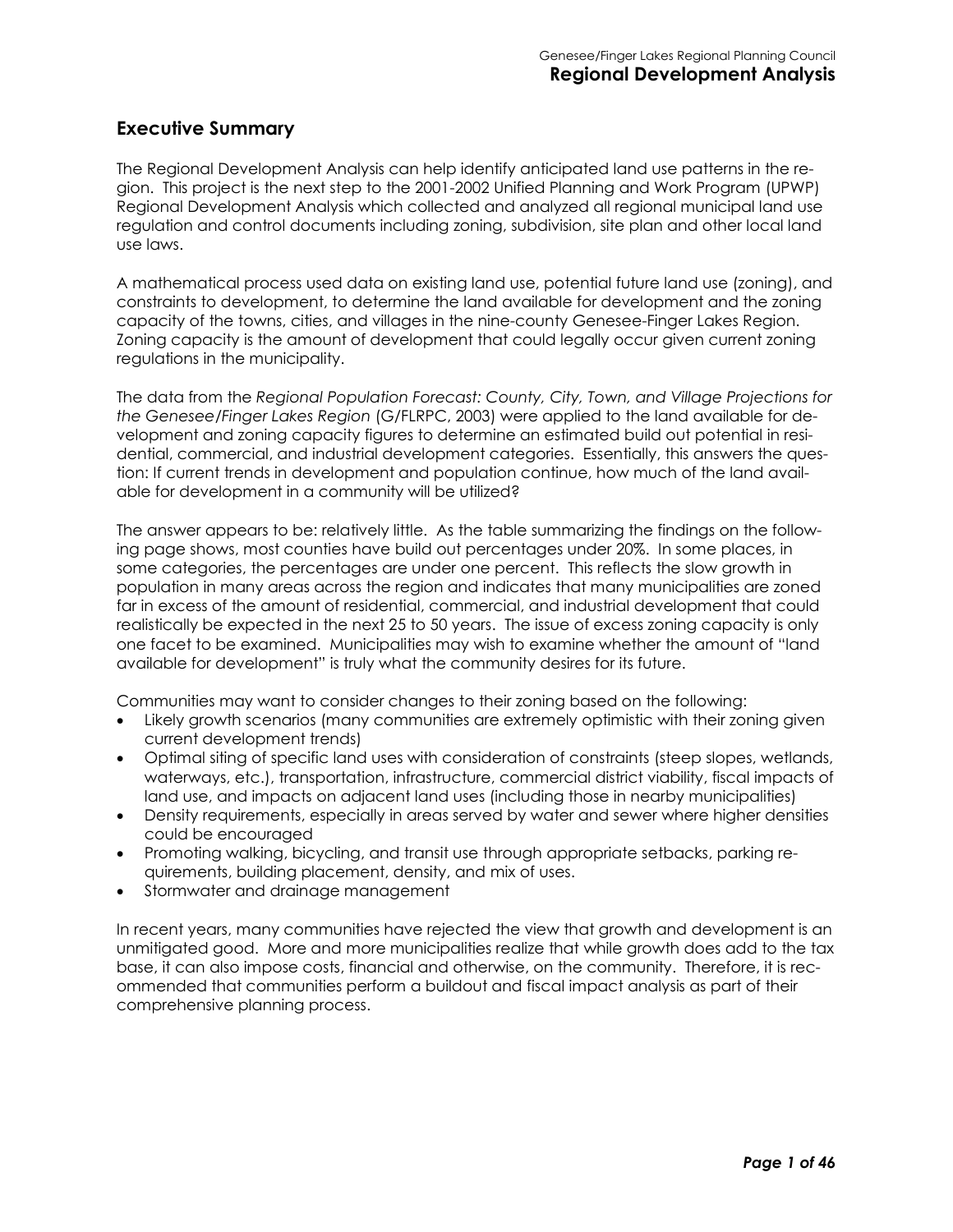#### **Regional Summary**

|                    | Percentage of<br><b>Available Capacity</b> | Percentage of<br><b>Available Capacity</b> |
|--------------------|--------------------------------------------|--------------------------------------------|
|                    | Developed by 2020                          | Developed by 2040                          |
| Genesee            |                                            |                                            |
| Residential        | less than 1                                | less than 1                                |
| Commercial         | $2.7 - 6.4%$                               | $6.4 - 15%$                                |
| Industrial         | $0.4 - 1.3%$                               | $0.8 - 3.1%$                               |
| Livingston         |                                            |                                            |
| Residential        | less than 1                                | $1.1 - 1.4\%$                              |
| Commercial         | 1.9-7.8%                                   | 4.6-18%                                    |
| Industrial         | $0.9 - 3.2%$                               | $2 - 7.6%$                                 |
| Monroe             |                                            |                                            |
| Residential        | 17.9-21.5%                                 | 27.4-33%                                   |
| Commercial         | 51-103%                                    | 119-241%                                   |
| Industrial         | 10.2-20%                                   | 23.9-46.3%                                 |
| <b>Ontario</b>     |                                            |                                            |
| Residential        | $0.01 - 2.9%$                              | 1.7-4.9%                                   |
| Commercial         | $0.6 - 1.6\%$                              | 1.3-3.7%                                   |
| Industrial         | $2.6 - 6.1\%$                              | $6.2 - 14.3\%$                             |
| <b>Orleans</b>     |                                            |                                            |
| Residential        | 0.50%                                      | $0.7 - 0.8\%$                              |
| Commercial         | 4-15.2%                                    | 9.1-35.5%                                  |
| <b>Industrial</b>  | $1.4 - 5.6%$                               | $3.2 - 13.1\%$                             |
| Seneca             |                                            |                                            |
| <b>Residential</b> | $0.3 - 0.5%$                               | $0.4 - 0.5%$                               |
| Commercial         | 1.2-4.8%                                   | 2.8-11.2%                                  |
| Industrial         | $0.03 - 0.2%$                              | $0.1 - 0.4%$                               |
| Wayne              |                                            |                                            |
| <b>Residential</b> | $0.8 - 1.3%$                               | $1.1 - 2%$                                 |
| Commercial         | $2.5 - 6.9%$                               | $5.9 - 16%$                                |
| Industrial         | 2.3-5.8%                                   | 5.4-13.5%                                  |
| Wyoming            |                                            |                                            |
| Residential        | $0.1 - 0.3%$                               | $0.2 - 0.3%$                               |
| Commercial         | $0.2 - 1.2%$                               | $0.4 - 2.8\%$                              |
| Industrial         | $0.3 - 1.2%$                               | $0.6 - 2.7%$                               |
| Yates              |                                            |                                            |
| Residential        | 9.2-10.2%                                  | 15.7-17.4%                                 |
| Commercial         | Data gaps effected results                 |                                            |
| Industrial         | $3.6 - 15.5%$                              | 8.4-36.1%                                  |

#### **NOTES**

In order to facilitate the analysis, the study assumes that only lands classified by the municipality's Real Property Assessor as 'Agriculture' or 'Vacant' would be considered for potential development. This is not meant to presume that all farmland is simply "waiting for development" but rather was a way to efficiently calculate land that *could* be developed.

While it is entirely possible that further development may occur on lands currently classified as 'residential' or 'commercial', given the scale of the study area and scope of this project, the subdivision of large parcels that have been identified as 'developed' (e.g. rural non-farm residential parcels of several acres) has been excluded from consideration.

Several municipalities are forecasted to lose population, resulting in a negative build-out.

Theoretically, this would lead to the demolition of excess residential dwelling capacity. In practice, however, that is not likely to occur except in the most severe cases.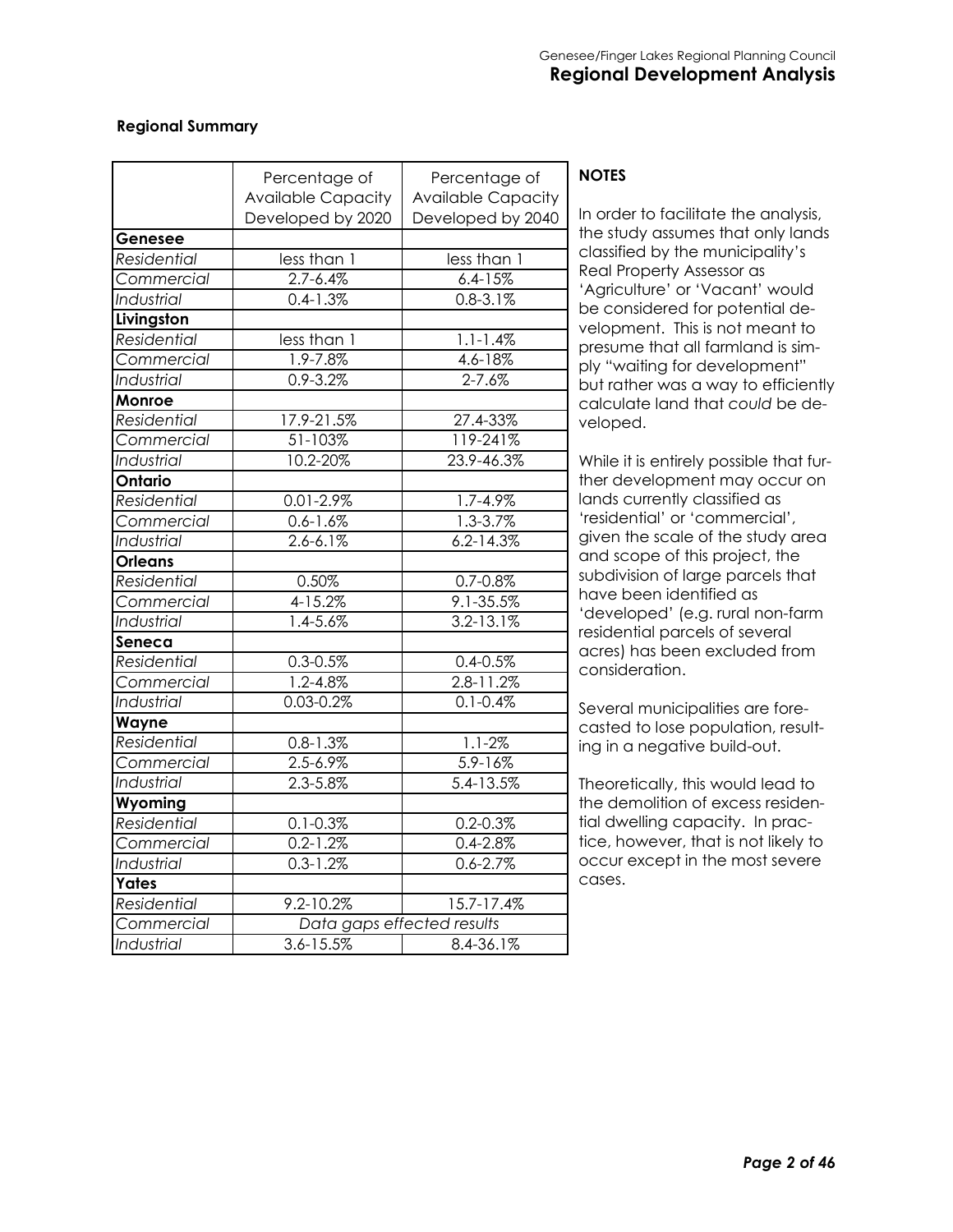#### **Introduction**

The Regional Development Analysis can help identify anticipated land use patterns in the region. This project is the next step to the 2001-2002 Unified Planning and Work Program (UPWP) Regional Development Analysis which collected and analyzed all regional municipal land use regulation and control documents including zoning, subdivision, site plan and other local land use laws. In addition to the aforementioned documentation, zoning districts for all municipalities in the region were obtained and digitized. Further digital data sets were acquired or developed as they were seen as useful for the projections, including land cover and land use.

Due to the size of the study area (i.e. the entire Genesee-Finger Lakes Region with 192 municipalities), it was determined that the Regional Development Analysis would be based primarily on a mathematical interpretation of regional land use patterns through the compilation of municipal-level data. Build out analyses typically focus on a relatively small land area (municipality or zoning district) using uniform base data with the intent of providing its audience with detailed, micro-level information. Given the broad land area that the Regional Development Analysis covers and the differing sources of land use data available, such an analysis is not feasible. This analysis therefore uses baseline data to produce a uniform approximation of potential build out acreage throughout the region.

It is important to note that limitations of the data affect the analysis, particularly with a project area that covers the entire region. Projections of trends reflect the best methodology available for a project of this scope. It should be emphasized that these are only *projections*. The Regional Development Analysis is meant to be one tool that communities can use to gauge their land use and development activities. The Analysis can also serve as a starting point for discussions on the future of the community, and as the basis for further, more detailed analyses.

Note: The illustrations show the Town of Bethany, Genesee County, as a graphic to help readers visualize the process.

# **1. Existing Land Use**

The first task in the build-out was to determine the existing land use situation in the region. This



was done at the municipal level. Town data was analyzed including any villages that are contained within them. In addition, village data was extracted and analyzed separately to provide data specific to each village to complement the data specific to each town.

Property parcel data was obtained to determine land use. Two methods were used to collect this land use information. For counties with digital tax parcels in Geographic Information System (GIS) format (Genesee, Monroe, Ontario, Wayne, and Yates), the GIS coverages obtained from each County were used. For the counties without digital tax parcel data (Livingston, Orleans, Seneca, and Wyoming), the parcel information was acquired in tabular format from the county offices of Real Property Services or parcel centroid data was obtained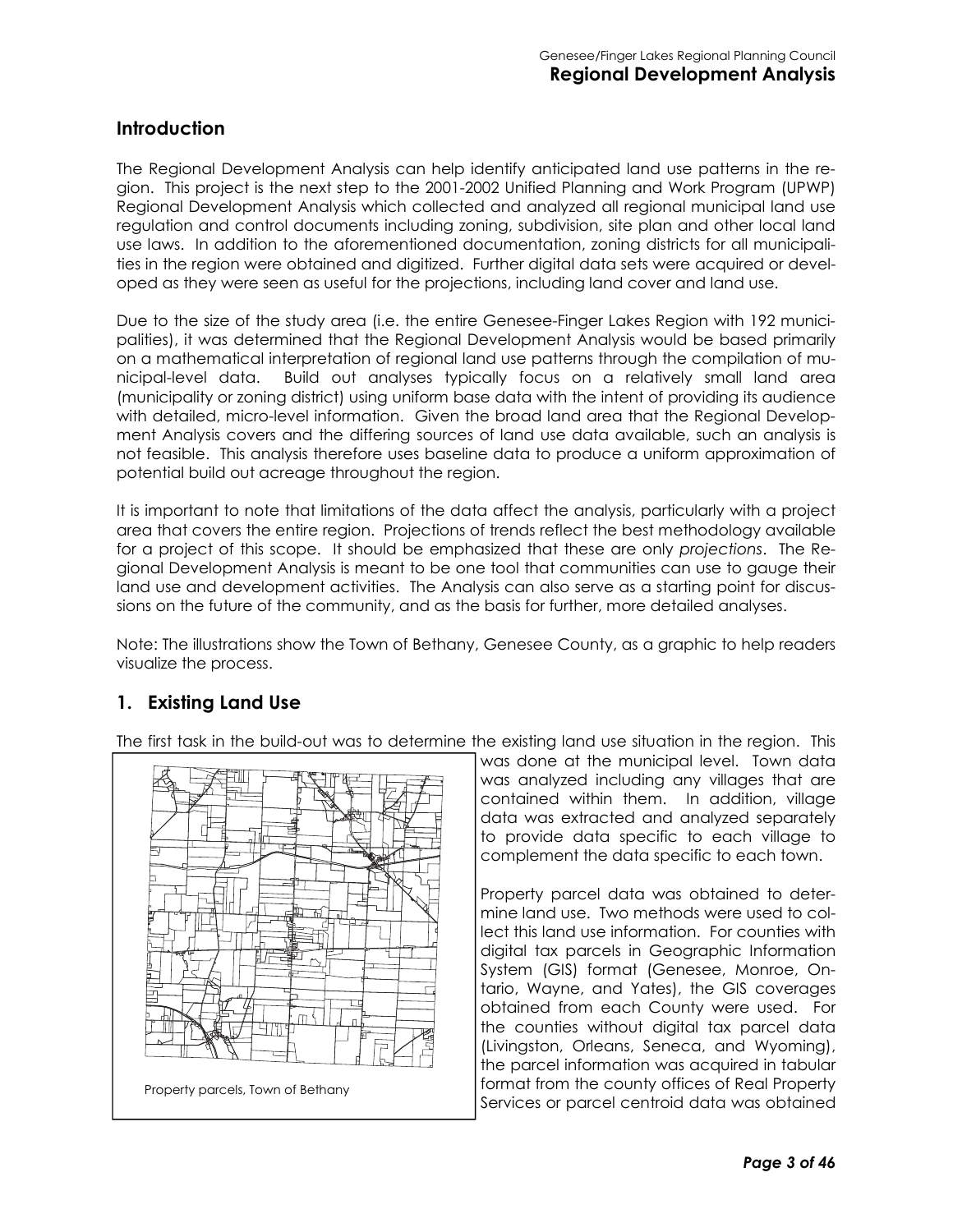from New York State.

In any instances where a parcel was missing a land use code, an appropriate code was assigned by visually examining the parcel using aerial photography. Once a land use code was determined for each parcel, further analysis could be applied in order to group land uses within the property classification system.

G/FLRPC utilized the three-digit land use code assigned to each property by municipal assessors. This property classification system is used by the New York State Office of Real Property Services and consists of nine categories with 296 individual codes. The purpose of these codes is to describe the primary use of each parcel of real property on an assessment roll. For the Regional Development Analysis, these codes were consolidated into seven broad categories of land use:

- **Agriculture**
- **Commercial**
- **Industrial**
- Parks/Public Land
- Residential
- **Utilities**
- Vacant Land

With each parcel grouped into one of seven categories, calculations were performed to obtain the area (in acres) for each land use category within each municipality.



The overarching assumption of a build out analysis is that development will occur primarily on land that presently lacks development. Thus, existing land uses were used to determine the overall land area that is subject to potential development. In order to facilitate the analysis, the study assumes that only lands classified by the municipality's Real Property Assessor as 'Agriculture' or 'Vacant' would be considered for potential development. This is not meant to presume that all farmland is simply "waiting for development" but rather was a way to efficiently calculate land that *could*  be developed.

While it is entirely possible that further development may occur on lands currently classified as 'residential' or 'commercial', given the scale of the study area and scope of this project, the subdivision of large parcels that have been identified as 'developed' (e.g. rural nonfarm residential parcels of several acres) has been excluded from consideration.

Furthermore, despite the fact that much agricultural land is protected under Article 25AA of the NYS Agriculture and Markets Law ("Ag Districts"), these lands are subject to cyclical eight-year reviews and may be removed by the owner at the time of such review. Therefore, given that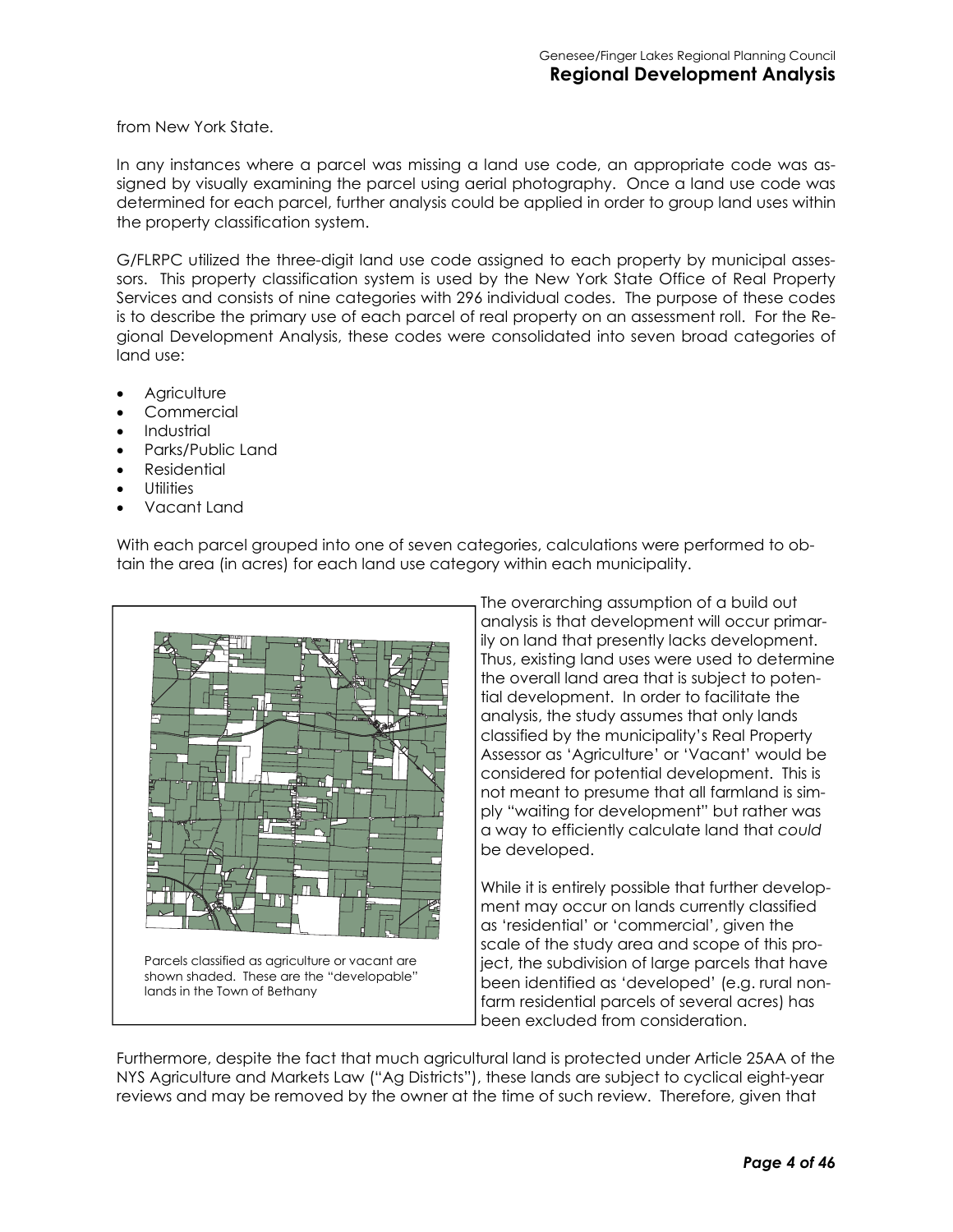this analysis extends to the year 2040, farmland is considered to be developable.

Therefore, the term **"developable land"** shall be used when referring to the agricultural and vacant land identified in the parcel analysis.

#### **2. Potential Future Land Use**

In determining future land uses, it was assumed that existing zoning statutes would remain constant over time. The area of various zoning districts in each municipality was calculated.

As with the land use calculations, the multitude of specific zoning categories was consolidated into broad categories:

- **Agriculture**
- **Commercial**
- **Industrial**
- Parks/Public Land
- **Residential**



#### *For counties with digital tax parcels*

The next step was determining which zoning districts the developable land is situated in. Using GIS, the various zoning classifications were linked to the developable parcels. This step is important because it determines what zoning regulation will be applied to the acreages. Simply put, 100 developable acres in a residential zone with a 1 acre minimum lot size will lead to 100 new houses, whereas 100 developable acres in a commercial zone with a 35% lot coverage requirement will lead to approximately 1.48 million square feet (35 acres) of commercial space. (note: the preceding examples are meant to illustrate the concept and do not reflect final calculations).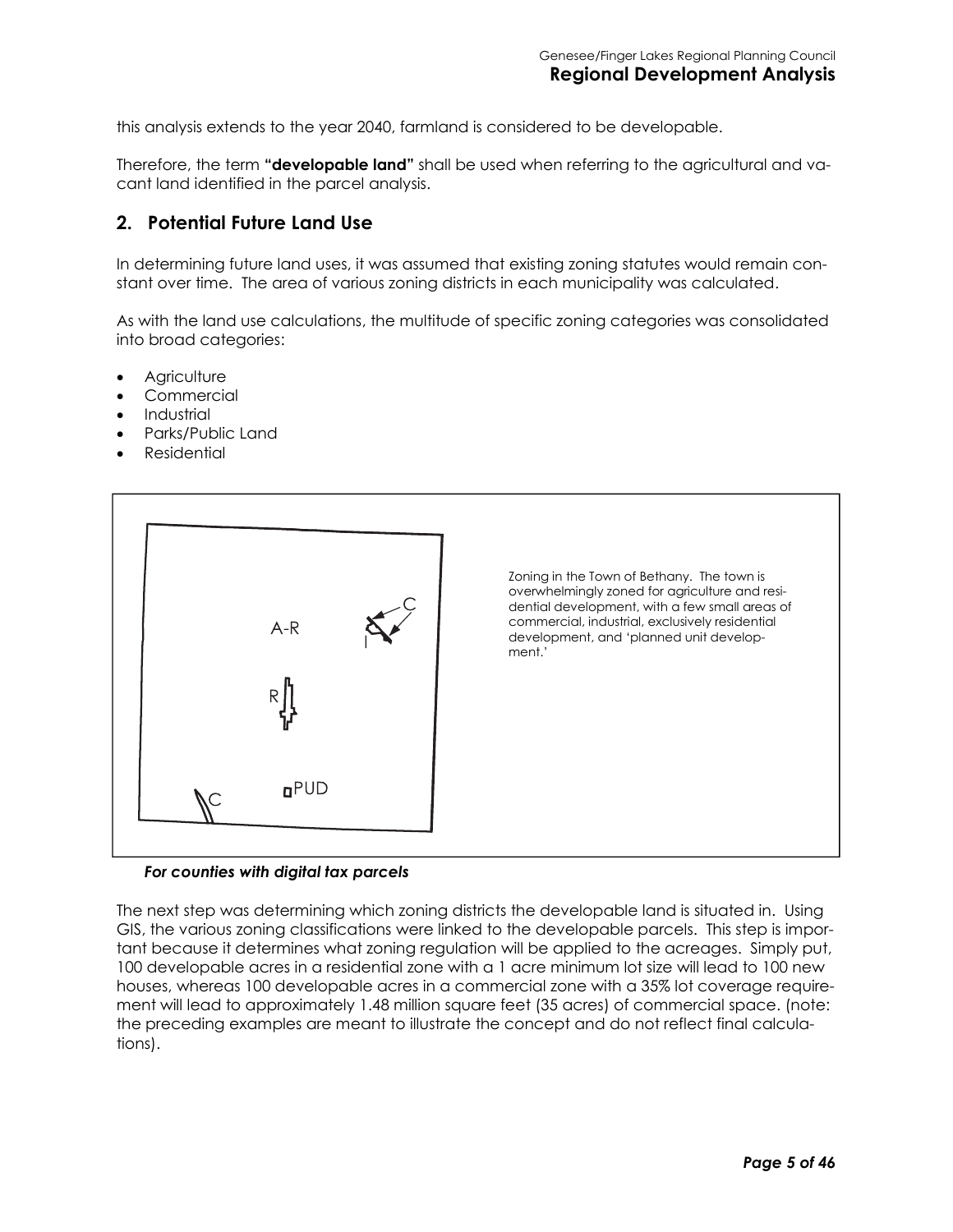#### *For counties without digital tax parcels*

For counties without digital tax parcels, the determination of developable land was purely a mathematical exercise. Without having digital parcels, there is no way within the scope and resources of this project to determine which zoning district the developable land lies in.

Therefore, the zoning districts were calculated as a percentage of the municipality. For example, a given town might have 60% of its land in agricultural zones, 20% in residential, 10% in commercial, and 10% in industrial. These percentages were then applied to the developable land. In a town with 1000 developable acres, the resulting percentages would be 600 acres in agricultural zoning districts, 200 in residential, 100 in commercial and 100 in industrial. The appropriate zoning regulations can then be applied to these land area figures.



This image shows the developable land in lighter shading, with the constraint of the flood prone areas shown in darker shading.

 The darker areas would be subtracted from the developable land, as would steep slopes and wetlands, to arrive at a net developable land figure.

# **3. Constraints**

Once the developable land was allocated to its appropriate zoning classifications, the constraint percentages could be applied. Constraints are factors that affect the ability to develop land. These factors include steep slopes, flood prone areas and wetlands (flood prone areas and wetlands were taken together and termed "hydrological constraints").

These constraints were calculated to be a percentage of the entire municipality. For instance, steep slopes might occupy 1% of a given municipality's land area, and hydrological constraints 20%, for a total constraint factor of 21% of the municipality's area.

This percentage was applied to the developable acres to "net-out" the undevelopable land and produce a "net developable land" figure. For more details on how the various constraint factors were calculated, please see the appendix.

# **4. Zoning Capacity**

Zoning regulations were applied to the net developable land figure to calculate how many residential units and how much commercial and industrial square footage was permitted in a municipality. This is termed "zoning capacity."

#### *Residential Development*

Residential capacity was calculated in building lots, since that is the method by which zoning regulations control most residential development in the region. Residential lots are mostly of a standard and relatively narrow range of sizes (1-5 acres). Moreover, most people tend to envision new residential development in terms of new building lots.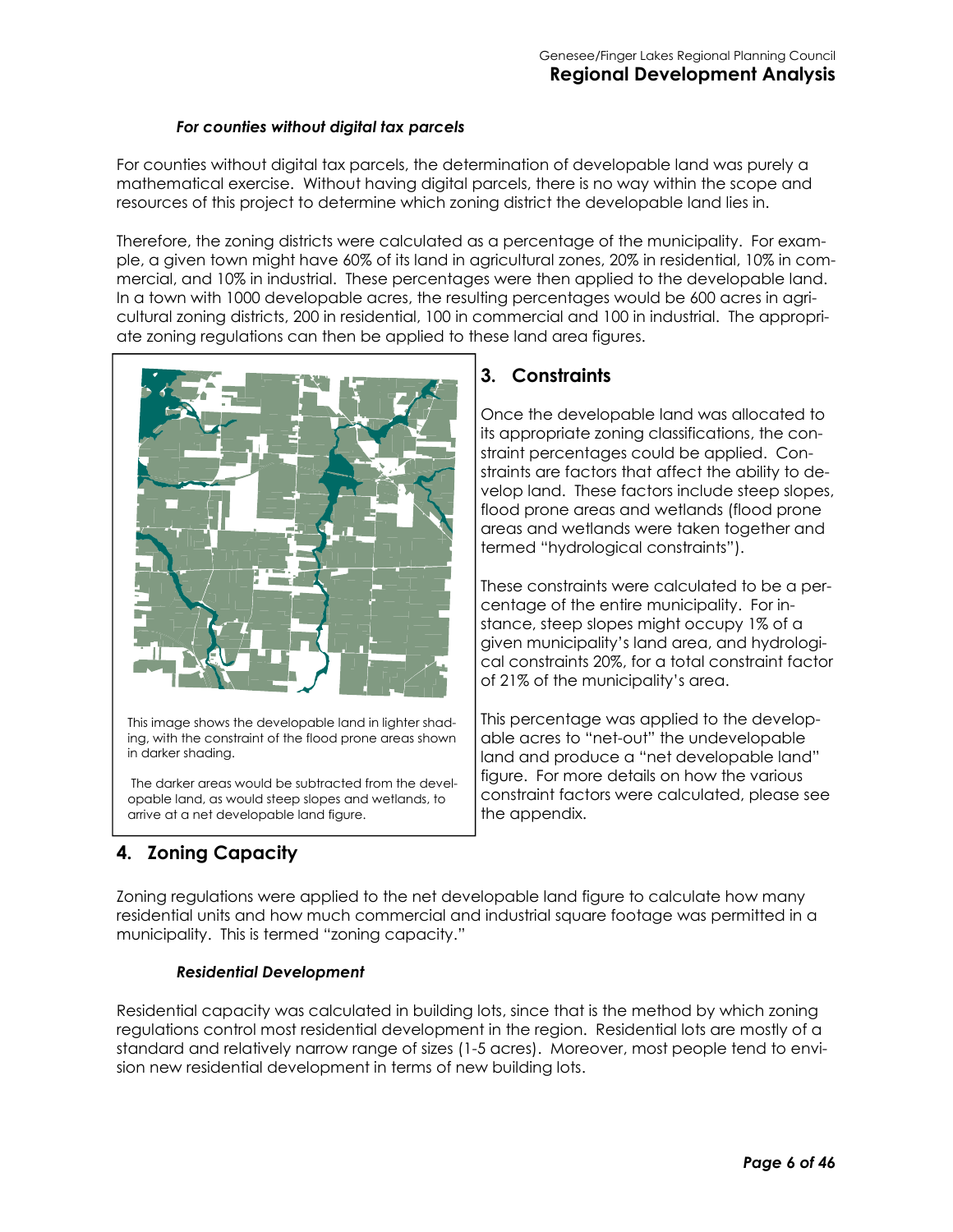Zoning districts typically delineate the minimum allowable area of new lots (i.e. "lot size"), thus creating a range of possible lot sizes within the various residential zoning districts. Therefore, a range of figures are provided to illustrate this. In instances where only one lot area is stipulated under the zoning code, that figure is repeated to show that the range of lot sizes is limited.

#### *Commercial and Industrial Development*

Commercial and industrial capacity was calculated in building square footage, since that is how zoning regulations control commercial and industrial development and, unlike residential lots, these lots vary widely in size, from less than 2 acres for a small retail development to over 100 for large industrial campuses. Again, in contrast to residential development, most people tend to envision new commercial and industrial development in terms of the size of the structures, rather than the size of the lots.

Zoning districts typically delineate the maximum allowable coverage of new buildings in commercial and industrial zones (i.e. "lot coverage"), thus forecasting the "built" square footage of new structures in a particular district.

#### **5. Demographic Considerations**

To arrive at potential buildout, two different techniques were used: one for residential buildout and one for commercial/industrial buildout. Not only does this continue the distinction made between the two categories in the calculation of zoning capacity (potential residential lots for residential versus potential square footage for commercial/industrial) but it also reflects the differing quality and comprehensiveness of available data.

#### *Residential Buildout*

Calculating residential buildout was a straightforward mathematical exercise taking the forecasted population for a given municipality from the Regional Population Forecast: County, City, Town, and Village Projections for the Genesee/Finger Lakes Region out to the year 2040 (G/FLRPC, 2003) (the years 2020 and 2040 were chosen). The difference between the forecasted population in these two years and 2000 (the most recent Census) was calculated. In many municipalities in the region, population is actually forecasted to decline, making an accurate buildout analysis within the realm of this project impossible. The theoretical implications of population loss is a complete cessation of building and, in fact, the demolition of excess dwelling units. In reality, however, that usually doesn't occur.

Thus, in municipalities where population growth is projected to increase, the difference between present and future population was divided by the average projected household size to arrive at the estimated number of new households in a given municipality. The number of households was assumed, for the purposes of this study, to be equivalent to the number of residential building lots, since generally one household will occupy one lot.

The result is an estimate of the number of new housing units that will be demanded in any given municipality given current trends in population growth and standing local zoning ordinances.

The following series of formulae demonstrate how the residential figures for each municipality (see tables on pages 11 through 46) were determined: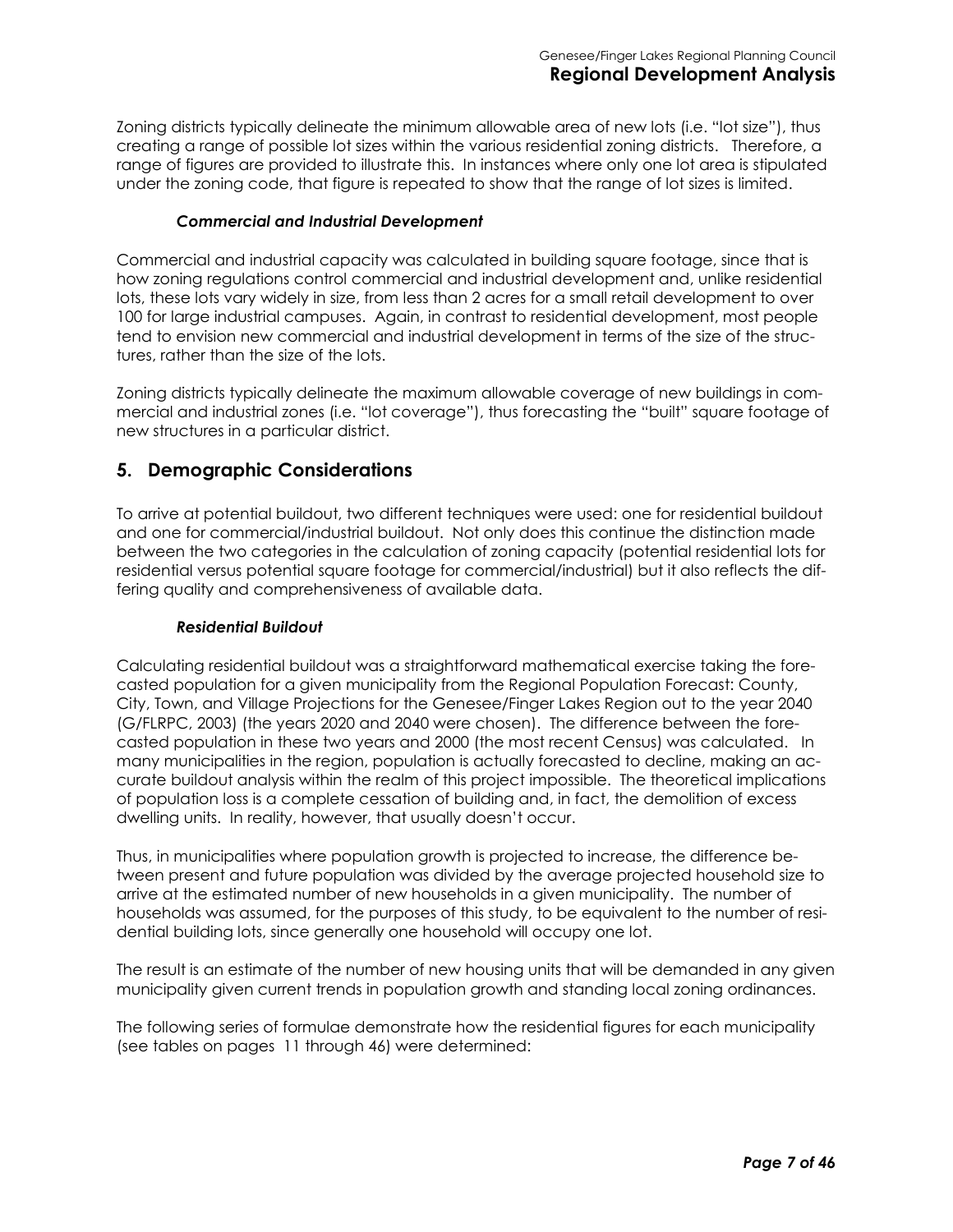#### **Step 1**



#### *Commercial and Industrial Buildout*

Because the base data of average household size and population forecasts do not exist in a comparable form for commercial and industrial development, G/FLRPC used the data from the five most recent Land Use Monitoring Reports. These reports, produced annually by G/ FLRPC, compile all building permits, by municipality, issued throughout the region in a calendar year. The information is requested by commercial, industrial, or residential permit, and square footage of commercial and industrial projects permitted.

The municipal permit data was ranked by amount of new commercial and industrial square footage constructed over the five year period. This ranking was divided into five categories:

- E Low rate of construction
- D Low to Moderate rate of construction
- C Moderate rate of construction
- B Moderate to high rate of construction
- A High rate of construction

Therefore, certain municipalities in the region exhibited low rates of commercial and industrial construction activity while others showed high rates of this type of non-residential growth. These growth factors can then be applied forward, to show how much non-residential growth might take place by 2020 and 2040.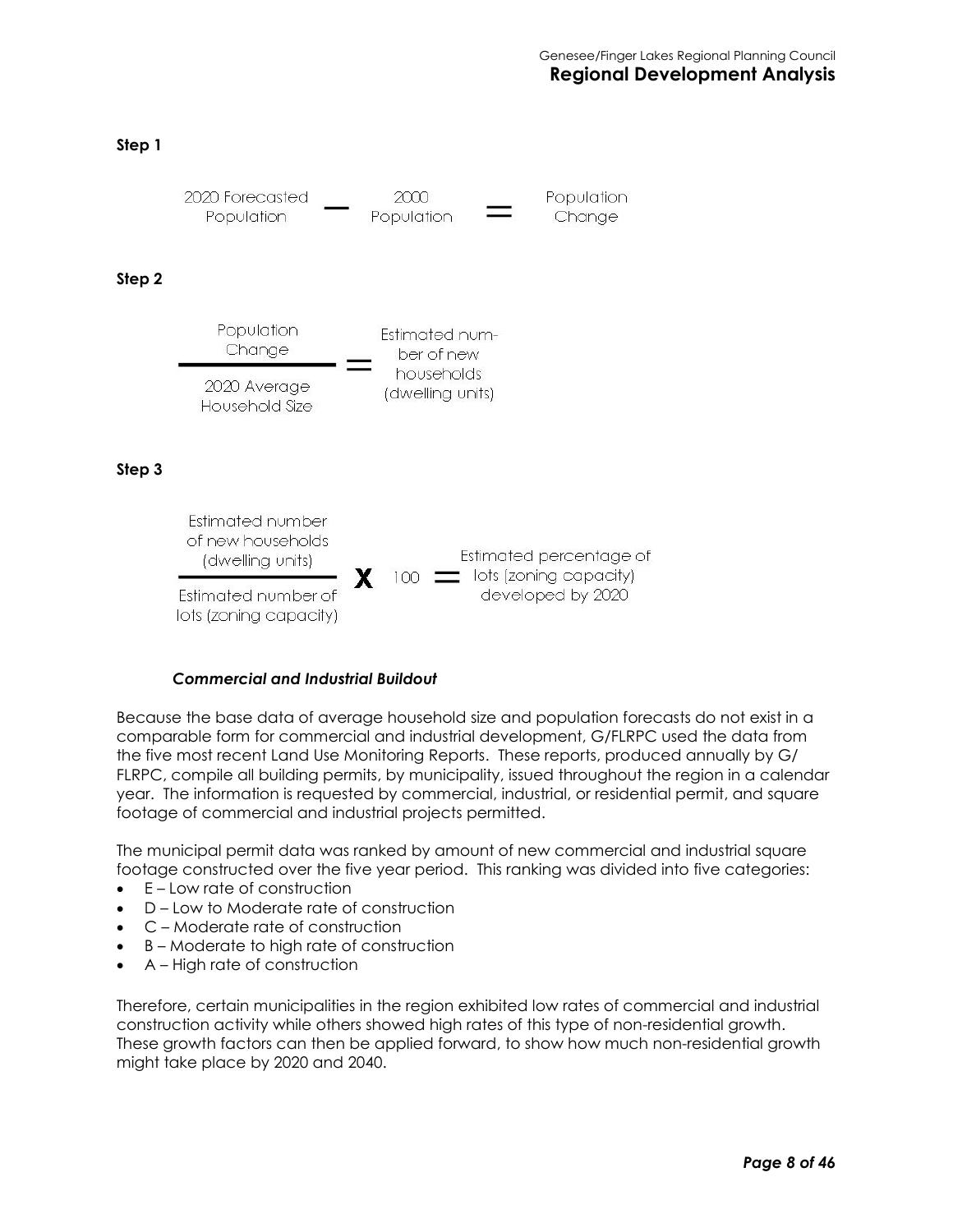Although it was felt that this was the only pragmatic method for arriving at non-residential buildout, there were three main challenges with this method.

- 1. The Land Use Monitoring Reports only cover a five year period with any degree of comprehesiveness, meaning that trends are based on a short time span
- 2. Even in those five years, with the most complete response rate ever to the Land Use Monitoring Report survey, many municipalities still do not return the survey or return it incomplete (i.e. simply giving the total number of permits issues and not breaking them down by type or square footage in any way.)
- 3. Within those short five years, huge changes were seen from year to year in many municipalities. A given town might have 100,000 square feet of commercial growth one year, and zero the next.

Despite these issues, it was felt this was the only practical method to proceed with the commercial and industrial build out. Because of the base data issues, the annual average growth rates for commercial and industrial development were reduced significantly. Even with this conservative forecast, many municipalities still show extremely long build out time frames for commercial and industrial development. This suggests places tend to be "over zoned" for this type of development.

#### **6. Analysis and Conclusions**

Based on this analysis, it appears that many municipalities have excess zoning capacity. Many are legally zoned for thousands of residences and hundreds of thousands of square feet of commercial and industrial space. This level of development may not be what the community truly desires for its future.

Communities may want to consider changes to their zoning based on the following:

- Likely growth scenarios (many communities are extremely optimistic with their zoning given current development trends)
- Optimal siting of specific land uses with consideration of constraints, transportation, infrastructure, commercial district viability, fiscal impacts of land use, and impacts on adjacent land uses (including those in nearby municipalities)
- Density requirements, especially in areas served by water and sewer where higher densities should be encouraged
- Promoting walking, bicycling, and transit use through appropriate setbacks, parking requirements, building placement, density, and mix of uses.
- Stormwater and drainage management

In recent years, many communities have rejected the view that growth and development is an unmitigated good. More and more municipalities realize that while growth does add to the tax base, it can also impose costs, financial and otherwise, on the community. Therefore, it is recommended that communities perform a buildout and fiscal impact analysis as part of their comprehensive planning process.

There is a crucial need for better and more uniform land use data. This includes, at a minimum, digital real property parcels on a county-wide level and digital floodplain maps at a countywide level. An additional, and beneficial, level of data would be to link the land use regulation (i.e. zoning) with the parcel of property. Currently, in the majority of cases, even those with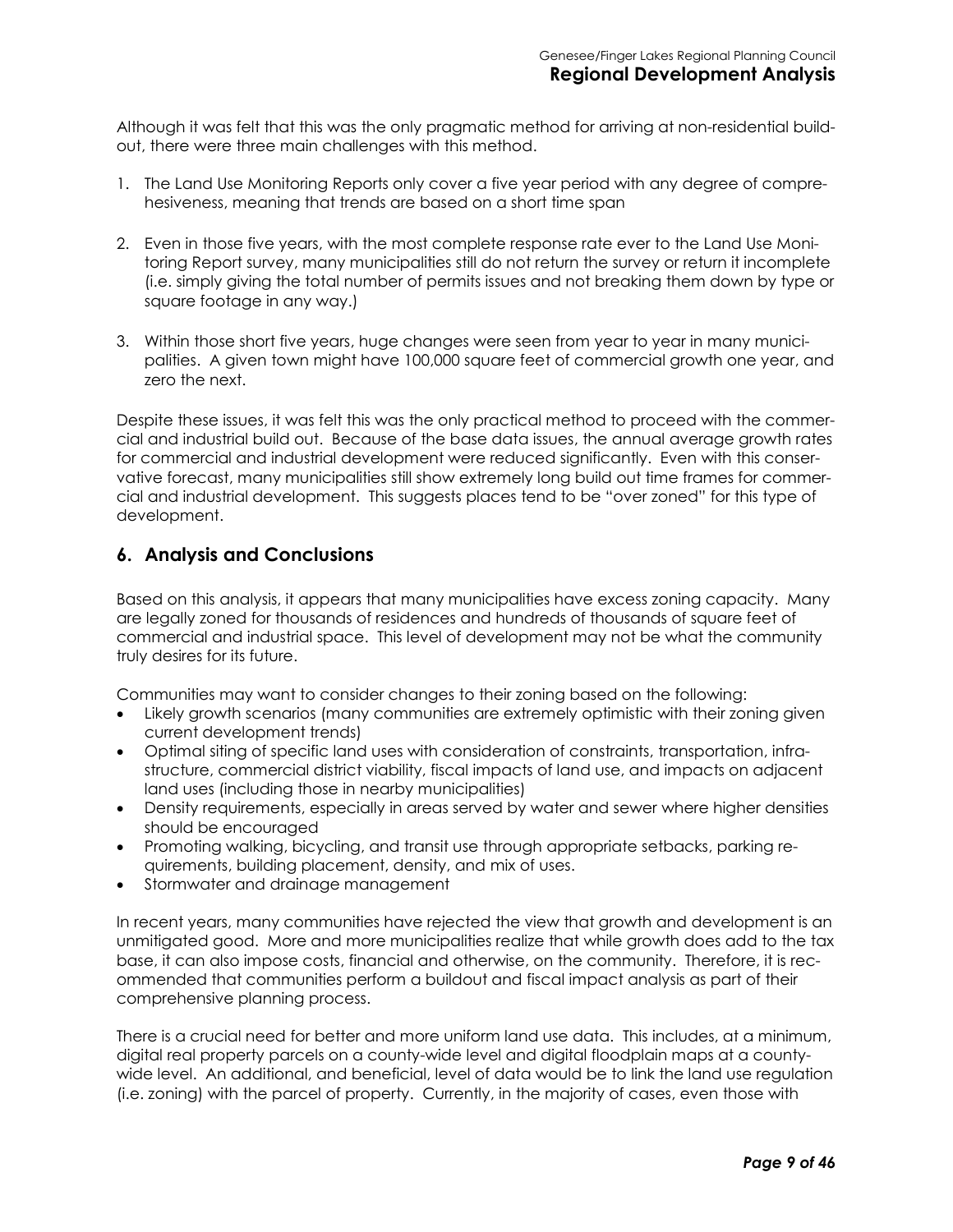digital zoning and digital real property parcels, there is no link between the land and the regulations governing that piece of land.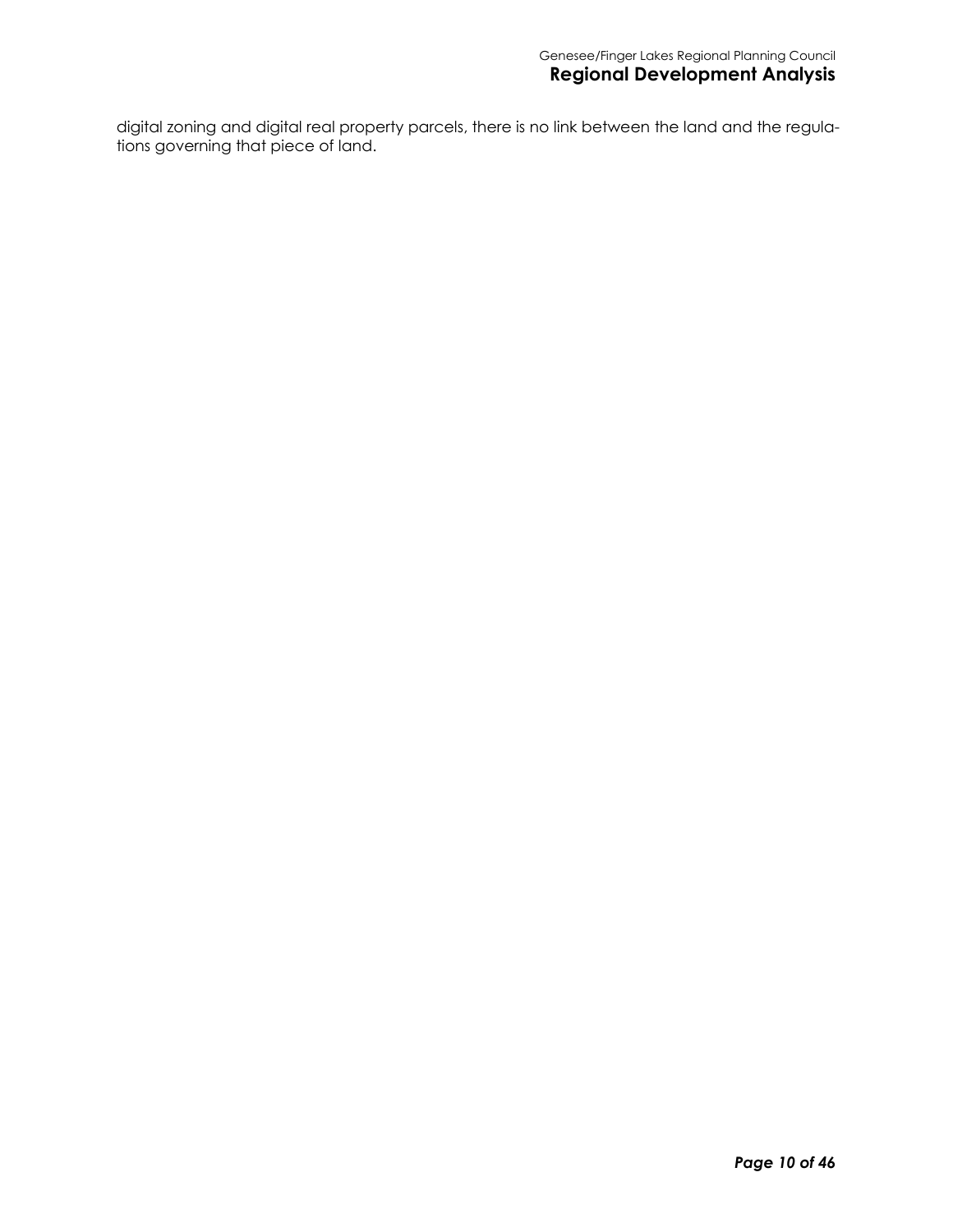#### **Genesee County - Summary**

Genesee County municipalities have approximately 169,000 acres of land available for development. The projected number of residential lots available are between 147,000 and 248,000. Of these lots available for residential development, approximately 120 lots (well under one percent) are projected to be developed by 2020. Approximately 160 (well under one percent) are projected to be developed by 2040.

The allowable square footage for commercial development is approximately 19.1 million. Of allowable square footage for commercial development, between 525,000 and 1.2 million (between 2.7 and 6.4 percent) is projected to be developed by 2020. Between 1.2 and 2.9 million (6.4 and 15.0 percent) is projected by 2040.

The allowable square footage for industrial development is approximately 61.7 million. Of allowable square footage for industrial development, between 216,000 and 828,000 (between 0.4 and 1.3 percent) is projected to be developed by 2020. Between 504,000 and 1.9 million (0.8 and 3.1 percent) is projected by 2040.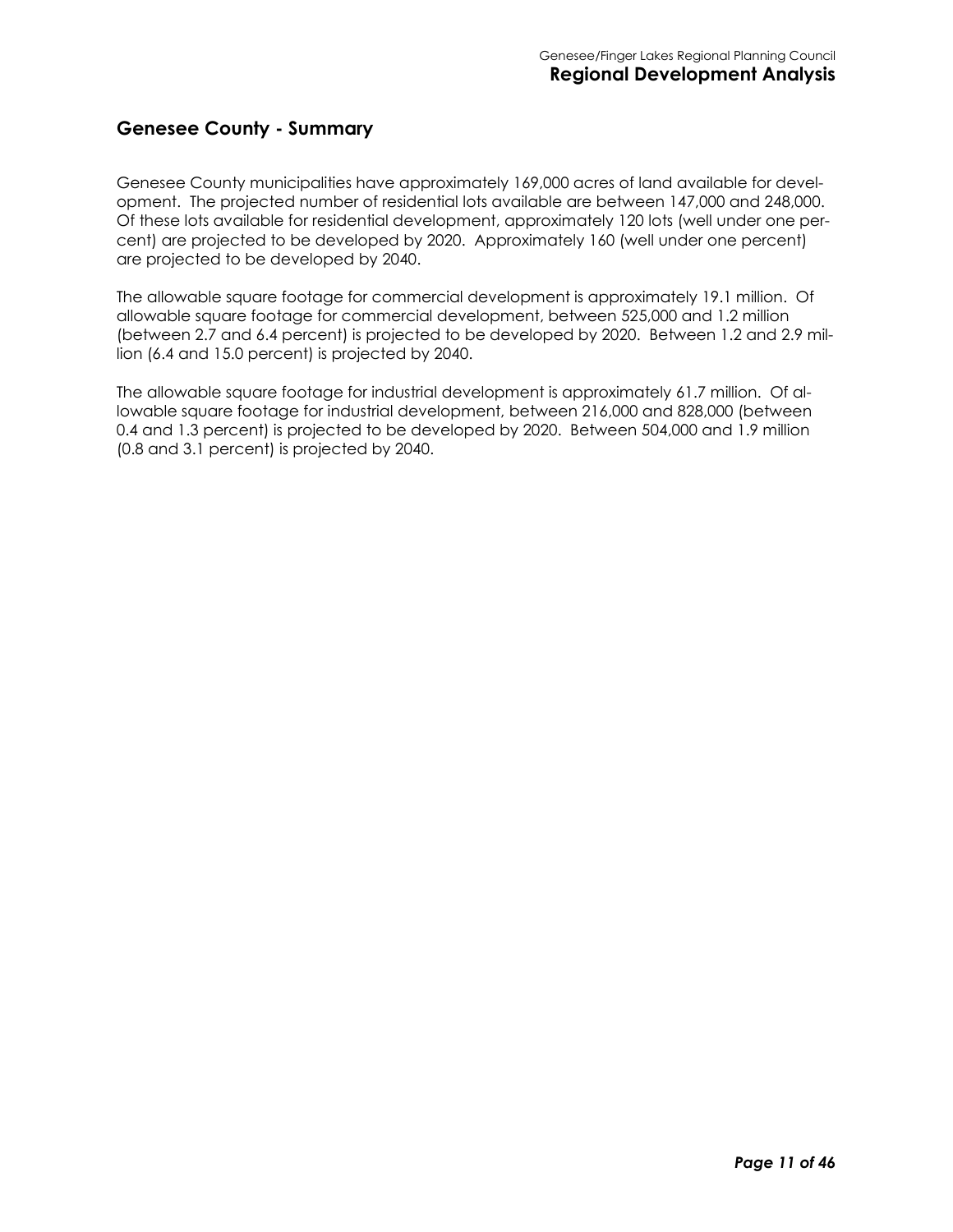|                     |                                              | Scenario A - Of Land<br>Development, %<br>Projected to be<br>Developed (assuming<br>small lot size) | Available for                                                          | Scenario B - Of Land<br>Available for<br>Development, %<br>Projected to be<br>Developed (assuming<br>large lot size) |                                            |                                            |                               |
|---------------------|----------------------------------------------|-----------------------------------------------------------------------------------------------------|------------------------------------------------------------------------|----------------------------------------------------------------------------------------------------------------------|--------------------------------------------|--------------------------------------------|-------------------------------|
| Municipality        | Land Available<br>for Development<br>(Acres) | Scenario A -<br>Projected Number<br>of Lots Assuming<br>Smaller Lot Size                            | Scenario B -<br>Projected Number<br>of Lots Assumer<br>Larger Lot Size | 2020                                                                                                                 | 2040                                       | 2020                                       | 2040                          |
| Alabama             | 12.715                                       |                                                                                                     |                                                                        |                                                                                                                      |                                            |                                            |                               |
| Alexander           | 13.339                                       | 11,161<br>14,521                                                                                    | 6,378<br>7,304                                                         | $\overline{\phantom{a}}$<br>$\overline{\phantom{a}}$                                                                 | $\overline{\phantom{0}}$<br>$\overline{a}$ | $\overline{\phantom{a}}$<br>$\overline{a}$ | $\overline{\phantom{0}}$<br>٠ |
| Alexander (Village) | 60                                           | 126                                                                                                 | 101                                                                    | $\overline{\phantom{m}}$                                                                                             |                                            |                                            |                               |
| <b>Batavia</b>      | 15,990                                       | 34.240                                                                                              | 7.227                                                                  | ٠                                                                                                                    | ÷.                                         | ٠                                          | ۳                             |
| Batavia (City)      | 439                                          | 1.117                                                                                               | 923                                                                    | ä,                                                                                                                   |                                            |                                            |                               |
| Bergen              | 6,304                                        | 4,869                                                                                               | 4,608                                                                  | 0.6%                                                                                                                 | 0.9%                                       | 0.6%                                       | 1.0%                          |
| Bergen (Village)    | 45                                           | 214                                                                                                 | 85                                                                     | 9.0%                                                                                                                 | 14.6%                                      | 22.6%                                      | 36.5%                         |
| Bethany             | 15,558                                       | 22,545                                                                                              | 16,909                                                                 |                                                                                                                      |                                            |                                            |                               |
| Byron               | 12,630                                       | 26,461                                                                                              | 21,886                                                                 | 0.1%                                                                                                                 | 0.1%                                       | 0.1%                                       | 0.2%                          |
| Corfu (Village)     | 110                                          | 159                                                                                                 | 53                                                                     |                                                                                                                      | $\overline{a}$                             |                                            | ٠                             |
| Darien              | 13,765                                       | 29.543                                                                                              | 7.439                                                                  | 0.0%                                                                                                                 | 0.0%                                       | 0.0%                                       | 0.0%                          |
| Elba                | 14,423                                       | 15,631                                                                                              | 7,815                                                                  |                                                                                                                      |                                            |                                            |                               |
| Elba (Village)      | 304                                          | 1.297                                                                                               | 290                                                                    |                                                                                                                      |                                            |                                            |                               |
| LeRoy               | 16,201                                       | 26.877                                                                                              | 26.877                                                                 | 0.1%                                                                                                                 | 0.2%                                       | 0.1%                                       | 0.2%                          |
| LeRoy (Village)     | 561                                          | 1.431                                                                                               | 454                                                                    | $\overline{\phantom{a}}$                                                                                             | $\overline{a}$                             |                                            |                               |
| Oakfield            | 7,267                                        | 10,103                                                                                              | 10,103                                                                 | $\sim$                                                                                                               | ÷,                                         | ÷.                                         | ÷                             |
| Oakfield (Village)  | 108                                          | 385                                                                                                 | 101                                                                    | $\bar{a}$                                                                                                            |                                            | $\overline{a}$                             | ÷,                            |
| Pavilion            | 15,352                                       | 16,966                                                                                              | 16,628                                                                 | 0.0%                                                                                                                 | 0.0%                                       | 0.0%                                       | 0.0%                          |
| Pembroke            | 12,725                                       | 13,460                                                                                              | 6,730                                                                  | ÷.                                                                                                                   |                                            |                                            |                               |
| Stafford            | 11,403                                       | 16,399                                                                                              | 4,961                                                                  | $\sim$                                                                                                               |                                            | $\equiv$                                   | ٠                             |

#### **Genesee County - Residential Development Analysis**

**'Land Available for Development'** reflects only lands classified by the municipality's Real Property Assessor as 'Agriculture' or 'Vacant,' and zoned for residential development. This methodology is not meant to presume that all farmland is simply "waiting for development" but rather was a way to efficiently calculate land that *could* be developed.

*While it is entirely possible that further development may occur on lands currently classified as 'residential' or*  'commercial', given the scale of the study area and scope of this project, the subdivision of large parcels that *have been identified as 'developed' (e.g. rural non-farm residential parcels of several acres) has been excluded from consideration.* 

**Dashes** indicate that a municipality is forecasted to lose population, resulting in a negative build-out.

*Theoretically, this would lead to the demolition of excess residential dwelling capacity. In practice, however, that is not likely to occur except in the most severe cases.*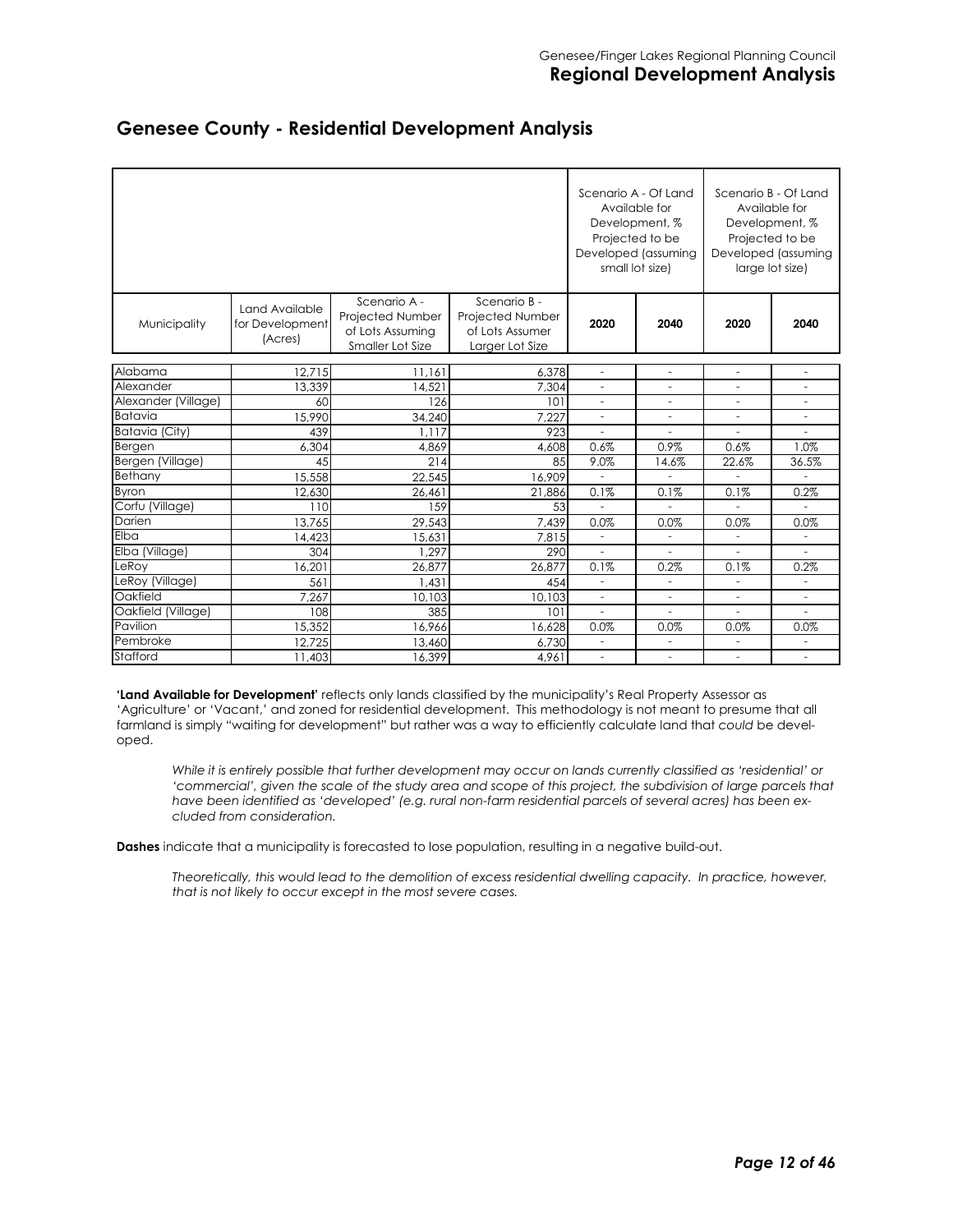|                     | <b>COUNTY</b> | Comm     | Range    |         | Allowable Sa Footage |       | 2040<br>2020     |                  |                  |
|---------------------|---------------|----------|----------|---------|----------------------|-------|------------------|------------------|------------------|
| <b>MUNICIPALITY</b> |               | Category | Low      | High    | (zoning capacity)    | Low   | High             | Low              | High             |
|                     |               |          |          |         |                      |       |                  |                  |                  |
| Alabama             | Gen           | E        | $\Omega$ | 999     | 22,740               | 0.00% | 3.18%            | 0.00%            | 21.97%           |
| Alexander           | Gen           | E        |          | 999     | 297,530              | 0.00% | .01%             | 0.00%            | .68%             |
| Alexander, Village  | Gen           | D        | ,000     | 7,499   | 6,654                |       | 45.09% Built Out |                  | 75.14% Built Out |
| Batavia             | Gen           | A        | 100,000  | 000,000 | 11,624,126           | 2.58% | 2.58%            | 4.30%            | 4.30%            |
| Batavia, City       | Gen           | B        | 25,000   | 99.999  | 234,508              |       | 31.98% Built Out |                  | 53.30% Built Out |
| <b>Bergen</b>       | Gen           | E        |          | 999     |                      |       |                  |                  |                  |
| Bergen, Village     | Gen           | E        | 0        | 999     | 64,717               | 0.00% | 4.63%            | 0.00%            | 7.72%            |
| Bethany             | Gen           | E        |          | 999     | 217,976              | 0.00% | $.37\%$          | 0.00%            | 2.29%            |
| Byron               | Gen           | E        | $\Omega$ | 999     | 26,466               | 0.00% | 1.32%            | 0.00%            | 18.87%           |
| Corfu, Village      | Gen           | Ë        | 0        | 999     | 10,296               | 0.00% | 29.11%           | 0.00%            | 48.51%           |
| Darien              | Gen           | E        |          | 999     | 2,349,051            | 0.00% | 0.13%            | 0.00%            | 0.21%            |
| Elba                | Gen           | E        | 0        | 999     |                      |       |                  |                  |                  |
| Elba, Village       | Gen           | E        | $\Omega$ | 999     | 76.924               | 0.00% | 3.90%            | 0.00%            | 6.49%            |
| LeRoy               | Gen           | C        | 7,500    | 24,999  | 851,467              | 2.64% | 8.81%            | 4.40%            | 14.68%           |
| LeRoy, Village      | Gen           | B        | 25,000   | 99,999  | 96,799               |       | 77.48% Built Out | <b>Built Out</b> | <b>Built Out</b> |
| Oakfield            | Gen           | C        | 7,500    | 24,999  | 40,948               |       | 54.95% Built Out |                  | 91.58% Built Out |
| Oakfield, Village   | Gen           | E        | $\Omega$ | 999     | 46,777               | 0.00% | 6.41%            | 0.00%            | 10.68%           |
| Pavilion            | Gen           | D        | ,000     | 7,499   | 646,696              | 0.46% | 3.48%            | 0.77%            | 5.80%            |
| Pembroke            | Gen           | C        | 7,500    | 24,999  | ,579,817             | 1.42% | 4.75%            | 2.37%            | 7.91%            |
| Stafford            | Gen           | D        | ,000     | 7,499   | 923,002              | 0.33% | 2.44%            | 0.54%            | 4.06%            |

#### **Genesee County - Commercial Development Analysis**

E – Low rate of construction

0 to 999 square feet of new commercial construction in a 5 year period

D – Low to Moderate rate of construction

1,000 to 7,499 square feet of new commercial construction in a 5 year period

C – Moderate rate of construction

75,00 to 24,999 square feet of new commercial construction in a 5 year period

B – Moderate to high rate of construction

25,000 to 99,999 square feet of new commercial construction in a 5 year period

A – High rate of construction

Over 100,000 square feet of new commercial construction in a 5 year period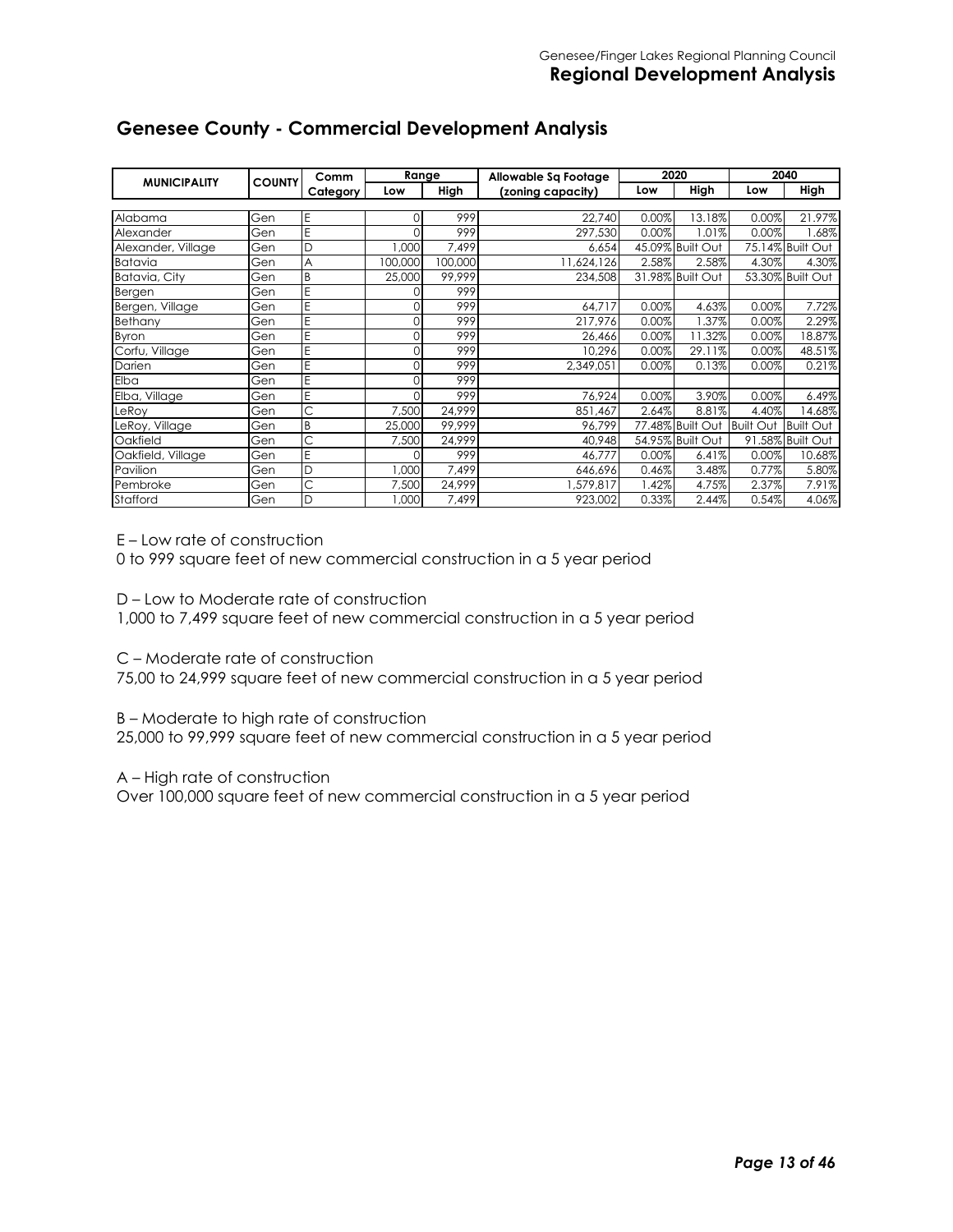| <b>MUNICIPALITY</b> | <b>COUNTY</b> | Ind      | Range    |        | Allowable Sq Footage | 2020  |             | 2040   |             |
|---------------------|---------------|----------|----------|--------|----------------------|-------|-------------|--------|-------------|
|                     |               | Category | Low      | High   | (zoning capacity)    | Low   | <b>High</b> | Low    | <b>High</b> |
|                     |               |          |          |        |                      |       |             |        |             |
| Alabama             | Gen           | E        | $\Omega$ | 999    | 4,531,500            | 0.00% | 0.07%       | 0.00%  | 0.11%       |
| Alexander           | Gen           | E        | 0        | 999    | 297,530              | 0.00% | .01%        | 0.00%  | .68%        |
| Alexander, Village  | Gen           | E        | O        | 999    | 517,325              | 0.00% | 0.58%       | 0.00%  | 0.97%       |
| Batavia             | Gen           | C        | 7,500    | 24,999 | 16,049,070           | 0.14% | 0.47%       | 0.23%  | 0.78%       |
| Batavia, City       | Gen           | Ċ        | 7,500    | 24.999 | 2,108,811            | 1.07% | 3.56%       | .78%   | 5.93%       |
| <b>Bergen</b>       | Gen           | С        | 7,500    | 24,999 | 7,736,690            | 0.29% | 0.97%       | 0.48%  | .62%        |
| Bergen, Village     | Gen           | E        | $\Omega$ | 999    | 8,991                | 0.00% | 33.33%      | 0.00%  | 55.56%      |
| Bethany             | Gen           | E        | $\Omega$ | 999    | 240,852              | 0.00% | .24%        | 0.00%  | 2.07%       |
| Byron               | Gen           | E        | $\Omega$ | 999    | 2,379,343            | 0.00% | 0.13%       | 0.00%  | 0.21%       |
| Corfu, Village      | Gen           | Ë        | $\Omega$ | 999    | 13.795               | 0.00% | 21.73%      | 0.00%  | 36.21%      |
| Darien              | Gen           | E        | $\Omega$ | 999    |                      |       |             |        |             |
| Elba                | Gen           | E        | 0        | 999    | 588,501              | 0.00% | 0.51%       | 0.00%  | 0.85%       |
| Elba, Village       | Gen           | E        | $\Omega$ | 999    | 116,166              | 0.00% | 2.58%       | 0.00%  | 4.30%       |
| LeRoy               | Gen           | C        | 7,500    | 24,999 | 13,136,501           | 0.17% | 0.57%       | 0.29%  | 0.95%       |
| LeRoy, Village      | Gen           | B        | 25,000   | 99,999 | 2,187,258            | 3.43% | 3.72%       | 5.71%  | 22.86%      |
| Oakfield            | Gen           | D        | 1,000    | 7,499  | 6,211,016            | 0.05% | 0.36%       | 0.08%  | 0.60%       |
| Oakfield, Village   | Gen           | E        | $\Omega$ | 999    | 509,095              | 0.00% | 0.59%       | 0.00%  | 0.98%       |
| Pavilion            | Gen           | C        | 7,500    | 24,999 | 353,105              | 6.37% | 21.24%      | 10.62% | 35.40%      |
| Pembroke            | Gen           | C        | 7,500    | 24,999 | 4,233,929            | 0.53% | $1.77\%$    | 0.89%  | 2.95%       |
| Stafford            | Gen           | D        | ,000     | 7,499  | 433,535              | 0.69% | 5.19%       | 1.15%  | 8.65%       |

#### **Genesee County - Industrial Development Analysis**

E – Low rate of construction

0 to 999 square feet of new industrial construction in a 5 year period

D – Low to Moderate rate of construction

1,000 to 7,499 square feet of new industrial construction in a 5 year period

C – Moderate rate of construction

75,00 to 24,999 square feet of new industrial construction in a 5 year period

B – Moderate to high rate of construction

25,000 to 99,999 square feet of new industrial construction in a 5 year period

A – High rate of construction

Over 100,000 square feet of new industrial construction in a 5 year period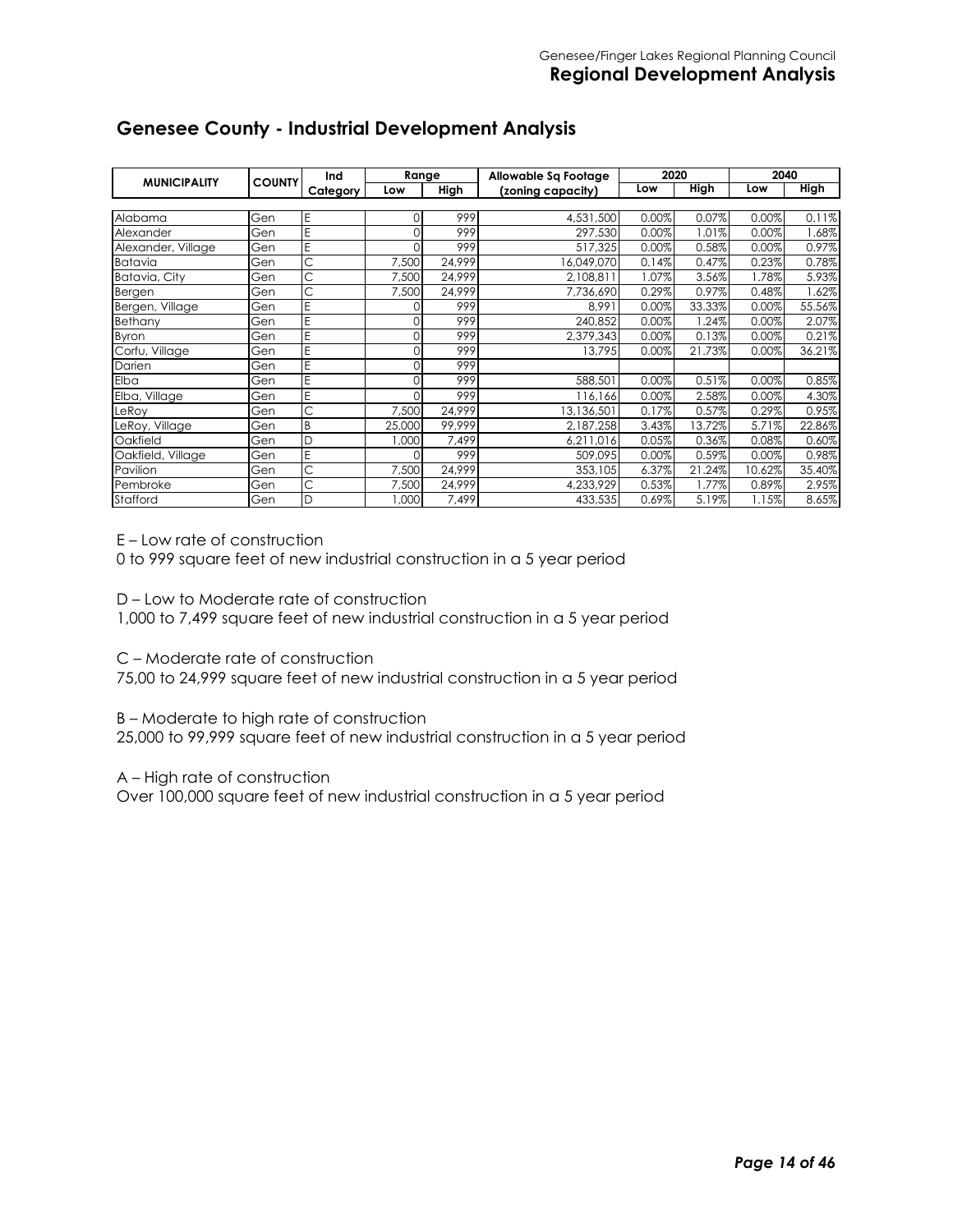#### **Livingston County - Summary**

Livingston County municipalities have approximately 205,000 acres of land available for development. The projected number of residential lots available are between 149,000 and 194,000. Of these lots available for residential development, approximately 1,200 lots (less that one percent) are projected to be developed by 2020. Approximately 2,100(between 1.1 and 1.4 percent) are projected to be developed by 2040.

The allowable square footage for commercial development is approximately 12.7 million. Of allowable square footage for commercial development, between 250,000 and 996,000 (between 1.9 and 7.8 percent) is projected to be developed by 2020. Between 585,000 and 12.3 million (4.6 and 18 percent) is projected by 2040.

The allowable square footage for industrial development is approximately 39.7 million . Of allowable square footage for industrial development, between 336,000 and 1.3 million (between 0.9 and 3.2 percent) is projected to be developed by 2020. Between 784,000 and 3 million (2.0 and 7.6 percent) is projected by 2040.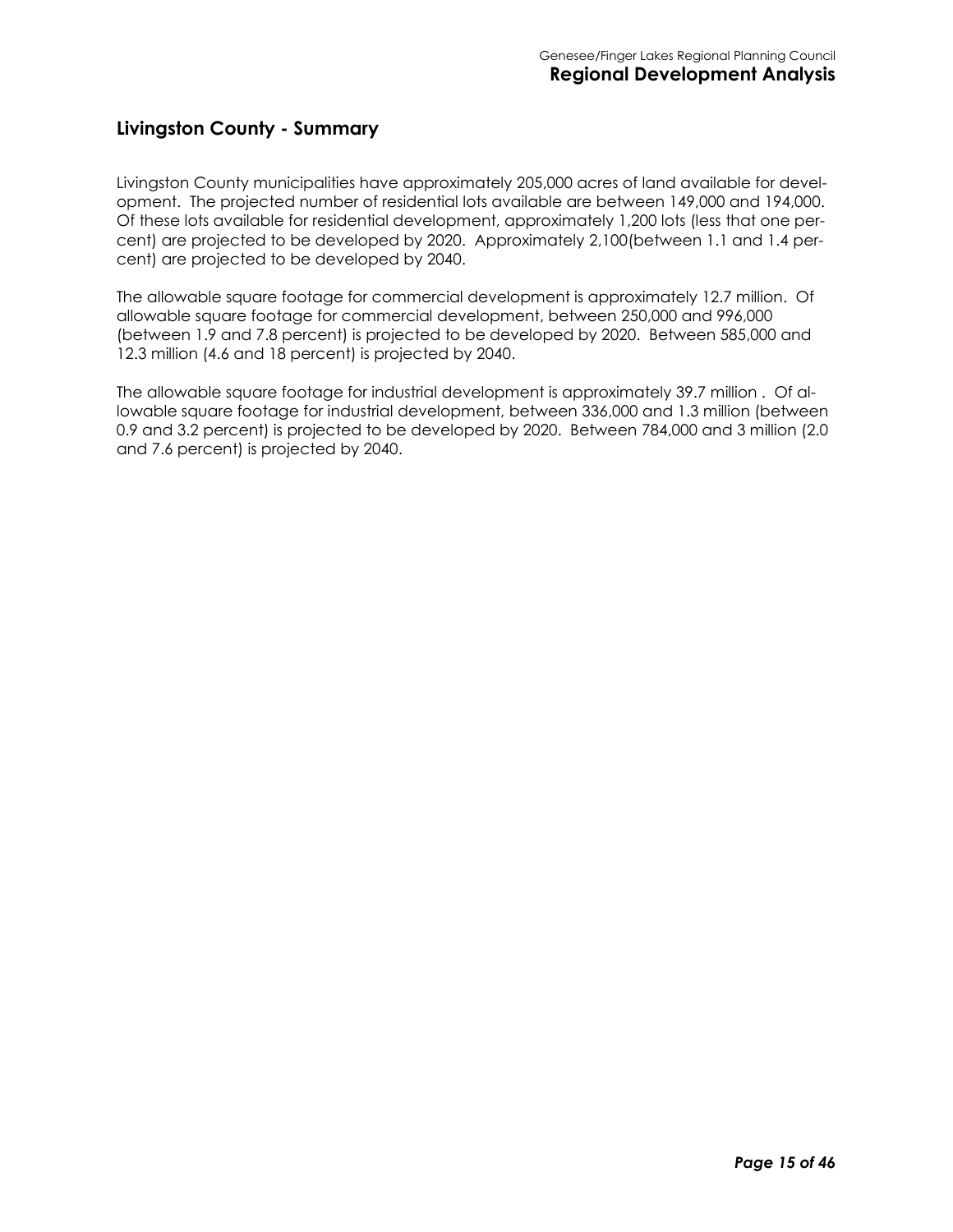|                       |                                              |                                                                          |                                                                               | Scenario A - Of Land<br>Development, %<br>Projected to be<br>Developed (assuming<br>small lot size) | Available for  |                | Scenario B - Of Land<br>Available for<br>Development, %<br>Projected to be<br>Developed (assuming<br>large lot size) |
|-----------------------|----------------------------------------------|--------------------------------------------------------------------------|-------------------------------------------------------------------------------|-----------------------------------------------------------------------------------------------------|----------------|----------------|----------------------------------------------------------------------------------------------------------------------|
| Municipality          | Land Available<br>for Development<br>(Acres) | Scenario A -<br>Projected Number<br>of Lots Assuming<br>Smaller Lot Size | Scenario B -<br><b>Projected Number</b><br>of Lots Assumer<br>Larger Lot Size | 2020                                                                                                | 2040           | 2020           | 2040                                                                                                                 |
| Avon                  | 18,115                                       | 16,479                                                                   | 3,351                                                                         | 0.9%                                                                                                | 1.4%           | 4.4%           | 6.9%                                                                                                                 |
| Avon (Village)        | 722                                          | 1,098                                                                    | 101                                                                           | 0.8%                                                                                                | 2.4%           | 9.1%           | 25.8%                                                                                                                |
| Caledonia             | 16,477                                       | 8,773                                                                    | 8,773                                                                         | 0.7%                                                                                                | 1.3%           | 0.7%           | 1.3%                                                                                                                 |
| Caledonia (Village)   | 412                                          | 858                                                                      | 824                                                                           | 4.1%                                                                                                | 7.1%           | 4.2%           | 7.4%                                                                                                                 |
| Conesus               | 4,852                                        | 2,609                                                                    | 2,603                                                                         | 2.9%                                                                                                | 5.3%           | 2.9%           | 5.3%                                                                                                                 |
| Dansville (Village)   | 235                                          | 578                                                                      | 361                                                                           | ÷.                                                                                                  | $\overline{a}$ | $\overline{a}$ | ÷                                                                                                                    |
| Geneseo               | 16,202                                       | 23,133                                                                   | 17,358                                                                        | 0.3%                                                                                                | 0.5%           | 0.4%           | 0.7%                                                                                                                 |
| Geneseo (Village)     | 365                                          | 1.046                                                                    | 939                                                                           | 23.8%                                                                                               | 40.9%          | 26.5%          | 45.6%                                                                                                                |
| Groveland             | 11,000                                       | 23,013                                                                   | 23,013                                                                        | 0.3%                                                                                                | 0.5%           | 0.3%           | 0.5%                                                                                                                 |
| Leicester             | 10,827                                       | 22,728                                                                   | 11,364                                                                        | 0.2%                                                                                                | 0.3%           | 0.3%           | 0.6%                                                                                                                 |
| Leicester (Village)   | 10                                           | $\overline{28}$                                                          | 28                                                                            | 26.7%                                                                                               | 45.3%          | 26.7%          | 45.3%                                                                                                                |
| Lima                  | 14,117                                       | 5.516                                                                    | 5.447                                                                         | 0.9%                                                                                                | 1.6%           | 0.9%           | 1.6%                                                                                                                 |
| Lima (Village)        | 209                                          | 486                                                                      | 365                                                                           | 8.7%                                                                                                | 15.4%          | 11.6%          | 20.5%                                                                                                                |
| Livonia               | 12,374                                       | 9,798                                                                    | 5,267                                                                         | 1.9%                                                                                                | 3.4%           | 3.5%           | 6.3%                                                                                                                 |
| Livonia (Village)     | 233                                          | 779                                                                      | 276                                                                           | 1.5%                                                                                                | 2.6%           | 4.2%           | 7.4%                                                                                                                 |
| <b>Mount Morris</b>   | 16,358                                       | 3,523                                                                    | 1,464                                                                         | ÷.                                                                                                  | $\overline{a}$ | $\overline{a}$ | ÷.                                                                                                                   |
| Mount Morris (Village | 317                                          | 1,410                                                                    | 1,035                                                                         | 1.3%                                                                                                | 2.2%           | 1.8%           | 3.0%                                                                                                                 |
| North Dansville       | ,580                                         | 401                                                                      | 221                                                                           | 4.9%                                                                                                | 8.3%           | 8.9%           | 15.1%                                                                                                                |
| Nunda                 | 9,006                                        | 5,838                                                                    | 3,261                                                                         | 0.7%                                                                                                | 1.1%           | 1.2%           | 2.1%                                                                                                                 |
| Nunda (Village)       | 149                                          | 29                                                                       | 29                                                                            | 49.9%                                                                                               | 87.5%          | 49.9%          | 87.5%                                                                                                                |
| Ossian                | 11.055                                       | 8.026                                                                    | 8.026                                                                         | 0.0%                                                                                                | 0.2%           | 0.0%           | 0.2%                                                                                                                 |
| Portage               | 7,834                                        |                                                                          | Data Not Available                                                            |                                                                                                     |                |                |                                                                                                                      |
| Sparta                | 9.156                                        | 6,301                                                                    | 6,301                                                                         | 0.6%                                                                                                | 1.1%           | 0.6%           | 1.1%                                                                                                                 |
| Springwater           | 12,134                                       |                                                                          | Data Not Available                                                            |                                                                                                     |                |                |                                                                                                                      |
| West Sparta           | 8,774                                        | 2,925                                                                    | 877                                                                           | 0.3%                                                                                                | 0.6%           | 1.0%           | 1.9%                                                                                                                 |
| York                  | 22.815                                       | 48.194                                                                   | 48.194                                                                        | 0.1%                                                                                                | 0.2%           | 0.1%           | 0.2%                                                                                                                 |

#### **Livingston County - Residential Development Analysis**

**'Land Available for Development'** reflects only lands classified by the municipality's Real Property Assessor as 'Agriculture' or 'Vacant,' and zoned for residential development. This methodology is not meant to presume that all farmland is simply "waiting for development" but rather was a way to efficiently calculate land that *could* be developed.

*While it is entirely possible that further development may occur on lands currently classified as 'residential' or 'commercial', given the scale of the study area and scope of this project, the subdivision of large parcels that have been identified as 'developed' (e.g. rural non-farm residential parcels of several acres) has been excluded from consideration.* 

**Dashes** indicate that a municipality is forecasted to lose population, resulting in a negative build-out.

*Theoretically, this would lead to the demolition of excess residential dwelling capacity. In practice, however, that is not likely to occur except in the most severe cases.*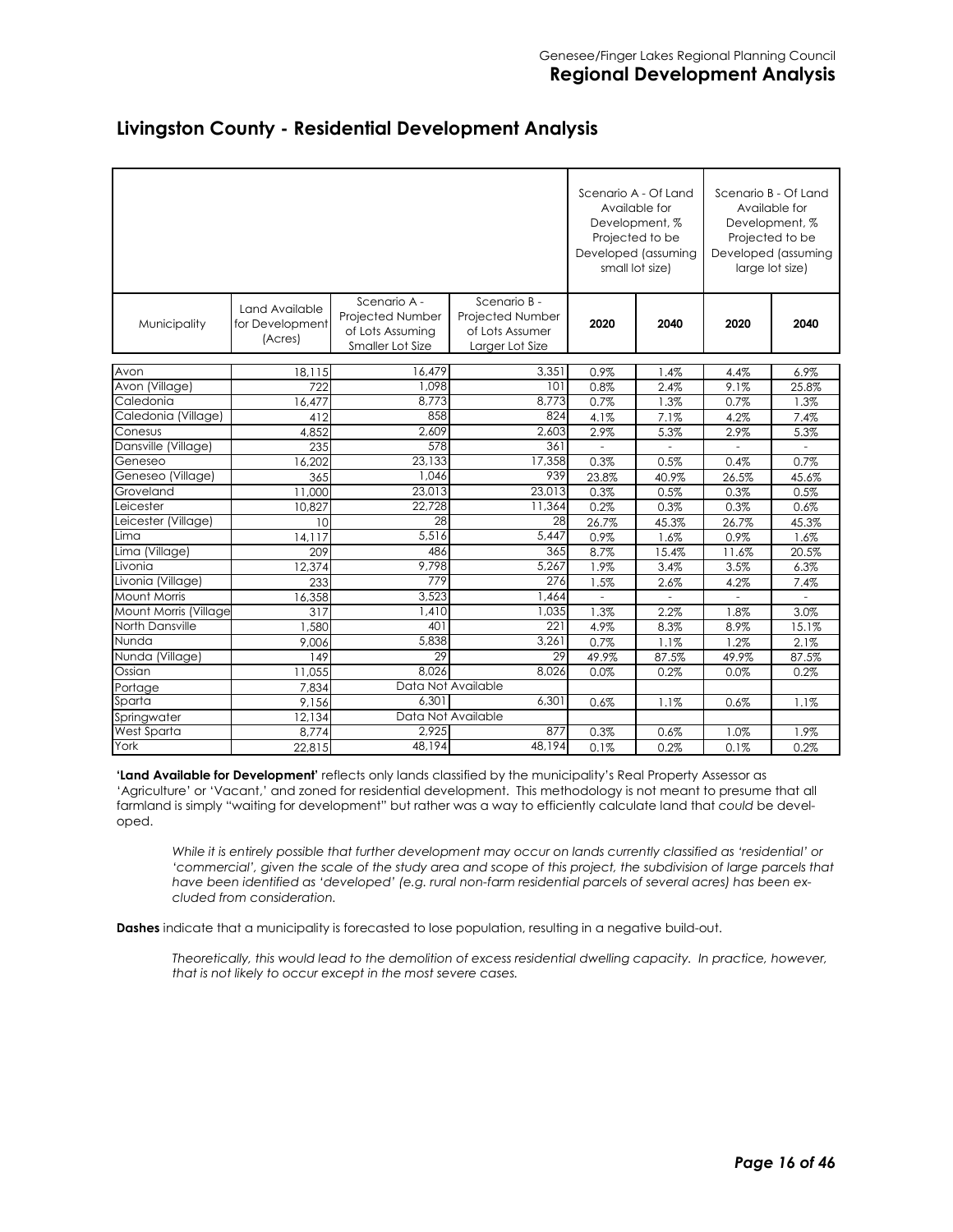| <b>MUNICIPALITY</b>   | <b>COUNTY</b> | Comm                    | Range    |        | Allowable Sq Footage |        | 2020             | 2040   |                  |
|-----------------------|---------------|-------------------------|----------|--------|----------------------|--------|------------------|--------|------------------|
|                       |               | Category                | Low      | High   | (zoning capacity)    | Low    | High             | Low    | High             |
|                       |               |                         |          |        |                      |        |                  |        |                  |
| Avon                  | Liv           | Ċ                       | 7,500    | 24,999 | 1,124,622            | 2.00%  | 6.67%            | 3.33%  | 11.11%           |
| Avon, Village         | Liv           | E                       | $\Omega$ | 999    | 84,499               | 0.00%  | 3.55%            | 0.00%  | 5.91%            |
| Caledonia             | Liv           | E                       | $\Omega$ | 999    |                      |        |                  |        |                  |
| Caledonia, Village    | Liv           | E                       | $\Omega$ | 999    | 353,414              | 0.00%  | 0.85%            | 0.00%  | 1.41%            |
| Conesus               | Liv           | D                       | 1.000    | 7,499  | 62,019               | 4.84%  | 36.27%           | 8.06%  | 60.46%           |
| Dansville, Village    | Liv           | Ċ                       | 7,500    | 24,999 | 135,105              | 16.65% | 55.51%           | 27.76% | 92.52%           |
| Geneseo               | Liv           | D                       | 1,000    | 7,499  | 306,270              | 0.98%  | 7.35%            | 1.63%  | 12.24%           |
| Geneseo, Village      | Liv           | Ć                       | 7,500    | 24,999 | 1,049,652            | 2.14%  | 7.14%            | 3.57%  | 11.91%           |
| Groveland             | Liv           | E                       | 0        | 999    |                      |        |                  |        |                  |
| Leicester             | Liv           | E                       | $\Omega$ | 999    | 4,918,236            | 0.00%  | 0.06%            | 0.00%  | 0.10%            |
| Leicester, Village    | Liv           | E                       | 0        | 999    |                      |        |                  |        |                  |
| Lima                  | Liv           | D                       | 1,000    | 7,499  | 1,136,225            | 0.26%  | 1.98%            | 0.44%  | 3.30%            |
| Lima, Village         | Liv           | E                       | $\Omega$ | 999    |                      |        |                  |        |                  |
| Livonia               | Liv           | $\overline{\text{c}}$   | 7,500    | 24,999 | 1,269,393            | 1.77%  | 5.91%            | 2.95%  | 9.85%            |
| Livonia, Village      | Liv           | E                       | $\Omega$ | 999    | 820,451              | 0.00%  | 0.37%            | 0.00%  | 0.61%            |
| <b>Mount Morris</b>   | Liv           | D                       | 1,000    | 7,499  | 605,630              | 0.50%  | 3.71%            | 0.83%  | 6.19%            |
| Mount Morris, Village | Liv           | D                       | 1,000    | 7.499  | 414,521              | 0.72%  | 5.43%            | 1.21%  | 9.05%            |
| North Dansville       | Liv           | B                       | 25,000   | 99,999 | 273,504              |        | 27.42% Built Out |        | 45.70% Built Out |
| Nunda                 | Liv           | Ċ                       | 7.500    | 24.999 |                      |        |                  |        |                  |
| Nunda, Village        | Liv           | D                       | 1,000    | 7,499  |                      |        |                  |        |                  |
| Ossian                | Liv           | E                       | $\Omega$ | 999    |                      |        |                  |        |                  |
| Portage               | Liv           | E                       | $\Omega$ | 999    |                      |        |                  |        |                  |
| Sparta                | Liv           | E                       | $\Omega$ | 999    |                      |        |                  |        |                  |
| Springwater           | Liv           | $\overline{\mathsf{C}}$ | 7,500    | 24,999 |                      |        |                  |        |                  |
| West Sparta           | Liv           | E                       | $\Omega$ | 999    |                      |        |                  |        |                  |
| York                  | Liv           | Ć                       | 7,500    | 24,999 | 184,589              | 12.19% | 40.63%           | 20.32% | 67.72%           |

# **Livingston County - Commercial Development Analysis**

E – Low rate of construction

0 to 999 square feet of new commercial construction in a 5 year period

D – Low to Moderate rate of construction

1,000 to 7,499 square feet of new commercial construction in a 5 year period

C – Moderate rate of construction

75,00 to 24,999 square feet of new commercial construction in a 5 year period

B – Moderate to high rate of construction

25,000 to 99,999 square feet of new commercial construction in a 5 year period

A – High rate of construction

Over 100,000 square feet of new commercial construction in a 5 year period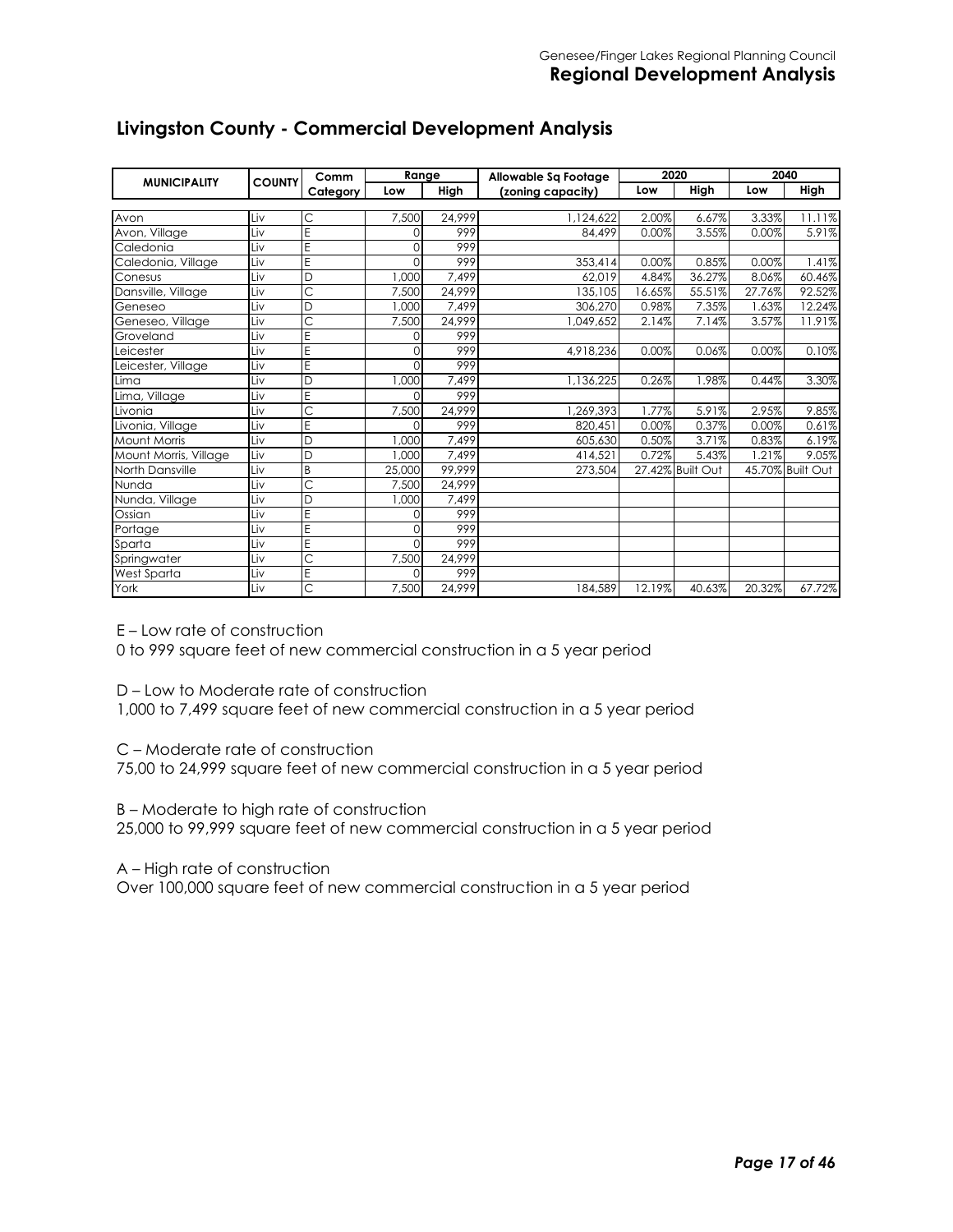| <b>MUNICIPALITY</b>   | <b>COUNTY</b> | Ind      | Range    |        | Allowable Sq Footage |                  | 2020             |                  | 2040             |
|-----------------------|---------------|----------|----------|--------|----------------------|------------------|------------------|------------------|------------------|
|                       |               | Category | Low      | High   | (zoning capacity)    | Low              | <b>High</b>      | Low              | <b>High</b>      |
|                       |               |          |          |        |                      |                  |                  |                  |                  |
| Avon                  | Liv           | B        | 25,000   | 99,999 | 563,985              | 13.30%           | 53.19%           | 22.16%           | 88.65%           |
| Avon, Village         | Liv           | Ċ        | 7.500    | 24,999 | 3.583.165            | 0.63%            | 2.09%            | 1.05%            | 3.49%            |
| Caledonia             | Liv           | Ċ        | 7,500    | 24,999 | 11,496,600           | 0.20%            | 0.65%            | 0.33%            | 1.09%            |
| Caledonia, Village    | Liv           | E        | $\Omega$ | 999    | 870,685              | 0.00%            | 0.34%            | 0.00%            | 0.57%            |
| Conesus               | Liv           | E        | $\Omega$ | 999    | 0                    |                  |                  |                  |                  |
| Dansville, Village    | Liv           | Ć        | 7,500    | 24,999 | 67,990               |                  | 33.09% Built Out |                  | 55.16% Built Out |
| Geneseo               | Liv           | E        | $\Omega$ | 999    | 1,049,338            | 0.00%            | 0.29%            | 0.00%            | 0.48%            |
| Geneseo, Village      | Liv           | E        | 0        | 999    | 6.789                | 0.00%            | 44.14%           | 0.00%            | 73.57%           |
| Groveland             | Liv           | E        | $\Omega$ | 999    | 332.747              | 0.00%            | 0.90%            | 0.00%            | 1.50%            |
| Leicester             | Liv           | E        | $\Omega$ | 999    | 736,029              | 0.00%            | 0.41%            | 0.00%            | 0.68%            |
| Leicester, Village    | Liv           | E        | $\Omega$ | 999    |                      |                  |                  |                  |                  |
| Lima                  | Liv           | Ć        | 7,500    | 24,999 | 5,857,394            | 0.38%            | .28%             | 0.64%            | 2.13%            |
| Lima, Village         | Liv           | C        | 7,500    | 24.999 | 390,489              | 5.76%            | 19.21%           | 9.60%            | 32.01%           |
| Livonia               | Liv           | Ć        | 7,500    | 24.999 | 1,387,594            | .62%             | 5.40%            | 2.70%            | 9.01%            |
| Livonia, Village      | Liv           | E        | $\Omega$ | 999    | $\Omega$             |                  |                  |                  |                  |
| <b>Mount Morris</b>   | Liv           | E        | 0        | 999    | 605,630              | 0.00%            | 0.49%            | 0.00%            | 0.82%            |
| Mount Morris, Village | Liv           | E        | $\Omega$ | 999    | $\Omega$             |                  |                  |                  |                  |
| North Dansville       | Liv           | D        | 1.000    | 7.499  | 2.895.970            | 0.10%            | 0.78%            | 0.17%            | .29%             |
| Nunda                 | Liv           | E        | 0        | 999    | 3,316,639            | 0.00%            | 0.09%            | 0.00%            | 0.15%            |
| Nunda, Village        | Liv           | B        | 25,000   | 99,999 |                      | 58,665 Built Out | <b>Built Out</b> | <b>Built Out</b> | <b>Built Out</b> |
| Ossian                | Liv           | E        | $\Omega$ | 999    |                      |                  |                  |                  |                  |
| Portage               | Liv           | E        | $\Omega$ | 999    |                      |                  |                  |                  |                  |
| Sparta                | Liv           | E        | $\Omega$ | 999    | 889,170              | 0.00%            | 0.34%            | 0.00%            | 0.56%            |
| Springwater           | Liv           | Ć        | 7,500    | 24,999 |                      |                  |                  |                  |                  |
| West Sparta           | Liv           | D        | 1,000    | 7,499  |                      |                  |                  |                  |                  |
| York                  | Liv           | Ć        | 7,500    | 24,999 | 5,580,216            | 0.40%            | .34%             | 0.67%            | 2.24%            |

# **Livingston County - Industrial Development Analysis**

E – Low rate of construction

0 to 999 square feet of new industrial construction in a 5 year period

D – Low to Moderate rate of construction

1,000 to 7,499 square feet of new industrial construction in a 5 year period

C – Moderate rate of construction

75,00 to 24,999 square feet of new industrial construction in a 5 year period

B – Moderate to high rate of construction

25,000 to 99,999 square feet of new industrial construction in a 5 year period

A – High rate of construction

Over 100,000 square feet of new industrial construction in a 5 year period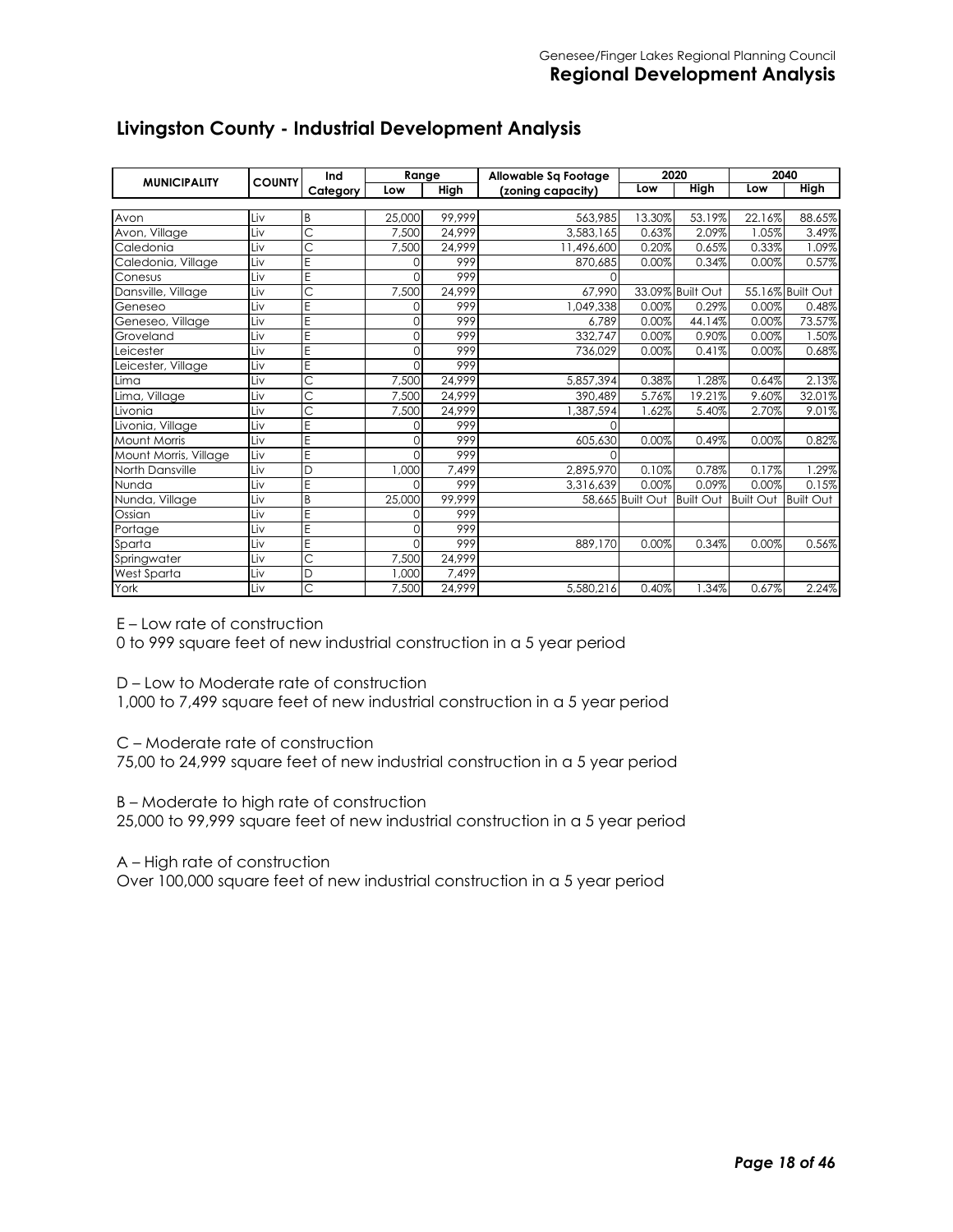#### **Monroe County - Summary**

Monroe County municipalities have approximately 13,400 acres of land available for development. The projected number of residential lots available are between 12,600 and 15,100. Of these lots available for residential development, approximately 2,700 lots (between 17.9 and 21.5 percent) are projected to be developed by 2020. Approximately 4,100 (between 27.4 and 33 percent) are projected to be developed by 2040.

The allowable square footage for commercial development is approximately 3.6 million. Of allowable square footage for commercial development, between 1.8 and 3.7 million (between 51 and 103 percent) is projected to be developed by 2020. Between 4.3 and 8.6 million (119 and 241 percent) is projected by 2040. Because land projected for development percentages exceed the allowable square footage for commercial development, Monroe County is projected (according to the methodology used for this analysis) to be fully built out as early as 2020.

The allowable square footage for industrial development is approximately 13.1 million . Of allowable square footage for industrial development, between 1.3 and 2.6 million (between 10.2 and 20.0 percent) is projected to be developed by 2020. Between 3.1 and 6 million (23.9 and [46.3 percent] is projected by 2040.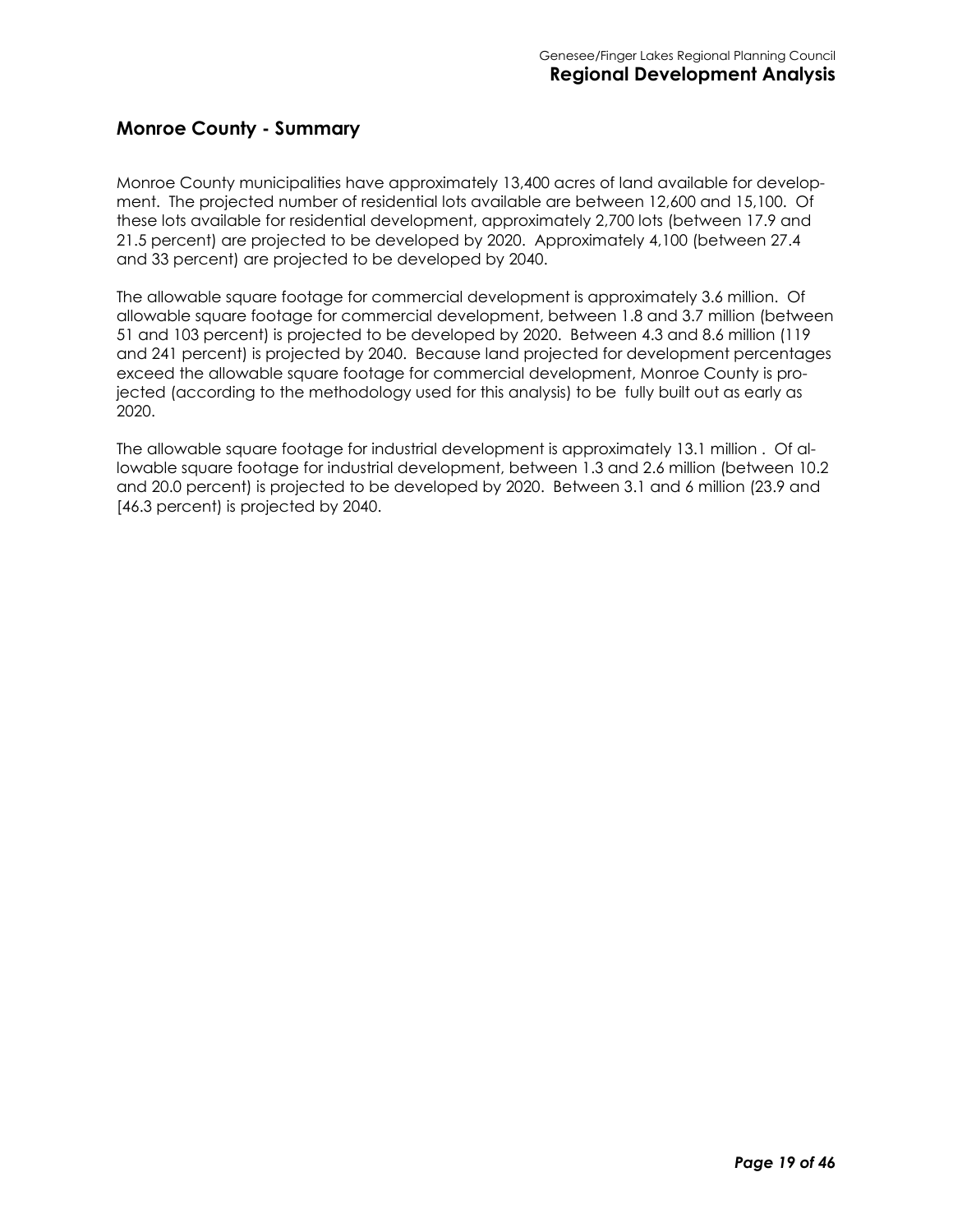|  |  |  | <b>Monroe County - Residential Development Analysis</b> |  |
|--|--|--|---------------------------------------------------------|--|
|--|--|--|---------------------------------------------------------|--|

|                                   |                                              | Scenario A - Of Land<br>Development, %<br>Projected to be<br>Developed (assuming<br>small lot size) | Available for                                                          | Scenario B - Of Land<br>Available for<br>Development, %<br>Projected to be<br>Developed (assuming<br>large lot size) |                          |                          |                          |
|-----------------------------------|----------------------------------------------|-----------------------------------------------------------------------------------------------------|------------------------------------------------------------------------|----------------------------------------------------------------------------------------------------------------------|--------------------------|--------------------------|--------------------------|
| Municipality                      | Land Available<br>for Development<br>(Acres) | Scenario A -<br>Projected Number<br>of Lots Assuming<br>Smaller Lot Size                            | Scenario B -<br>Projected Number<br>of Lots Assumer<br>Larger Lot Size | 2020                                                                                                                 | 2040                     | 2020                     | 2040                     |
| <b>Brighton</b>                   | 132                                          | 329                                                                                                 | 329                                                                    | 55.2%                                                                                                                | 87.5%                    | 55.2%                    | 87.5%                    |
| <b>Brockport (Village)</b>        | 11                                           | 36                                                                                                  | 36                                                                     |                                                                                                                      |                          |                          |                          |
| Chili                             | 771                                          | 366                                                                                                 | 366                                                                    | <b>Built Out</b>                                                                                                     | <b>Built Out</b>         | <b>Built Out</b>         | <b>Built Out</b>         |
| Churchville (Village)             | 18                                           | 28                                                                                                  | 28                                                                     | 2.0%                                                                                                                 | 3.5%                     | 2.0%                     | 3.5%                     |
| Clarkson                          | 1.004                                        | 3.408                                                                                               | 2.268                                                                  | 9.0%                                                                                                                 | 11.4%                    | 13.4%                    | 17.0%                    |
| <b>East Rochester</b>             | 3                                            | 12                                                                                                  | 11                                                                     | $\frac{1}{2}$                                                                                                        | $\overline{\phantom{0}}$ | $\overline{\phantom{a}}$ | $\overline{\phantom{0}}$ |
| Fairport (Village)                | 5                                            | 14                                                                                                  | 9                                                                      | ÷,                                                                                                                   | ÷                        | $\sim$                   | ÷,                       |
| Gates                             | 115                                          | 378                                                                                                 | 378                                                                    | 82.8%                                                                                                                | <b>Built Out</b>         | 82.8%                    | <b>Built Out</b>         |
| Greece                            | 483                                          | 829                                                                                                 | 829                                                                    | <b>Built Out</b>                                                                                                     | <b>Built Out</b>         | <b>Built Out</b>         | <b>Built Out</b>         |
| Hamlin                            | 1,527                                        | 523                                                                                                 | $\overline{512}$                                                       | 22.7%                                                                                                                | 40.5%                    | 23.2%                    | 41.4%                    |
| Henrietta                         | 614                                          | 1,349                                                                                               | 1.349                                                                  | 78.2%                                                                                                                | 136.0%                   | 78.2%                    | <b>Built Out</b>         |
| Hilton (Village)                  | 14                                           | 12                                                                                                  | 12                                                                     | <b>Built Out</b>                                                                                                     | <b>Built Out</b>         | <b>Built Out</b>         | <b>Built Out</b>         |
| <b>Honeove Falls</b><br>(Village) | 48                                           | 75                                                                                                  | 60                                                                     | 11.2%                                                                                                                | 17.0%                    | 14.0%                    | 21.2%                    |
| Irondequoit                       | 74                                           | 311                                                                                                 | 304                                                                    |                                                                                                                      |                          |                          |                          |
| Mendon                            | 858                                          | 446                                                                                                 | 446                                                                    | <b>Built Out</b>                                                                                                     | <b>Built Out</b>         | <b>Built Out</b>         | <b>Built Out</b>         |
| Ogden                             | 1,006                                        | 2,236                                                                                               | 2,236                                                                  | 21.4%                                                                                                                | 37.9%                    | 21.4%                    | 37.9%                    |
| Parma                             | ,158                                         | 955                                                                                                 | 226                                                                    | 21.0%                                                                                                                | 36.3%                    | 88.4%                    | <b>Built Out</b>         |
| Penfield                          | 608                                          | 548                                                                                                 | 548                                                                    | <b>Built Out</b>                                                                                                     | <b>Built Out</b>         | <b>Built Out</b>         | <b>Built Out</b>         |
| Perinton                          | 417                                          | 421                                                                                                 | 306                                                                    | <b>Built Out</b>                                                                                                     | <b>Built Out</b>         | <b>Built Out</b>         | <b>Built Out</b>         |
| Pittsford                         | 348                                          | 59                                                                                                  | 59                                                                     | <b>Built Out</b>                                                                                                     | <b>Built Out</b>         | <b>Built Out</b>         | <b>Built Out</b>         |
| Pittsford (Village)               | 6                                            | 17                                                                                                  | 17                                                                     |                                                                                                                      |                          |                          |                          |
| Riga                              | 1,123                                        | 1.476                                                                                               | 1,016                                                                  | 4.0%                                                                                                                 | 7.1%                     | 5.8%                     | 10.3%                    |
| Rochester (City)                  | 120                                          | 417                                                                                                 | 417                                                                    | ÷,                                                                                                                   | $\overline{a}$           | $\overline{a}$           | ÷,                       |
| Rush                              | 745                                          | 1,082                                                                                               | 1,082                                                                  | 6.8%                                                                                                                 | 10.6%                    | 6.8%                     | 10.6%                    |
| Scottsville (Village)             | 3                                            | $\overline{1}$                                                                                      | 6                                                                      | <b>Built Out</b>                                                                                                     | <b>Built Out</b>         | <b>Built Out</b>         | <b>Built Out</b>         |
| Spencerport (Village              | 4                                            | 3                                                                                                   | 3                                                                      | <b>Built Out</b>                                                                                                     | <b>Built Out</b>         | <b>Built Out</b>         | <b>Built Out</b>         |
| Sweden                            | 769                                          | 712                                                                                                 | 190                                                                    | 20.8%                                                                                                                | 36.6%                    | 78.0%                    | <b>Built Out</b>         |
| Webster                           | 489                                          | 494                                                                                                 | 191                                                                    | <b>Built Out</b>                                                                                                     | <b>Built Out</b>         | <b>Built Out</b>         | <b>Built Out</b>         |
| Webster (Village)                 | 13                                           | $\overline{32}$                                                                                     | 32                                                                     |                                                                                                                      |                          |                          |                          |
| Wheatland                         | 982                                          | 791                                                                                                 | 427                                                                    | 5.8%                                                                                                                 | 9.4%                     | 10.7%                    | 17.4%                    |

**'Land Available for Development'** reflects only lands classified by the municipality's Real Property Assessor as 'Agriculture' or 'Vacant,' and zoned for residential development. This methodology is not meant to presume that all farmland is simply "waiting for development" but rather was a way to efficiently calculate land that *could* be developed.

*While it is entirely possible that further development may occur on lands currently classified as 'residential' or 'commercial', given the scale of the study area and scope of this project, the subdivision of large parcels that have been identified as 'developed' (e.g. rural non-farm residential parcels of several acres) has been excluded from consideration.* 

**Dashes** indicate that a municipality is forecasted to lose population, resulting in a negative build-out.

*Theoretically, this would lead to the demolition of excess residential dwelling capacity. In practice, however, that is not likely to occur except in the most severe cases.*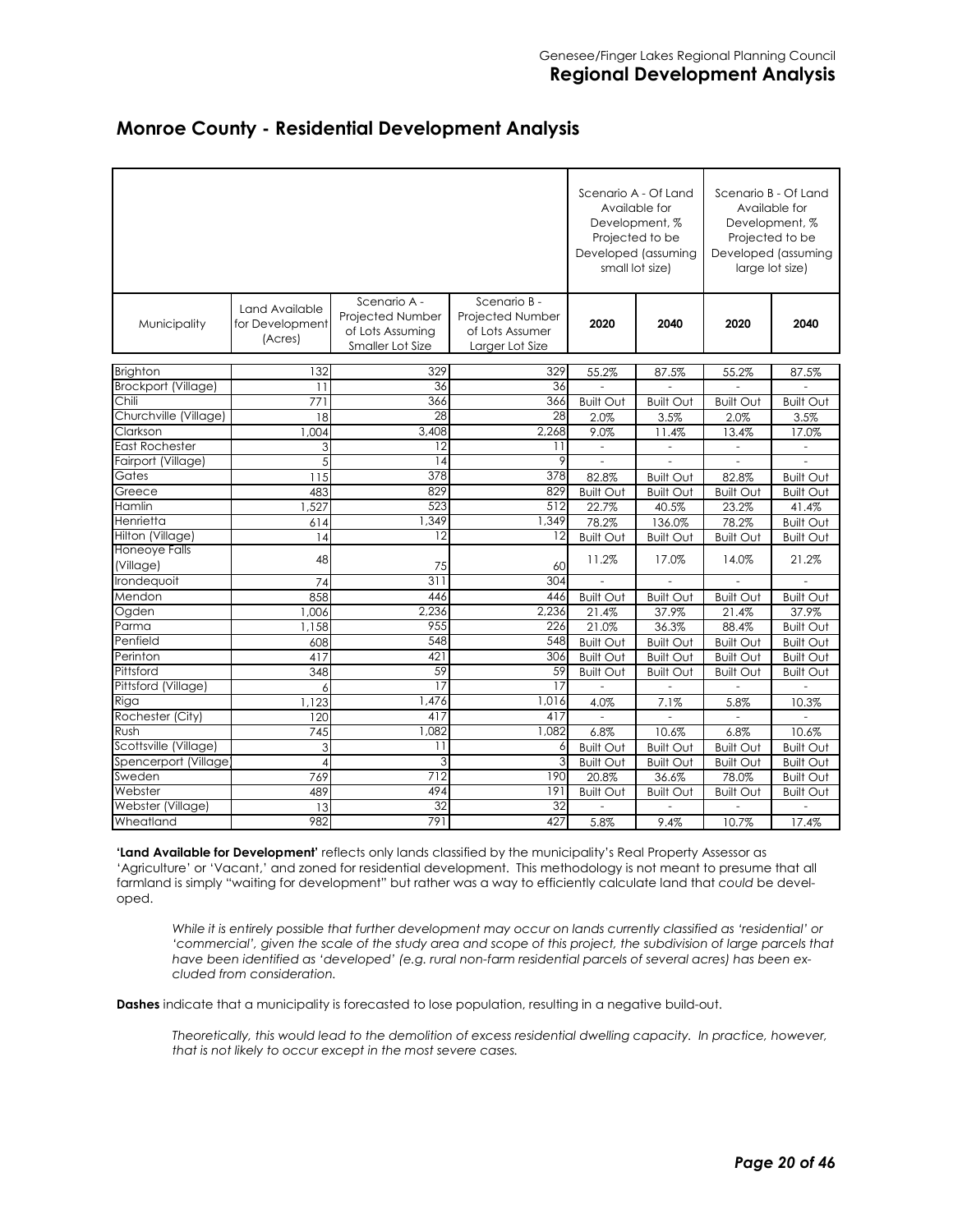| <b>MUNICIPALITY</b>    | <b>COUNTY</b> | Comm                    | Range    |         | Allowable Sq Footage |                                       | 2020                |                  | 2040             |
|------------------------|---------------|-------------------------|----------|---------|----------------------|---------------------------------------|---------------------|------------------|------------------|
|                        |               | Category                | Low      | High    | (zoning capacity)    | Low                                   | High                | Low              | High             |
|                        |               |                         |          |         |                      |                                       |                     |                  |                  |
| <b>Brighton</b>        | Mon           | A                       | 100,000  | 100,000 |                      | 244.879 Built Out                     | Built Out Built Out |                  | <b>Built Out</b> |
| Brockport, Village     | Mon           | E                       | $\Omega$ | 999     | 3.842                | 0.00%                                 | 78.01%              |                  | 0.00% Built Out  |
| Chili                  | Mon           | B                       | 25,000   | 99.999  |                      | $\overline{67,773}$ Built Out         | Built Out Built Out |                  | <b>Built Out</b> |
| Churchville, Village   | Mon           | E                       | 0        | 999     | 9,454                | 0.00%                                 | 31.70%              | 0.00%            | 52.84%           |
| Clarkson               | Mon           | $\overline{\mathsf{C}}$ | 7,500    | 24,999  | 201,059              | 11.19%                                | 37.30%              | 18.65%           | 62.17%           |
| East Rochester         | Mon           | E                       | $\Omega$ | 999     | 3,935                | 0.00%                                 | 76.16%              |                  | 0.00% Built Out  |
| Fairport, Village      | Mon           | Ē                       |          | 999     | 54,514               | 0.00%                                 | 5.50%               | 0.00%            | 9.16%            |
| Gates                  | Mon           | B                       | 25,000   | 99.999  |                      | 40.289 Built Out                      | <b>Built Out</b>    | <b>Built Out</b> | <b>Built Out</b> |
| Greece                 | Mon           | A                       | 100,000  | 100,000 | 330,025              | 90.90%                                |                     | 90.90% Built Out | <b>Built Out</b> |
| Hamlin                 | Mon           | E                       | $\Omega$ | 999     | 315,695              | 0.00%                                 | 0.95%               | 0.00%            | .58%             |
| Henrietta              | Mon           | B                       | 25,000   | 99,999  | 321,729              | 23.31%                                | 93.25%              |                  | 38.85% Built Out |
| Hilton, Village        | Mon           | E                       | 0        | 999     | 6,320                | 0.00%                                 | 47.42%              | 0.00%            | 79.04%           |
| Honeoye Falls, Village | Mon           | $\overline{\mathsf{E}}$ | $\Omega$ | 999     | 63.524               | 0.00%                                 | 4.72%               | 0.00%            | 7.86%            |
| Irondequoit            | Mon           | B                       | 25,000   | 99.999  |                      | 15,503 Built Out                      | Built Out Built Out |                  | <b>Built Out</b> |
| Mendon                 | Mon           | E                       | $\Omega$ | 999     | 4.924                | 0.00%                                 | 60.87%              |                  | 0.00% Built Out  |
| Ogden                  | Mon           | $\overline{\mathsf{C}}$ | 7,500    | 24.999  | 156,883              | 14.34%                                | 47.80%              | 23.90%           | 79.67%           |
| Parma                  | Mon           | B                       | 25,000   | 99,999  | 160,159              |                                       | 46.83% Built Out    |                  | 78.05% Built Out |
| Penfield               | Mon           | B                       | 25,000   | 99.999  | 313.799              | 23.90%                                | 95.60%              | 39.83%           | 159.34%          |
| Perinton               | Mon           | A                       | 100,000  | 100,000 |                      | 87.270 Built Out                      | <b>Built Out</b>    | <b>Built Out</b> | <b>Built Out</b> |
| Pittsford              | Mon           | B                       | 25,000   | 99,999  | 111,926              |                                       | 67.01% Built Out    | <b>Built Out</b> | <b>Built Out</b> |
| Pittsford, Village     | Mon           | E                       | $\Omega$ | 999     | 13.889               | 0.00%                                 | 21.58%              | 0.00%            | 35.96%           |
| Riga                   | Mon           | Ċ                       | 7,500    | 24.999  | 187,715              | 11.99%                                | 39.95%              | 19.98%           | 66.59%           |
| Rochester, City        | Mon           | $\overline{\text{C}}$   | 7,500    | 24,999  | 115,578              | 19.47%                                | 64.89%              |                  | 32.45% Built Out |
| Rush                   | Mon           | $\overline{E}$          | $\Omega$ | 999     | 313,610              | 0.00%                                 | 0.96%               | 0.00%            | 1.59%            |
| Scottsville, Village   | Mon           | E                       | $\Omega$ | 999     | 2.073                |                                       | 0.00% Built Out     |                  | 0.00% Built Out  |
| Spencerport, Village   | Mon           | D                       | 1,000    | 7,499   |                      | 2,080 Built Out Built Out Built Out   |                     |                  | <b>Built Out</b> |
| Sweden                 | Mon           | D                       | 1,000    | 7,499   | 185,058              | 1.62%                                 | 12.16%              | 2.70%            | 20.26%           |
| Webster                | Mon           | A                       | 100,000  | 100,000 |                      | 216,497 Built Out Built Out Built Out |                     |                  | <b>Built Out</b> |
| Webster, Village       | Mon           | E                       | O        | 999     | 14,899               | 0.00%                                 | 20.12%              | 0.00%            | 33.53%           |
| Wheatland              | Mon           | D                       | 1,000    | 7.499   | 19.381               |                                       | 15.48% Built Out    |                  | 25.80% Built Out |

## **Monroe County - Commercial Development Analysis**

E – Low rate of construction

0 to 999 square feet of new commercial construction in a 5 year period

D – Low to Moderate rate of construction

1,000 to 7,499 square feet of new commercial construction in a 5 year period

C – Moderate rate of construction

75,00 to 24,999 square feet of new commercial construction in a 5 year period

B – Moderate to high rate of construction

25,000 to 99,999 square feet of new commercial construction in a 5 year period

A – High rate of construction

Over 100,000 square feet of new commercial construction in a 5 year period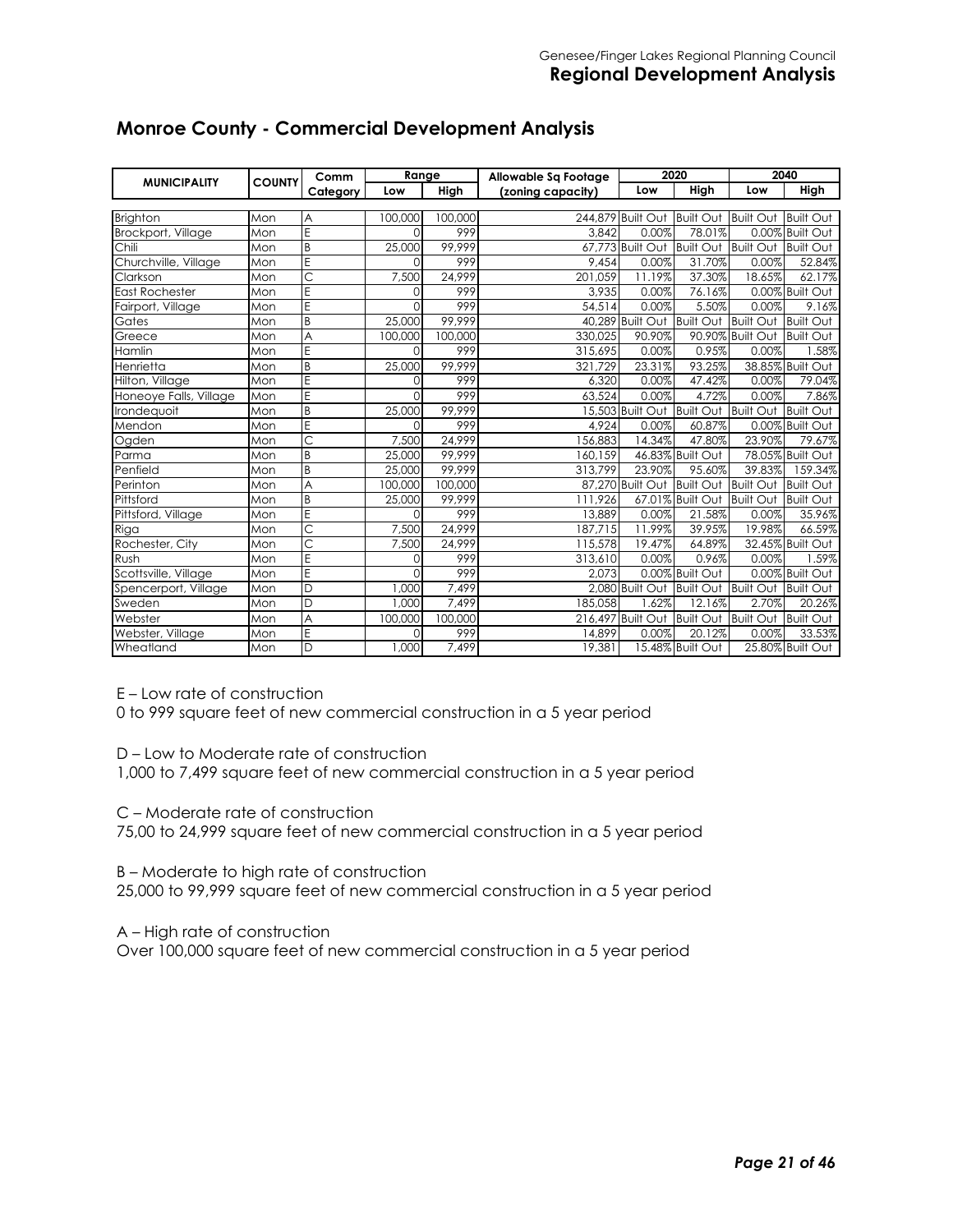| <b>MUNICIPALITY</b>    | <b>COUNTY</b> | Ind            | Range    |         | Allowable Sq Footage   |                            | 2020             |                            | 2040             |
|------------------------|---------------|----------------|----------|---------|------------------------|----------------------------|------------------|----------------------------|------------------|
|                        |               | Category       | Low      | High    | (zoning capacity)      | Low                        | <b>High</b>      | Low                        | <b>High</b>      |
|                        |               |                |          |         |                        |                            |                  |                            |                  |
| <b>Brighton</b>        | Mon           | Ċ              | 7,500    | 24,999  | $\Omega$               |                            |                  |                            |                  |
| Brockport, Village     | Mon           | A              | 100,000  | 100,000 |                        | 58.223 Built Out           | <b>Built Out</b> | <b>Built Out</b>           | <b>Built Out</b> |
| Chili                  | Mon           | B              | 25,000   | 99.999  | 1,400,668              | 5.35%                      | 21.42%           | 8.92%                      | 35.70%           |
| Churchville, Village   | Mon           | E              | $\Omega$ | 999     | 67,595                 | 0.00%                      | 4.43%            | 0.00%                      | 7.39%            |
| Clarkson               | Mon           | D              | 1,000    | 7.499   | $\Omega$               |                            |                  |                            |                  |
| <b>East Rochester</b>  | Mon           | Ċ              | 7,500    | 24,999  |                        | 12,269 Built Out Built Out |                  | Built Out Built Out        |                  |
| Fairport, Village      | Mon           | E              | $\cap$   | 999     | 68.706                 | 0.00%                      | 4.36%            | 0.00%                      | 7.27%            |
| Gates                  | Mon           | A              | 100,000  | 100,000 | 371,680                | 80.71%                     |                  | 80.71% Built Out Built Out |                  |
| Greece                 | Mon           | B              | 25,000   | 99,999  | 1,488,051              | 5.04%                      | 20.16%           | 8.40%                      | 33.60%           |
| Hamlin                 | Mon           | E              | $\Omega$ | 999     | 550,880                | 0.00%                      | 0.54%            | 0.00%                      | 0.91%            |
| Henrietta              | Mon           | C              | 7,500    | 24.999  | 981,213                | 2.29%                      | 7.64%            | 3.82%                      | 12.74%           |
| Hilton, Village        | Mon           | Ċ              | 7,500    | 24.999  | 28,188                 |                            | 79.82% Built Out | Built Out Built Out        |                  |
| Honeoye Falls, Village | Mon           | E              | $\Omega$ | 999     | 14.718                 | 0.00%                      | 20.36%           | 0.00%                      | 33.94%           |
| Irondequoit            | Mon           | Ċ              | 7,500    | 24.999  | 1.044.991              | 2.15%                      | 7.18%            | 3.59%                      | 11.96%           |
| Mendon                 | Mon           | E              | $\Omega$ | 999     | 354,768                | 0.00%                      | 0.84%            | 0.00%                      | 1.41%            |
| Ogden                  | Mon           | C              | 7,500    | 24.999  | 236,582                | 9.51%                      | 31.70%           | 15.85%                     | 52.83%           |
| Parma                  | Mon           | D              | 1.000    | 7,499   | 227.275                | 1.32%                      | 9.90%            | 2.20%                      | 16.50%           |
| Penfield               | Mon           | Ċ              | 7,500    | 24.999  | 60,557                 |                            | 37.15% Built Out |                            | 61.92% Built Out |
| Perinton               | Mon           | B              | 25,000   | 99.999  | 469,952                | 15.96%                     | 63.84%           |                            | 26.60% Built Out |
| Pittsford              | Mon           | Ċ              | 7,500    | 24,999  | 1,390,338              | 1.62%                      | 5.39%            | 2.70%                      | 8.99%            |
| Pittsford, Village     | Mon           | E              | $\Omega$ | 999     | 10,352                 | 0.00%                      | 28.95%           | 0.00%                      | 48.25%           |
| Riga                   | Mon           | D              | 1,000    | 7.499   | $\overline{1,613,305}$ | 0.19%                      | .39%             | 0.31%                      | 2.32%            |
| Rochester, City        | Mon           | A              | 100,000  | 100,000 | 918,585                | 32.66%                     | 32.66%           | 54.43%                     | 54.43%           |
| Rush                   | Mon           | E              | $\Omega$ | 999     | 173,441                | 0.00%                      | 1.73%            | 0.00%                      | 2.88%            |
| Scottsville, Village   | Mon           | E              | $\Omega$ | 999     | 894                    |                            | 0.00% Built Out  |                            | 0.00% Built Out  |
| Spencerport, Village   | Mon           | E              | $\Omega$ | 999     | 1,962                  |                            | 0.00% Built Out  |                            | 0.00% Built Out  |
| Sweden                 | Mon           | D              | 1,000    | 7.499   | 743,628                | 0.40%                      | 3.03%            | 0.67%                      | 5.04%            |
| Webster                | Mon           | $\overline{C}$ | 7,500    | 24,999  | 668,140                | 3.37%                      | 11.22%           | 5.61%                      | 18.71%           |
| Webster, Village       | Mon           | E              | 0        | 999     | 66,752                 | 0.00%                      | 4.49%            | 0.00%                      | 7.48%            |
| Wheatland              | Mon           | E              | $\Omega$ | 999     | 81,619                 | 0.00%                      | 3.67%            | 0.00%                      | 6.12%            |

# **Monroe County - Industrial Development Analysis**

E – Low rate of construction

0 to 999 square feet of new industrial construction in a 5 year period

D – Low to Moderate rate of construction

1,000 to 7,499 square feet of new industrial construction in a 5 year period

C – Moderate rate of construction

75,00 to 24,999 square feet of new industrial construction in a 5 year period

B – Moderate to high rate of construction

25,000 to 99,999 square feet of new industrial construction in a 5 year period

A – High rate of construction

Over 100,000 square feet of new industrial construction in a 5 year period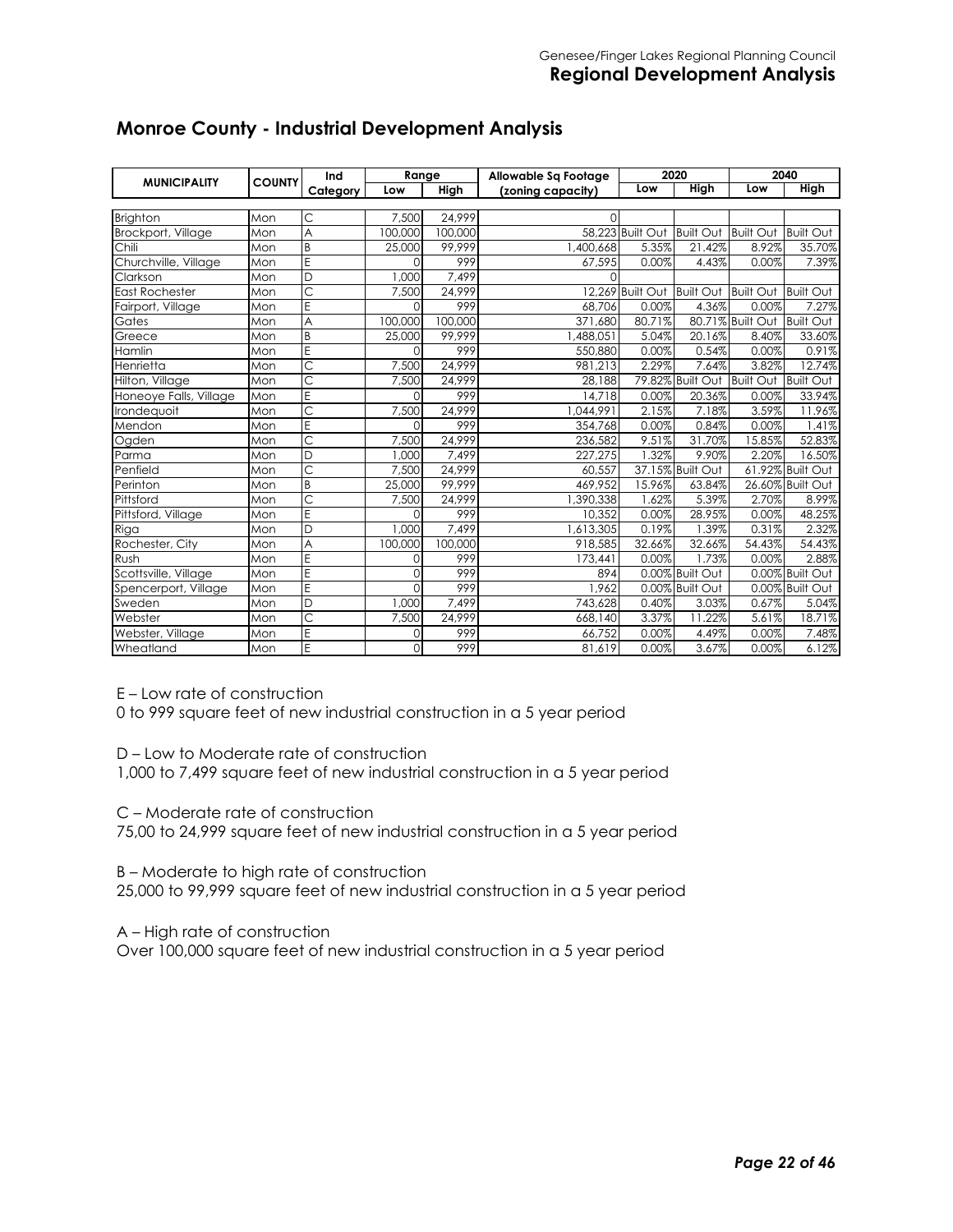#### **Ontario County - Summary**

Ontario County municipalities have approximately 182,000 acres of land available for development. The projected number of residential lots available are between 82,000 and 232,000 . Of these lots available for residential development, approximately 2,400 lots (between 0.01 and 2.9 percent) are projected to be developed by 2020. Approximately 3,900 (between 1.7 and 4.9 percent) are projected to be developed by 2040.

The allowable square footage for commercial development is approximately 142 million. Of allowable square footage for commercial development, between 806,000 and 2.2 million (between 0.6 and 1.6 percent) is projected to be developed by 2020. Between 1.9 and 5.2 million (1.3 and 3.7 percent) is projected by 2040.

The allowable square footage for industrial development is approximately 41.3 million . Of allowable square footage for industrial development, between 1.1 and 2.5 million (between 2.6 and 6.1 percent) is projected to be developed by 2020. Between 2.5 and 5.9 million (6.2 and 14.3 percent) is projected by 2040.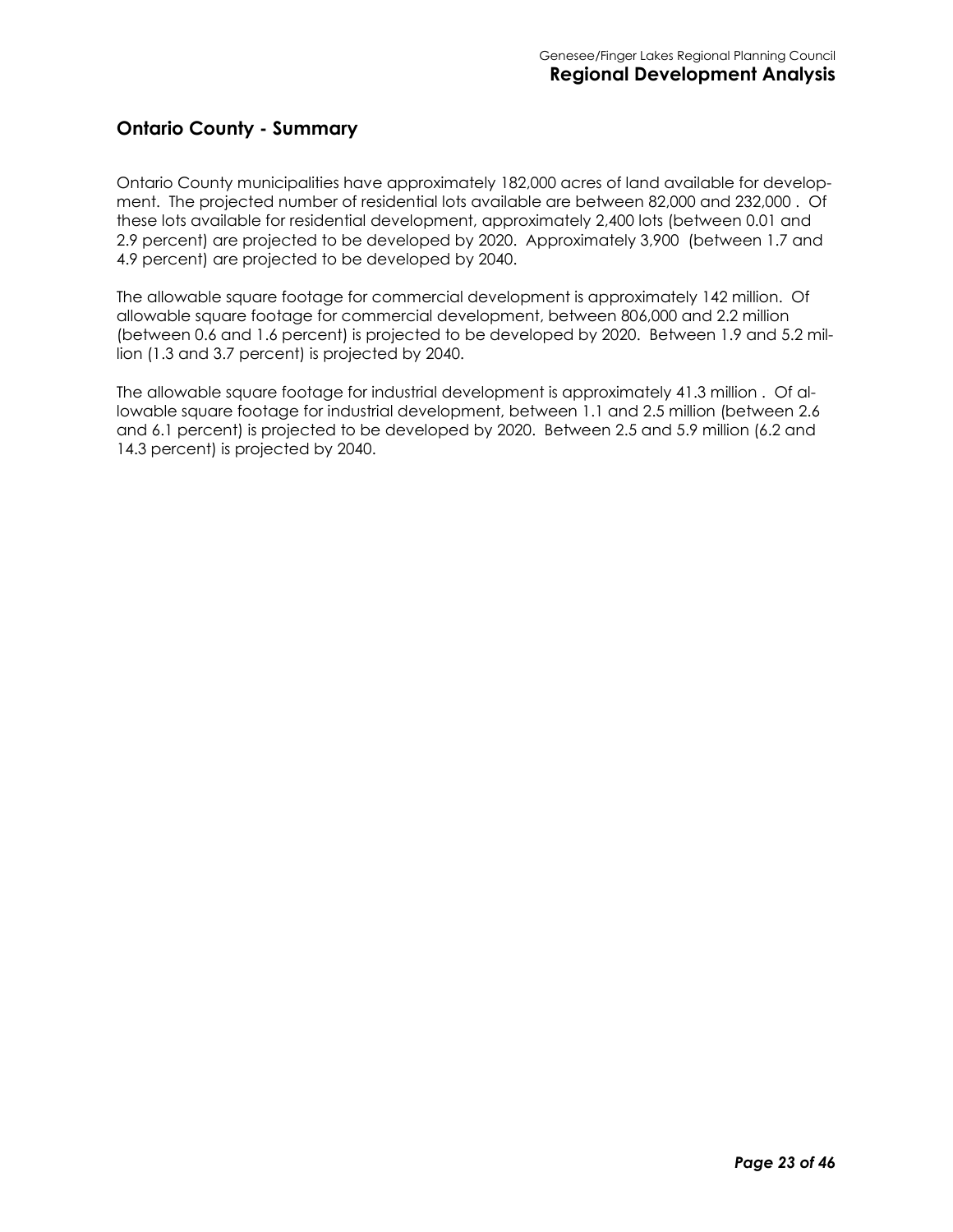|                                               |                                              |                                                                          |                                                                        | Scenario A - Of Land<br>Developed (assuming<br>small lot size) | Available for<br>Development, %<br>Projected to be |                  | Scenario B - Of Land<br>Available for<br>Development, %<br>Projected to be<br>Developed (assuming<br>large lot size) |
|-----------------------------------------------|----------------------------------------------|--------------------------------------------------------------------------|------------------------------------------------------------------------|----------------------------------------------------------------|----------------------------------------------------|------------------|----------------------------------------------------------------------------------------------------------------------|
| Municipality                                  | Land Available<br>for Development<br>(Acres) | Scenario A -<br>Projected Number<br>of Lots Assuming<br>Smaller Lot Size | Scenario B -<br>Projected Number<br>of Lots Assumer<br>Larger Lot Size | 2020                                                           | 2040                                               | 2020             | 2040                                                                                                                 |
|                                               |                                              |                                                                          |                                                                        |                                                                |                                                    |                  |                                                                                                                      |
| <b>Bloomfield (Village)</b><br><b>Bristol</b> | 317                                          | 865<br>3.209                                                             | 650<br>381                                                             | 2.55%                                                          | 3.52%                                              | 3.39%            | 4.69%                                                                                                                |
| Canadice                                      | 6,453                                        |                                                                          | No Zoning                                                              | 2.27%                                                          | 3.80%                                              | 19.07%           | 31.94%                                                                                                               |
| Canandaigua                                   | 2,526                                        | 16,042                                                                   | 2,829                                                                  | 2.78%                                                          | 4.78%                                              | 15.79%           | 27.10%                                                                                                               |
| Canandaigua (City)                            | 17,411<br>347                                | 739                                                                      | 512                                                                    | 22.94%                                                         | 33.61%                                             | 33.10%           | 48.49%                                                                                                               |
| Clifton Springs (Villag                       | 227                                          | 825                                                                      | 770                                                                    | 9.63%                                                          | 15.33%                                             | 10.32%           | 16.42%                                                                                                               |
| East Bloomfield                               | 9,126                                        | 1.277                                                                    | 1.277                                                                  | 3.19%                                                          | 4.99%                                              | 3.19%            | 4.99%                                                                                                                |
| Farmington                                    | 14.762                                       | 12,185                                                                   | 12,185                                                                 | 1.59%                                                          | 2.48%                                              | 1.59%            | 2.48%                                                                                                                |
| Geneva                                        | 7,645                                        | 63,007                                                                   | 6,894                                                                  | 0.08%                                                          | 0.12%                                              | 0.75%            | 1.08%                                                                                                                |
| Geneva (City)                                 | 196                                          | 555                                                                      | 380                                                                    |                                                                |                                                    |                  |                                                                                                                      |
| Gorham                                        | 20,870                                       | 19.951                                                                   | 3.850                                                                  | 0.32%                                                          | 0.47%                                              | 1.63%            | 2.41%                                                                                                                |
| Hopewell                                      | 7.811                                        | 22,746                                                                   | 2,089                                                                  | 0.37%                                                          | 0.61%                                              | 4.00%            | 6.62%                                                                                                                |
| Manchester                                    | 13,180                                       | 13,030                                                                   | 13,030                                                                 | 1.09%                                                          | 1.77%                                              | 1.09%            | 1.77%                                                                                                                |
| Manchester (Village)                          |                                              |                                                                          | <b>Built Out</b>                                                       | <b>Built Out</b>                                               | <b>Built Out</b>                                   | <b>Built Out</b> | <b>Built Out</b>                                                                                                     |
| <b>Naples</b>                                 | 5,541                                        | 1.890                                                                    | 638                                                                    | 2.09%                                                          | 3.42%                                              | 6.18%            | 10.14%                                                                                                               |
| Naples (Village)                              | 131                                          | 338                                                                      | 317                                                                    |                                                                |                                                    |                  |                                                                                                                      |
| Phelps                                        | 17,866                                       | 25.246                                                                   | 17,387                                                                 | 0.33%                                                          | 0.50%                                              | 0.48%            | 0.73%                                                                                                                |
| Phelps (Village)                              | 146                                          | 299                                                                      | 299                                                                    | 5.73%                                                          | 6.50%                                              | 5.73%            | 6.50%                                                                                                                |
| Richmond                                      | 11,652                                       | 19,435                                                                   | 5.771                                                                  | 0.57%                                                          | 0.94%                                              | 1.92%            | 3.18%                                                                                                                |
| Seneca                                        | 26,043                                       | 13,349                                                                   | 3,034                                                                  | 0.12%                                                          | 0.13%                                              | 0.54%            | 0.56%                                                                                                                |
| Shortsville (Village)                         | 53                                           | 226                                                                      | 226                                                                    |                                                                |                                                    |                  |                                                                                                                      |
| South Bristol                                 | 4,638                                        | 831                                                                      | 831                                                                    | 7.42%                                                          | 12.31%                                             | 7.42%            | 12.31%                                                                                                               |
| Victor                                        | 7.220                                        | 11,123                                                                   | 6,323                                                                  | 5.66%                                                          | 9.47%                                              | 9.96%            | 16.66%                                                                                                               |
| Victor (Village)                              | 154                                          | 288                                                                      | 288                                                                    | 19.08%                                                         | 29.99%                                             | 19.08%           | 29.99%                                                                                                               |
| West Bloomfield                               | 8,040                                        | 5,041                                                                    | 1.627                                                                  | 1.46%                                                          | 2.34%                                              | 4.53%            | 7.26%                                                                                                                |

#### **Ontario County - Residential Development Analysis**

**'Land Available for Development'** reflects only lands classified by the municipality's Real Property Assessor as 'Agriculture' or 'Vacant,' and zoned for residential development. This methodology is not meant to presume that all farmland is simply "waiting for development" but rather was a way to efficiently calculate land that *could* be developed.

*While it is entirely possible that further development may occur on lands currently classified as 'residential' or 'commercial', given the scale of the study area and scope of this project, the subdivision of large parcels that have been identified as 'developed' (e.g. rural non-farm residential parcels of several acres) has been excluded from consideration.* 

**Dashes** indicate that a municipality is forecasted to lose population, resulting in a negative build-out.

*Theoretically, this would lead to the demolition of excess residential dwelling capacity. In practice, however, that is not likely to occur except in the most severe cases.*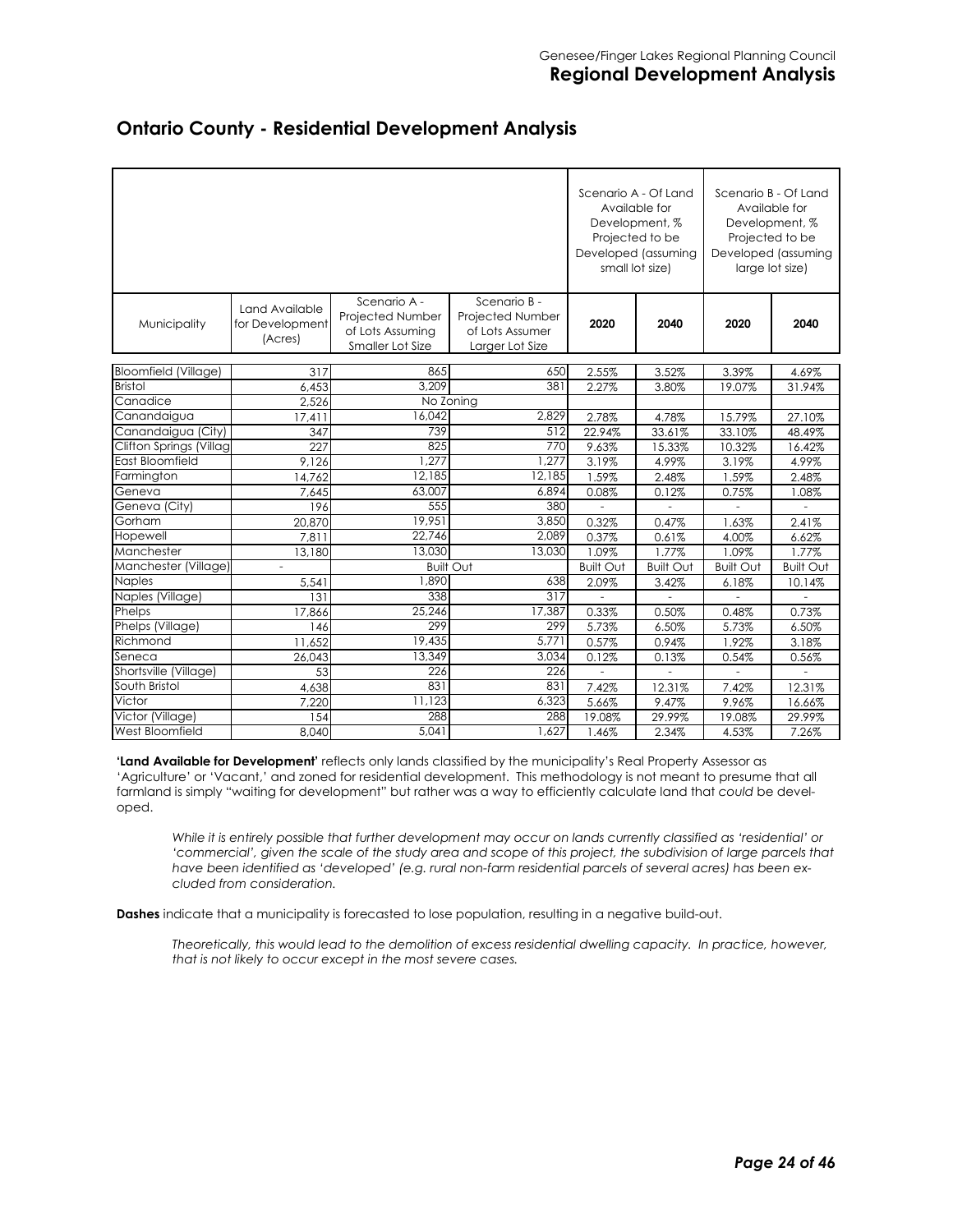|                          |     | Range<br>Comm<br><b>COUNTY</b> |          | Allowable Sq Footage |                   | 2020             | 2040             |                     |        |
|--------------------------|-----|--------------------------------|----------|----------------------|-------------------|------------------|------------------|---------------------|--------|
| <b>MUNICIPALITY</b>      |     | Category                       | Low      | High                 | (zoning capacity) | Low              | High             | Low                 | High   |
|                          |     |                                |          |                      |                   |                  |                  |                     |        |
| Bloomfield, Village      | Ont | E                              | $\Omega$ | 999                  | 111,466           | 0.00%            | 2.69%            | 0.00%               | 4.48%  |
| <b>Bristol</b>           | Ont | Ċ                              | 7,500    | 24,999               | 930,541           | 2.42%            | 8.06%            | 4.03%               | 13.43% |
| Canadice                 | Ont | Ë                              | $\Omega$ | 999                  | no zoning         |                  |                  |                     |        |
| Canandaigua              | Ont | B                              | 25,000   | 99,999               | 5.927.139         | 1.27%            | 5.06%            | 2.11%               | 8.44%  |
| Canandaigua, City        | Ont | Ć                              | 7,500    | 24.999               | 389.718           | 5.77%            | 19.24%           | 9.62%               | 32.07% |
| Clifton Springs, Village | Ont | $\overline{\text{C}}$          | 7,500    | 24,999               | 784.917           | 2.87%            | 9.55%            | 4.78%               | 15.92% |
| East Bloomfield          | Ont | $\overline{\text{C}}$          | 7,500    | 24.999               | 1,038,468         | 2.17%            | 7.22%            | 3.61%               | 12.04% |
| Farmington               | Ont | Ć                              | 7,500    | 24,999               | 5,065,376         | 0.44%            | .48%             | 0.74%               | 2.47%  |
| Geneva                   | Ont | B                              | 25,000   | 99.999               | 2,748,522         | 2.73%            | 10.91%           | 4.55%               | 18.19% |
| Geneva, City             | Ont | B                              | 25,000   | 99,999               |                   | 64,657 Built Out | <b>Built Out</b> | Built Out Built Out |        |
| Gorham                   | Ont | E                              | $\Omega$ | 999                  | 138,251           | 0.00%            | 2.17%            | 0.00%               | 3.61%  |
| Hopewell                 | Ont | Ć                              | 7,500    | 24,999               | 94.906.390        | 0.02%            | 0.08%            | 0.04%               | 0.13%  |
| Manchester               | Ont | E                              | $\Omega$ | 999                  | 652,990           | 0.00%            | 0.46%            | 0.00%               | 0.76%  |
| Manchester, Village      | Ont | Ë                              | $\Omega$ | 999                  |                   |                  |                  |                     |        |
| Naples                   | Ont | E                              | $\Omega$ | 999                  | 61,945            | 0.00%            | 4.84%            | 0.00%               | 8.06%  |
| Naples, Village          | Ont | E                              | $\Omega$ | 999                  | 247,296           | 0.00%            | 1.21%            | 0.00%               | 2.02%  |
| Phelps                   | Ont | Ć                              | 7,500    | 24,999               | 9,828,582         | 0.23%            | 0.76%            | 0.38%               | .27%   |
| Phelps, Village          | Ont | Ë                              | $\Omega$ | 999                  | 30,464            | 0.00%            | 9.84%            | 0.00%               | 16.40% |
| Richmond                 | Ont | Ċ                              | 7,500    | 24,999               | 1,408,406         | 1.60%            | 5.32%            | 2.66%               | 8.87%  |
| Rushville, Village       | Ont | E                              | $\Omega$ | 999                  |                   |                  |                  |                     |        |
| Seneca                   | Ont | B                              | 25,000   | 99.999               | 4,539,759         | 1.65%            | 6.61%            | 2.75%               | 11.01% |
| Shortsville, Village     | Ont | Ë                              | $\Omega$ | 999                  | 123.221           | 0.00%            | 2.43%            | 0.00%               | 4.05%  |
| South Bristol            | Ont | Ć                              | 7,500    | 24,999               | 2.067.117         | 1.09%            | 3.63%            | 1.81%               | 6.05%  |
| Victor                   | Ont | A                              | 100,000  | 100,000              | 9,937,684         | 3.02%            | 3.02%            | 5.03%               | 5.03%  |
| Victor, Village          | Ont | D                              | 1,000    | 7,499                |                   |                  |                  |                     |        |
| West Bloomfield          | Ont | E                              | $\Omega$ | 999                  | 1,184,188         | 0.00%            | 0.25%            | 0.00%               | 0.42%  |

# **Ontario County - Commercial Development Analysis**

E – Low rate of construction

0 to 999 square feet of new commercial construction in a 5 year period

D – Low to Moderate rate of construction

1,000 to 7,499 square feet of new commercial construction in a 5 year period

C – Moderate rate of construction

75,00 to 24,999 square feet of new commercial construction in a 5 year period

B – Moderate to high rate of construction

25,000 to 99,999 square feet of new commercial construction in a 5 year period

A – High rate of construction

Over 100,000 square feet of new commercial construction in a 5 year period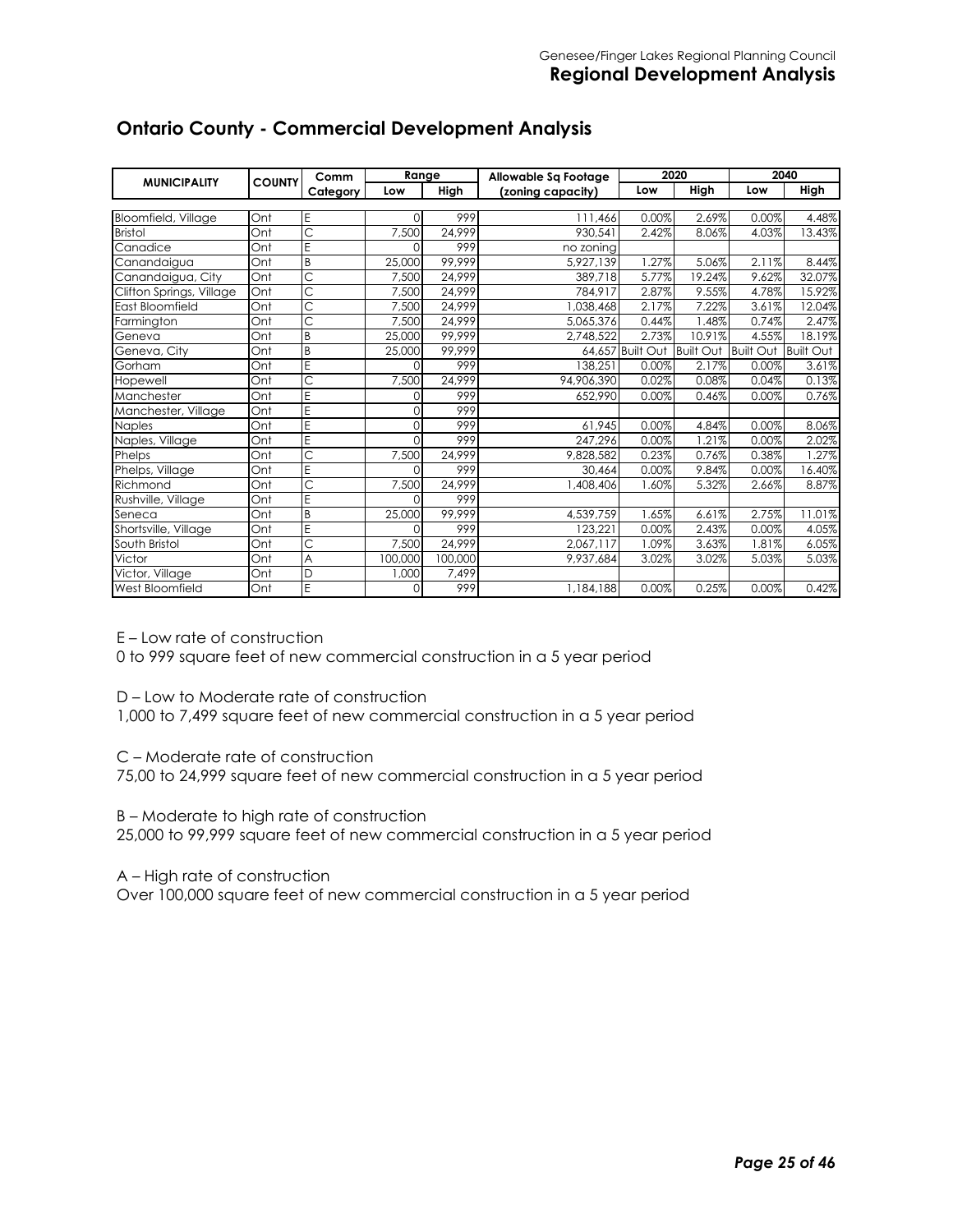| <b>MUNICIPALITY</b>      | <b>COUNTY</b> | Ind                     |          | Range<br>Allowable Sq Footage |                   | 2020              |                  | 2040             |                  |
|--------------------------|---------------|-------------------------|----------|-------------------------------|-------------------|-------------------|------------------|------------------|------------------|
|                          |               | Category                | Low      | High                          | (zoning capacity) | Low               | <b>High</b>      | Low              | <b>High</b>      |
|                          |               |                         |          |                               |                   |                   |                  |                  |                  |
| Bloomfield, Village      | Ont           | B                       | 25,000   | 99,999                        |                   | 70,113 Built Out  | <b>Built Out</b> | <b>Built Out</b> | <b>Built Out</b> |
| <b>Bristol</b>           | Ont           | E                       | $\Omega$ | 999                           | 596.031           | 0.00%             | 0.50%            | 0.00%            | 0.84%            |
| Canadice                 | Ont           | E                       | $\Omega$ | 999                           | No zoning         |                   |                  |                  |                  |
| Canandaigua              | Ont           | Ċ                       | 7,500    | 24.999                        | 5,294,561         | 0.42%             | .42%             | 0.71%            | 2.36%            |
| Canandaigua, City        | Ont           | C                       | 7.500    | 24,999                        | 310.724           | 7.24%             | 24.14%           | 12.07%           | 40.23%           |
| Clifton Springs, Village | Ont           | A                       | 100,000  | 100,000                       |                   | 107,775 Built Out | <b>Built Out</b> | <b>Built Out</b> | <b>Built Out</b> |
| East Bloomfield          | Ont           | Ć                       | 7,500    | 24.999                        | 4,014,224         | 0.56%             | .87%             | 0.93%            | 3.11%            |
| Farmington               | Ont           | B                       | 25,000   | 99,999                        | 11,442,900        | 0.66%             | 2.62%            | 1.09%            | 4.37%            |
| Geneva                   | Ont           | Ċ                       | 7.500    | 24.999                        | 5.668.925         | 0.40%             | 1.32%            | 0.66%            | 2.20%            |
| Geneva, City             | Ont           | $\overline{\mathsf{C}}$ | 7,500    | 24,999                        | 850,103           | 2.65%             | 8.82%            | 4.41%            | 14.70%           |
| Gorham                   | Ont           | E                       | $\Omega$ | 999                           | 407,212           | 0.00%             | 0.74%            | 0.00%            | 1.23%            |
| Hopewell                 | Ont           | E                       | $\Omega$ | 999                           | 785.826           | 0.00%             | 0.38%            | 0.00%            | 0.64%            |
| Manchester               | Ont           | Ë                       | $\Omega$ | 999                           | 852,513           | 0.00%             | 0.35%            | 0.00%            | 0.59%            |
| Manchester, Village      | Ont           | E                       | $\Omega$ | 999                           | <b>Built Out</b>  |                   |                  |                  |                  |
| Naples                   | Ont           | E                       | $\Omega$ | 999                           | $\Omega$          |                   |                  |                  |                  |
| Naples, Village          | Ont           | E                       | $\cap$   | 999                           | 225,154           | 0.00%             | .33%             | 0.00%            | 2.22%            |
| Phelps                   | Ont           | B                       | 25,000   | 99.999                        | 598.595           | 12.53%            | 50.12%           | 20.88%           | 83.53%           |
| Phelps, Village          | Ont           | E                       | $\Omega$ | 999                           | 167,220           | 0.00%             | 1.79%            | 0.00%            | 2.99%            |
| Richmond                 | Ont           | B                       | 25,000   | 99,999                        | 1,995,215         | 3.76%             | 15.04%           | 6.26%            | 25.06%           |
| Rushville, Village       | Ont           | E                       | $\Omega$ | 999                           | No data           |                   |                  |                  |                  |
| Seneca                   | Ont           | B                       | 25,000   | 99.999                        | 4,589,892         | 1.63%             | 6.54%            | 2.72%            | 10.89%           |
| Shortsville, Village     | Ont           | E                       | $\Omega$ | 999                           | 45,858            | 0.00%             | 6.54%            | 0.00%            | 10.89%           |
| South Bristol            | Ont           | E                       | $\cap$   | 999                           |                   |                   |                  |                  |                  |
| Victor                   | Ont           | A                       | 100,000  | 100,000                       | 1,784,018         | 16.82%            | 16.82%           | 28.03%           | 28.03%           |
| Victor, Village          | Ont           | E                       | $\Omega$ | 999                           | 1,151,636         | 0.00%             | 0.26%            | 0.00%            | 0.43%            |
| West Bloomfield          | Ont           | D                       | 1.000    | 7,499                         | 326,806           | 0.92%             | 6.88%            | 1.53%            | 11.47%           |

# **Ontario County - Industrial Development Analysis**

E – Low rate of construction

0 to 999 square feet of new industrial construction in a 5 year period

D – Low to Moderate rate of construction

1,000 to 7,499 square feet of new industrial construction in a 5 year period

C – Moderate rate of construction

75,00 to 24,999 square feet of new industrial construction in a 5 year period

B – Moderate to high rate of construction

25,000 to 99,999 square feet of new industrial construction in a 5 year period

A – High rate of construction

Over 100,000 square feet of new industrial construction in a 5 year period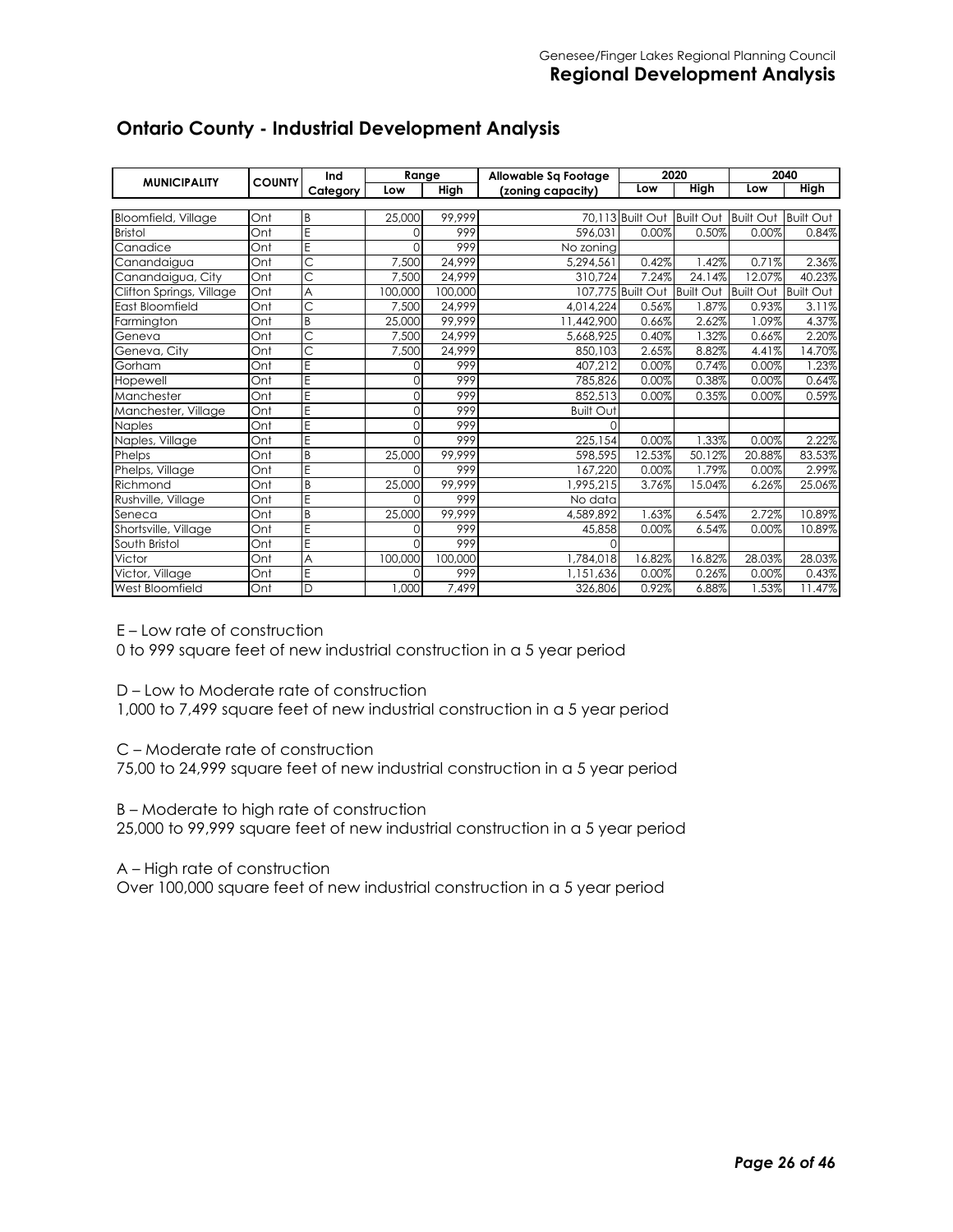#### **Orleans County - Summary**

Orleans County municipalities have approximately 154,000 acres of land available for development. The projected number of residential lots available are between 194,000 and 216,000 . Of these lots available for residential development, approximately 1,000 lots (approximately 0.5 percent) are projected to be developed by 2020. Approximately 1,600 lots (between 0.7 and 0.8 percent) are projected to be developed by 2040.

The allowable square footage for commercial development is approximately 4.4 million. Of allowable square footage for commercial development, between 171,000 and 666,000 (between 4.0 and 15.2 percent) is projected to be developed by 2020. Between 399,000 and 1.6 million (9.1 and 35.5 percent) is projected by 2040.

The allowable square footage for industrial development is approximately 14.9 million . Of allowable square footage for industrial development, between 204,000 and 838,000 (between 1.4 and 5.6 percent) is projected to be developed by 2020. Between 476,000 and 2 million (3.2 and 13.1 percent) is projected by 2040.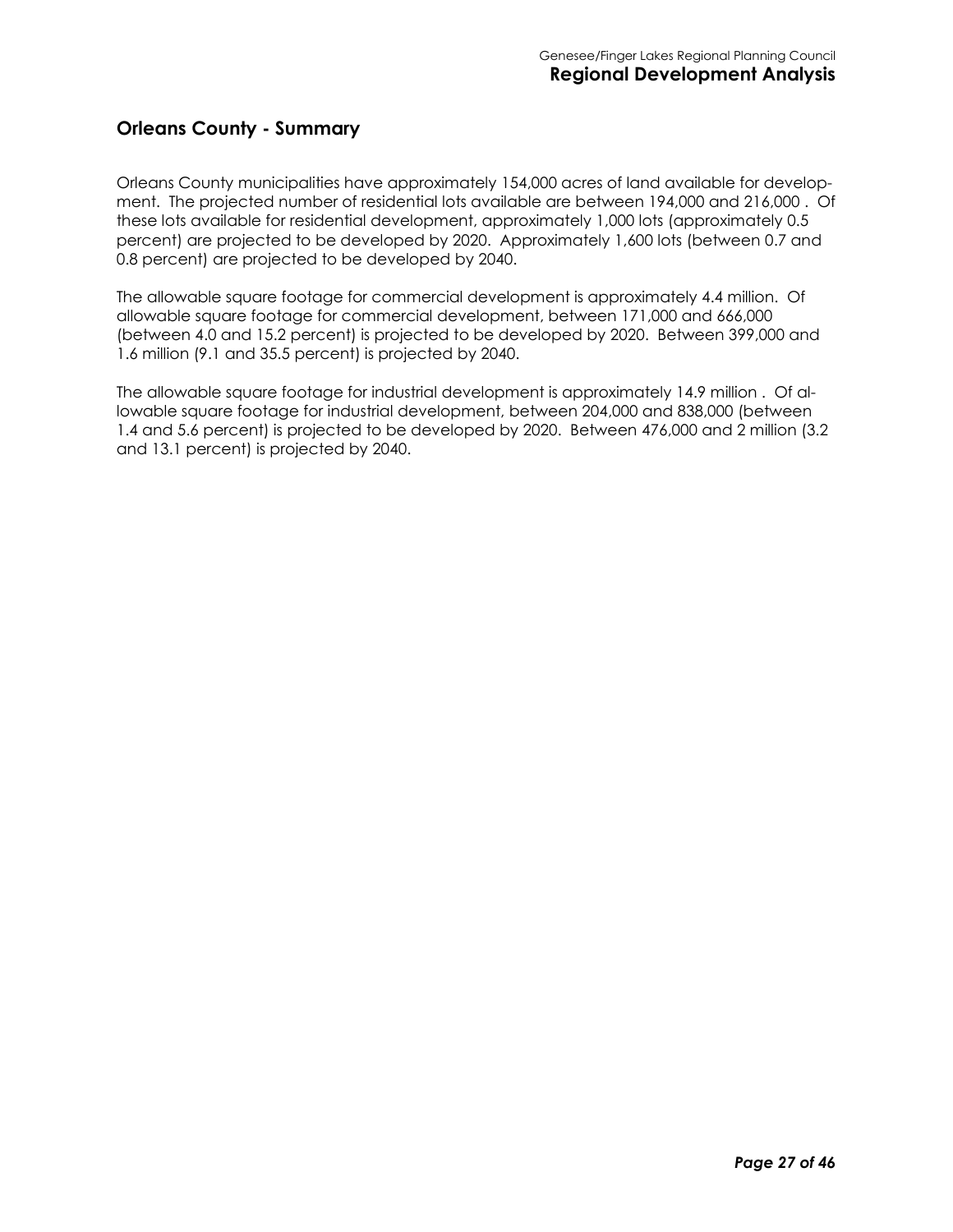|                       |                                              |                                                                          |                                                                        |         | Scenario A - Of Land<br>Available for<br>Development, %<br>Projected to be<br>Developed (assuming<br>small lot size) |                | Scenario B - Of Land<br>Available for<br>Development, %<br>Projected to be<br>Developed (assuming<br>large lot size) |
|-----------------------|----------------------------------------------|--------------------------------------------------------------------------|------------------------------------------------------------------------|---------|----------------------------------------------------------------------------------------------------------------------|----------------|----------------------------------------------------------------------------------------------------------------------|
| Municipality          | Land Available<br>for Development<br>(Acres) | Scenario A -<br>Projected Number<br>of Lots Assuming<br>Smaller Lot Size | Scenario B -<br>Projected Number<br>of Lots Assumer<br>Larger Lot Size | 2020    | 2040                                                                                                                 | 2020           | 2040                                                                                                                 |
| Albion                | 8,151                                        | 16,348                                                                   | 8,174                                                                  | 1.3%    | 1.9%                                                                                                                 | 2.5%           | 3.9%                                                                                                                 |
| Albion (Village)      | 445                                          | 2,269                                                                    | 2,269                                                                  | 3.9%    | 4.3%                                                                                                                 | 3.9%           | 4.3%                                                                                                                 |
| <b>Barre</b>          | 22,424                                       | 24,801                                                                   | 24,801                                                                 | 0.2%    | 0.3%                                                                                                                 | 0.2%           | 0.3%                                                                                                                 |
| Carlton               | 21,112                                       | 25,305                                                                   | 23,098                                                                 | 0.4%    | 0.5%                                                                                                                 | 0.4%           | 0.6%                                                                                                                 |
| Clarendon             | 13.497                                       | 14.699                                                                   | 14,699                                                                 | $1.2\%$ | 2.0%                                                                                                                 | 1.2%           | 2.0%                                                                                                                 |
| Gaines                | 16,035                                       | 34,923                                                                   | 24,951                                                                 | 0.3%    | 0.5%                                                                                                                 | 0.5%           | 0.6%                                                                                                                 |
| Holley (Village)      | 244                                          | 677                                                                      | 677                                                                    | 6.4%    | 8.4%                                                                                                                 | 6.4%           | 8.4%                                                                                                                 |
| Kendall               | 14,269                                       | 11,276                                                                   | 11,276                                                                 | 0.9%    | $1.3\%$                                                                                                              | 0.9%           | 1.3%                                                                                                                 |
| Lyndonville (Village) | 327                                          | 1,226                                                                    | 98                                                                     | 0.6%    | 0.9%                                                                                                                 | 7.7%           | 10.8%                                                                                                                |
| Medina (Village)      | 502                                          | 2,948                                                                    | 2,948                                                                  | 0.8%    | 2.4%                                                                                                                 | 0.8%           | 2.4%                                                                                                                 |
| Murray                | 7,816                                        | 9,121                                                                    | 9,121                                                                  | 1.0%    | 1.5%                                                                                                                 | 1.0%           | 1.5%                                                                                                                 |
| Ridgeway              | 21,799                                       | 31,558                                                                   | 31,558                                                                 | ÷.      | $\overline{\phantom{a}}$                                                                                             | $\blacksquare$ | ٠                                                                                                                    |
| Shelby                | 13.725                                       | 19,987                                                                   | 19,987                                                                 | 0.2%    | 0.3%                                                                                                                 | 0.2%           | 0.3%                                                                                                                 |
| Yates                 | 13,068                                       | 20,549                                                                   | 20,549                                                                 | 0.2%    | 0.3%                                                                                                                 | 0.2%           | 0.3%                                                                                                                 |

#### **Orleans County - Residential Development Analysis**

**'Land Available for Development'** reflects only lands classified by the municipality's Real Property Assessor as 'Agriculture' or 'Vacant,' and zoned for residential development. This methodology is not meant to presume that all farmland is simply "waiting for development" but rather was a way to efficiently calculate land that *could* be developed.

*While it is entirely possible that further development may occur on lands currently classified as 'residential' or*  'commercial', given the scale of the study area and scope of this project, the subdivision of large parcels that *have been identified as 'developed' (e.g. rural non-farm residential parcels of several acres) has been excluded from consideration.* 

**Dashes** indicate that a municipality is forecasted to lose population, resulting in a negative build-out.

*Theoretically, this would lead to the demolition of excess residential dwelling capacity. In practice, however, that is not likely to occur except in the most severe cases.*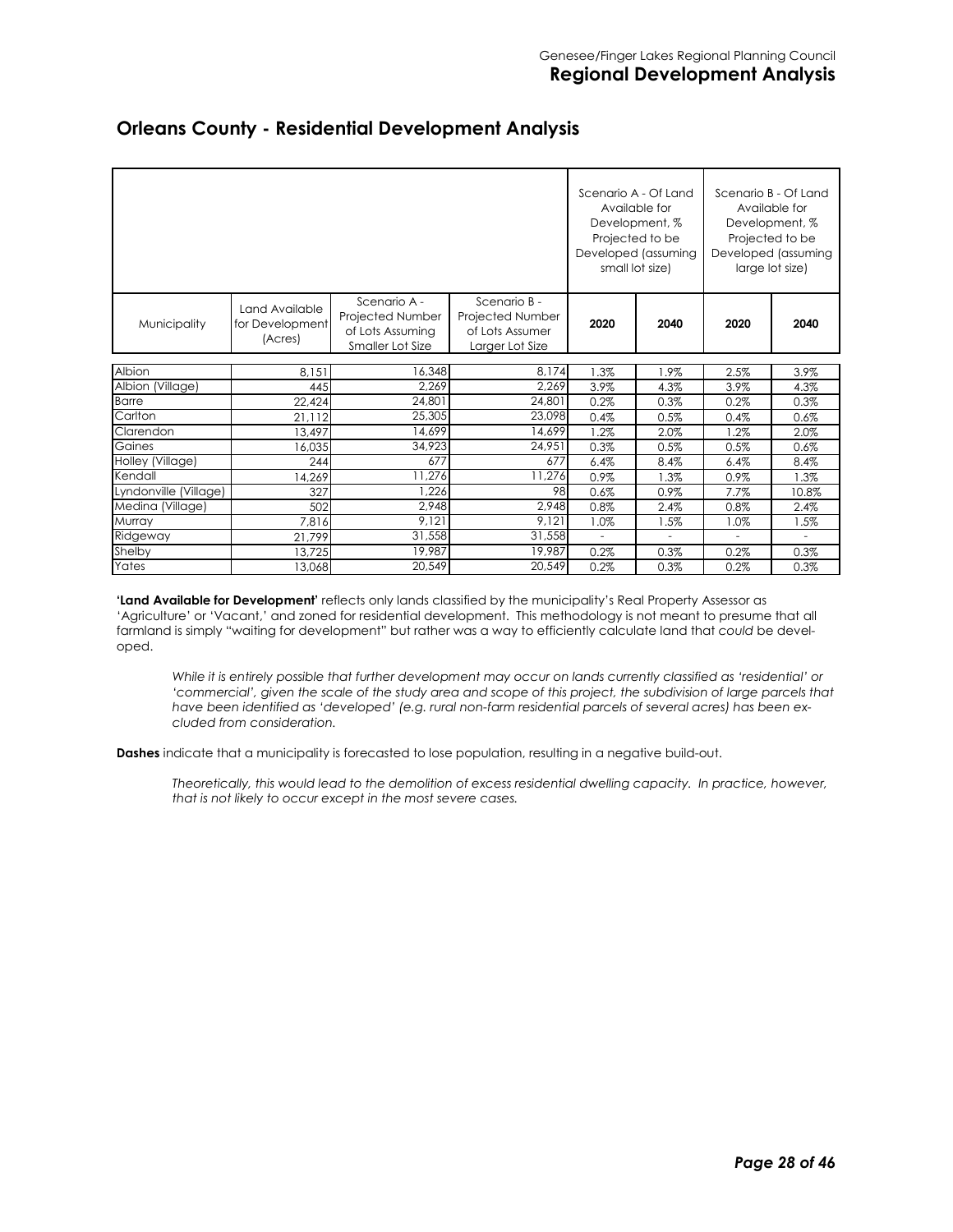#### **Orleans County - Commercial Development Analysis**

| <b>MUNICIPALITY</b>  | <b>COUNTY</b> | Comm     | Range  |        | Allowable Sq Footage | 2020   |         | 2040  |                  |
|----------------------|---------------|----------|--------|--------|----------------------|--------|---------|-------|------------------|
|                      |               | Category | Low    | High   | (zoning capacity)    | Low    | High    | Low   | High             |
|                      |               |          |        |        |                      |        |         |       |                  |
| Albion               | Orl           | С        | 7,500  | 24,999 | ,667,284             | .35%   | 4.50%   | 2.25% | 7.50%            |
| Albion, Village      | Orl           | B        | 25,000 | 99.999 | 141,626              | 52.96% | 211.82% |       | 88.26% Built Out |
| <b>Barre</b>         | Orl           | Е        |        | 999    |                      |        |         |       |                  |
| Carlton              | Orl           | E        |        | 999    | 411,832              | 0.00%  | 0.73%   | 0.00% | $1.21\%$         |
| Clarendon            | Orl           | D        | 1,000  | 7,499  |                      |        |         |       |                  |
| Gaines               | Orl           | Е        |        | 999    | 116,71               | 0.00%  | 2.57%   | 0.00% | 4.28%            |
| Holley, Village      | Orl           | E        |        | 999    |                      |        |         |       |                  |
| Kendall              | Orl           | E        |        | 999    | 91.124               | 0.00%  | 3.29%   | 0.00% | 5.48%            |
| Lyndonville, Village | Orl           | E        |        | 999    |                      |        |         |       |                  |
| Medina, Village      | Orl           | С        | 7.500  | 24.999 | 1,946,655            | 1.16%  | 3.85%   | 1.93% | 6.42%            |
| Murray               | Orl           | С        | 7,500  | 24.999 |                      |        |         |       |                  |
| Ridgeway             | Orl           | С        | 7.500  | 24.999 |                      |        |         |       |                  |
| Shelby               | Orl           | D        | 1,000  | 7,499  |                      |        |         |       |                  |
| Yates                | Orl           | E        |        | 999    | 0                    |        |         |       |                  |

E – Low rate of construction

0 to 999 square feet of new commercial construction in a 5 year period

D – Low to Moderate rate of construction

1,000 to 7,499 square feet of new commercial construction in a 5 year period

C – Moderate rate of construction

75,00 to 24,999 square feet of new commercial construction in a 5 year period

B – Moderate to high rate of construction

25,000 to 99,999 square feet of new commercial construction in a 5 year period

A – High rate of construction

Over 100,000 square feet of new commercial construction in a 5 year period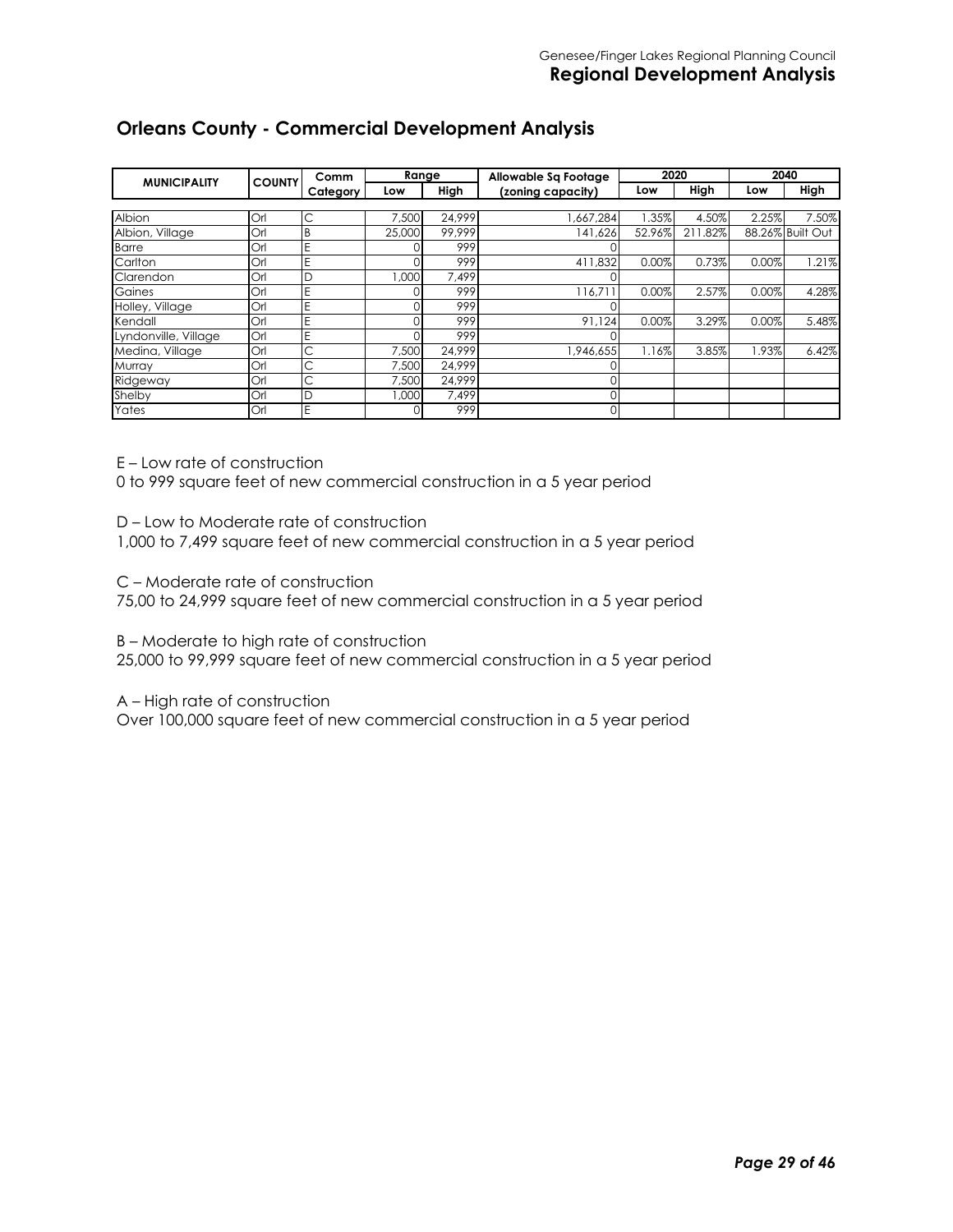#### **Orleans County - Industrial Development Analysis**

| <b>MUNICIPALITY</b>  | <b>COUNTY</b> | Ind      | Range  |        | Allowable Sa Footage | 2020   |        | 2040   |        |
|----------------------|---------------|----------|--------|--------|----------------------|--------|--------|--------|--------|
|                      |               | Category | Low    | High   | (zoning capacity)    | Low    | High   | Low    | High   |
|                      |               |          |        |        |                      |        |        |        |        |
| Albion               | Orl           | С        | 7,500  | 24.999 | 7,601,134            | 0.30%  | 0.99%  | 0.49%  | .64%   |
| Albion, Village      | Orl           | С        | 7.500  | 24.999 | 158,579              | 14.19% | 47.29% | 23.65% | 78.82% |
| <b>Barre</b>         | Orl           | E        |        | 999    | 399,283              | 0.00%  | 0.75%  | 0.00%  | 1.25%  |
| Carlton              | Orl           | E        |        | 999    |                      |        |        |        |        |
| Clarendon            | Orl           | D        | 000.1  | 7.499  |                      |        |        |        |        |
| Gaines               | Orl           | E        |        | 999    |                      |        |        |        |        |
| Holley, Village      | Orl           | B        | 25,000 | 99.999 | 323,954              | 5.66%  | 22.66% | 9.44%  | 37.77% |
| Kendall              | Orl           | Ë        |        | 999    |                      |        |        |        |        |
| Lyndonville, Village | Orl           | Ë        |        | 999    | 992.489              | 0.00%  | 0.30%  | 0.00%  | 0.50%  |
| Medina, Village      | Orl           | D        | 000.1  | 7.499  | 714,562              | 0.42%  | 3.15%  | 0.70%  | 5.25%  |
| Murray               | Orl           | E        |        | 999    | 103.694              | 0.00%  | 2.89%  | 0.00%  | 4.82%  |
| Ridgeway             | Orl           | E        |        | 999    | ,366,104             | 0.00%  | 0.22%  | 0.00%  | 0.37%  |
| Shelby               | Orl           | D        | .000   | 7.499  | 64,005               | 4.69%  | 35.15% | 7.81%  | 58.58% |
| Yates                | Orl           | B        | 25,000 | 99.999 | 2.223.788            | 3.37%  | 13.49% | 5.62%  | 22.48% |

E – Low rate of construction

0 to 999 square feet of new industrial construction in a 5 year period

D – Low to Moderate rate of construction

1,000 to 7,499 square feet of new industrial construction in a 5 year period

C – Moderate rate of construction

75,00 to 24,999 square feet of new industrial construction in a 5 year period

B – Moderate to high rate of construction

25,000 to 99,999 square feet of new industrial construction in a 5 year period

A – High rate of construction

Over 100,000 square feet of new industrial construction in a 5 year period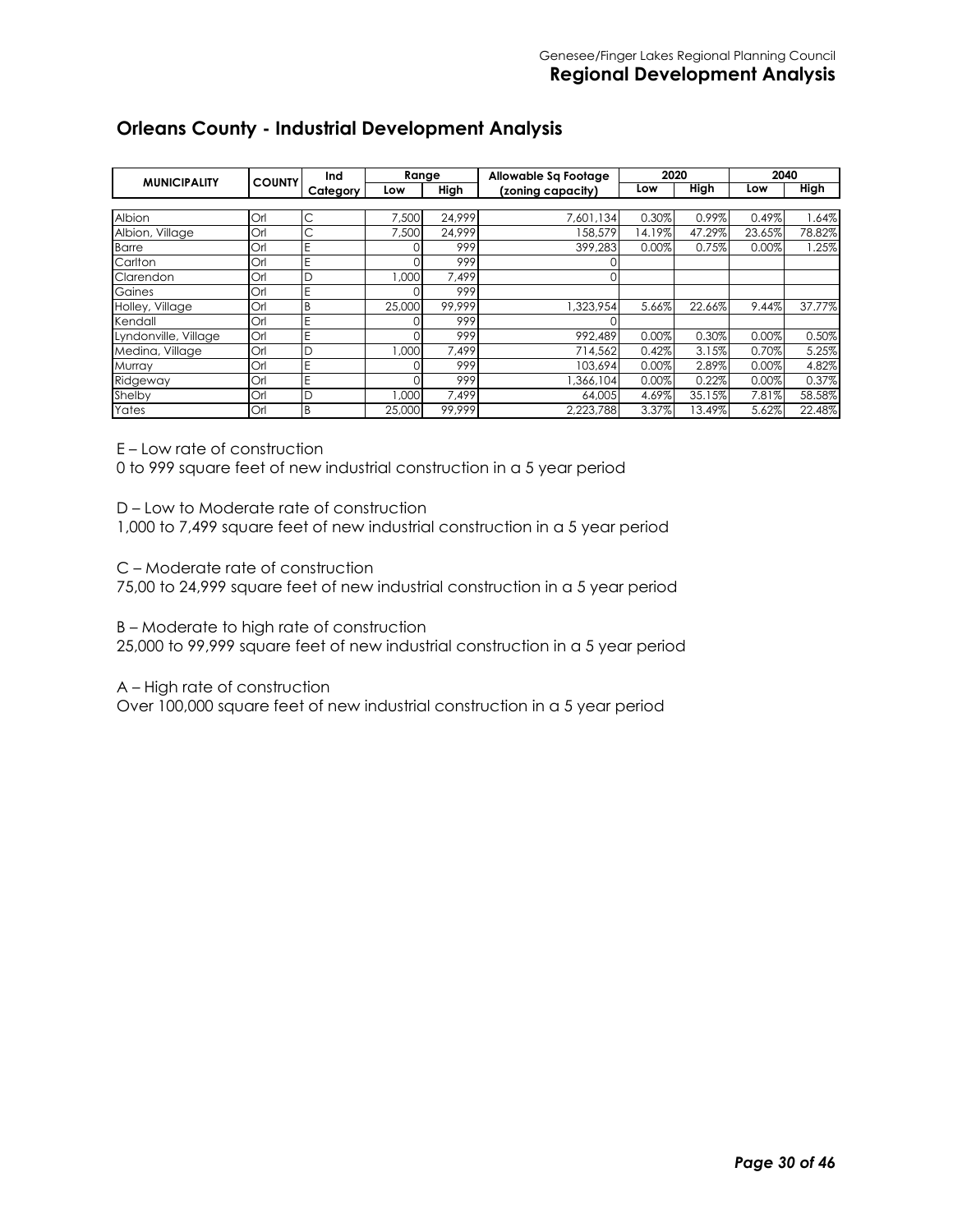#### **Seneca County - Summary**

Seneca County municipalities have approximately 149,000 acres of land available for development. The projected number of residential lots available are between 93,000 and 133,000 . Of these lots available for residential development, approximately 435 lots (between 0.3 and 0.5 percent) are projected to be developed by 2020. Approximately 470 (between 0.4 and 0.5 percent) are projected to be developed by 2040.

The allowable square footage for commercial development is approximately 12.8 million. Of allowable square footage for commercial development, between 152,000 and 616,000 (between 1.2 and 4.8 percent) is projected to be developed by 2020. Between 354,000 and 1.4 million (2.8 and 11.2 percent) is projected by 2040.

The allowable square footage for industrial development is approximately 7.3 million . Of allowable square footage for industrial development, between 32,000 and 175,000 (between 0.4 and 2.4 percent) is projected to be developed by 2020. Between 74,000 and 409,000 (1.0 and 5.6 percent) is projected by 2040.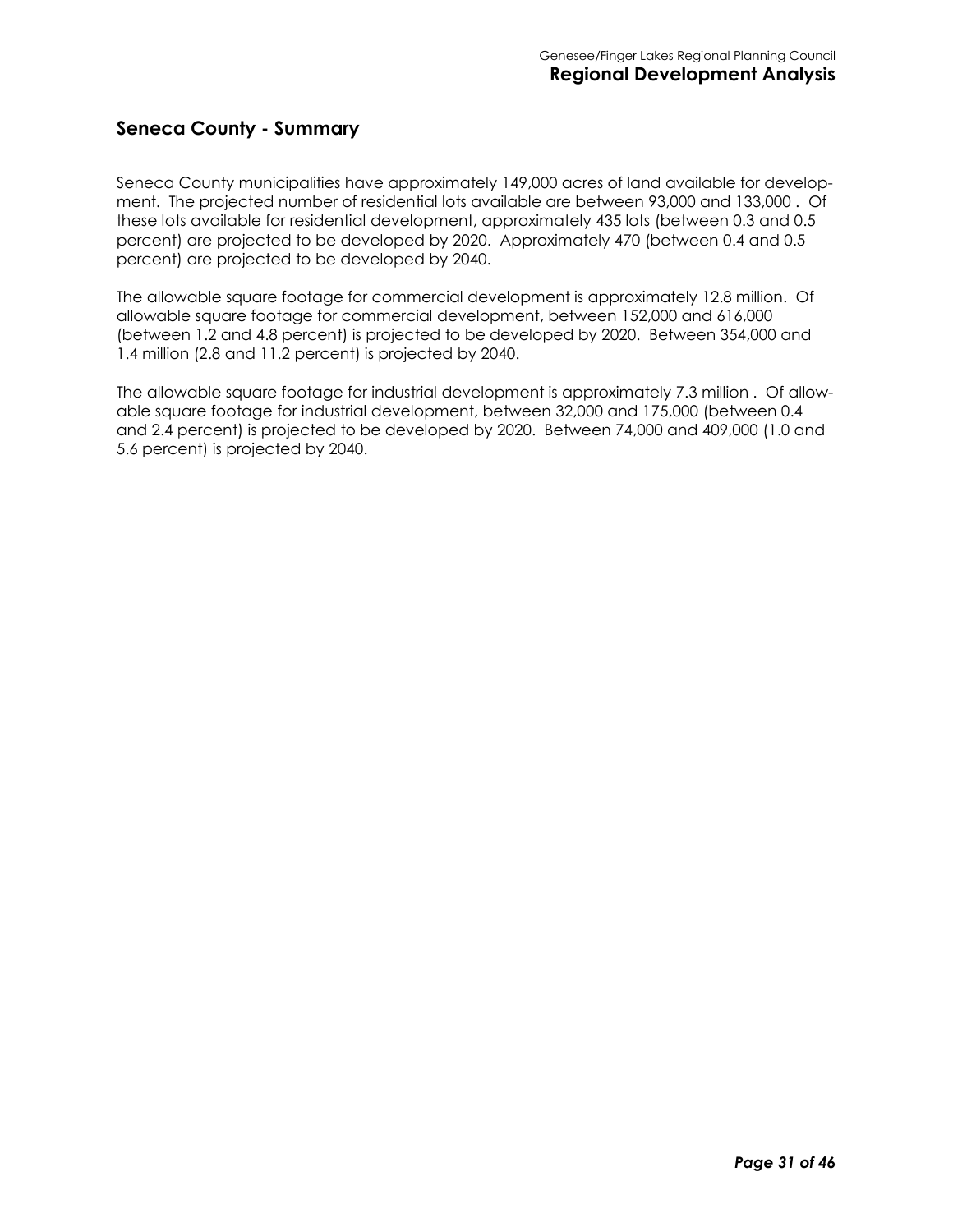|                        |                                              |                                                                          |                                                                        |                          | Scenario A - Of Land<br>Available for<br>Development, %<br>Projected to be<br>Developed (assuming<br>small lot size) |                          | Scenario B - Of Land<br>Available for<br>Development, %<br>Projected to be<br>Developed (assuming<br>large lot size) |
|------------------------|----------------------------------------------|--------------------------------------------------------------------------|------------------------------------------------------------------------|--------------------------|----------------------------------------------------------------------------------------------------------------------|--------------------------|----------------------------------------------------------------------------------------------------------------------|
| Municipality           | Land Available<br>for Development<br>(Acres) | Scenario A -<br>Projected Number<br>of Lots Assuming<br>Smaller Lot Size | Scenario B -<br>Projected Number<br>of Lots Assumer<br>Larger Lot Size | 2020                     | 2040                                                                                                                 | 2020                     | 2040                                                                                                                 |
| Covert                 | 10,448                                       |                                                                          | No Zoning                                                              | $\overline{\phantom{a}}$ | $\sim$                                                                                                               | $\bar{a}$                | ٠                                                                                                                    |
| Fayette                | 26.809                                       | 29.195                                                                   | 29,195                                                                 | $\overline{\phantom{a}}$ | $\sim$                                                                                                               | $\overline{\phantom{a}}$ |                                                                                                                      |
| Interlaken (Village)   | 14                                           |                                                                          | No Zoning                                                              |                          |                                                                                                                      |                          |                                                                                                                      |
| Junius                 | 10,703                                       |                                                                          | No Zoning                                                              | $\sim$                   | $\sim$                                                                                                               | $\bar{a}$                | ٠                                                                                                                    |
| Lodi                   | 11.972                                       |                                                                          | No Zoning                                                              | $\overline{\phantom{a}}$ | $\overline{\phantom{a}}$                                                                                             | $\overline{\phantom{a}}$ | ٠                                                                                                                    |
| Lodi(Village)          | 59                                           |                                                                          | No Zoning                                                              | ÷,                       | L,                                                                                                                   | ÷,                       |                                                                                                                      |
| Ovid                   | 13,132                                       |                                                                          | No Zoning                                                              | $\sim$                   | $\overline{\phantom{a}}$                                                                                             | ÷.                       | ÷                                                                                                                    |
| Ovid (Village)         | 40                                           |                                                                          | No Zoning                                                              | $\sim$                   | $\sim$                                                                                                               | $\overline{\phantom{a}}$ | ٠                                                                                                                    |
| Romulus                | 11,533                                       | 6,646                                                                    | 6,646                                                                  | 5.9%                     | 6.2%                                                                                                                 | 5.9%                     | 6.2%                                                                                                                 |
| Seneca Falls           | 37,308                                       | 72,977                                                                   | 36,528                                                                 | 0.1%                     | 0.1%                                                                                                                 | 0.1%                     | 0.2%                                                                                                                 |
| Seneca Falls (Village) | 830                                          | 6,436                                                                    | 6,436                                                                  | $\overline{\phantom{a}}$ | $\overline{\phantom{a}}$                                                                                             | $\overline{\phantom{a}}$ | ÷,                                                                                                                   |
| Tyre                   | 7,355                                        | 7,355                                                                    | 7,355                                                                  | $\overline{\phantom{a}}$ | ÷,                                                                                                                   |                          |                                                                                                                      |
| Varick                 | 12,386                                       |                                                                          | No Zoning                                                              | $\sim$                   | $\sim$                                                                                                               | $\sim$                   | ٠                                                                                                                    |
| Waterloo               | 6,273                                        | 9.482                                                                    | 6,358                                                                  | $\overline{\phantom{a}}$ | $\overline{\phantom{a}}$                                                                                             | $\overline{\phantom{a}}$ | ÷,                                                                                                                   |
| Waterloo (Village)     | 123                                          | 697                                                                      | 697                                                                    | ٠                        | $\overline{a}$                                                                                                       |                          |                                                                                                                      |

# **Seneca County - Residential Development Analysis**

**'Land Available for Development'** reflects only lands classified by the municipality's Real Property Assessor as 'Agriculture' or 'Vacant,' and zoned for residential development. This methodology is not meant to presume that all farmland is simply "waiting for development" but rather was a way to efficiently calculate land that *could* be developed.

*While it is entirely possible that further development may occur on lands currently classified as 'residential' or 'commercial', given the scale of the study area and scope of this project, the subdivision of large parcels that have been identified as 'developed' (e.g. rural non-farm residential parcels of several acres) has been excluded from consideration.* 

**Dashes** indicate that a municipality is forecasted to lose population, resulting in a negative build-out.

*Theoretically, this would lead to the demolition of excess residential dwelling capacity. In practice, however, that is not likely to occur except in the most severe cases.*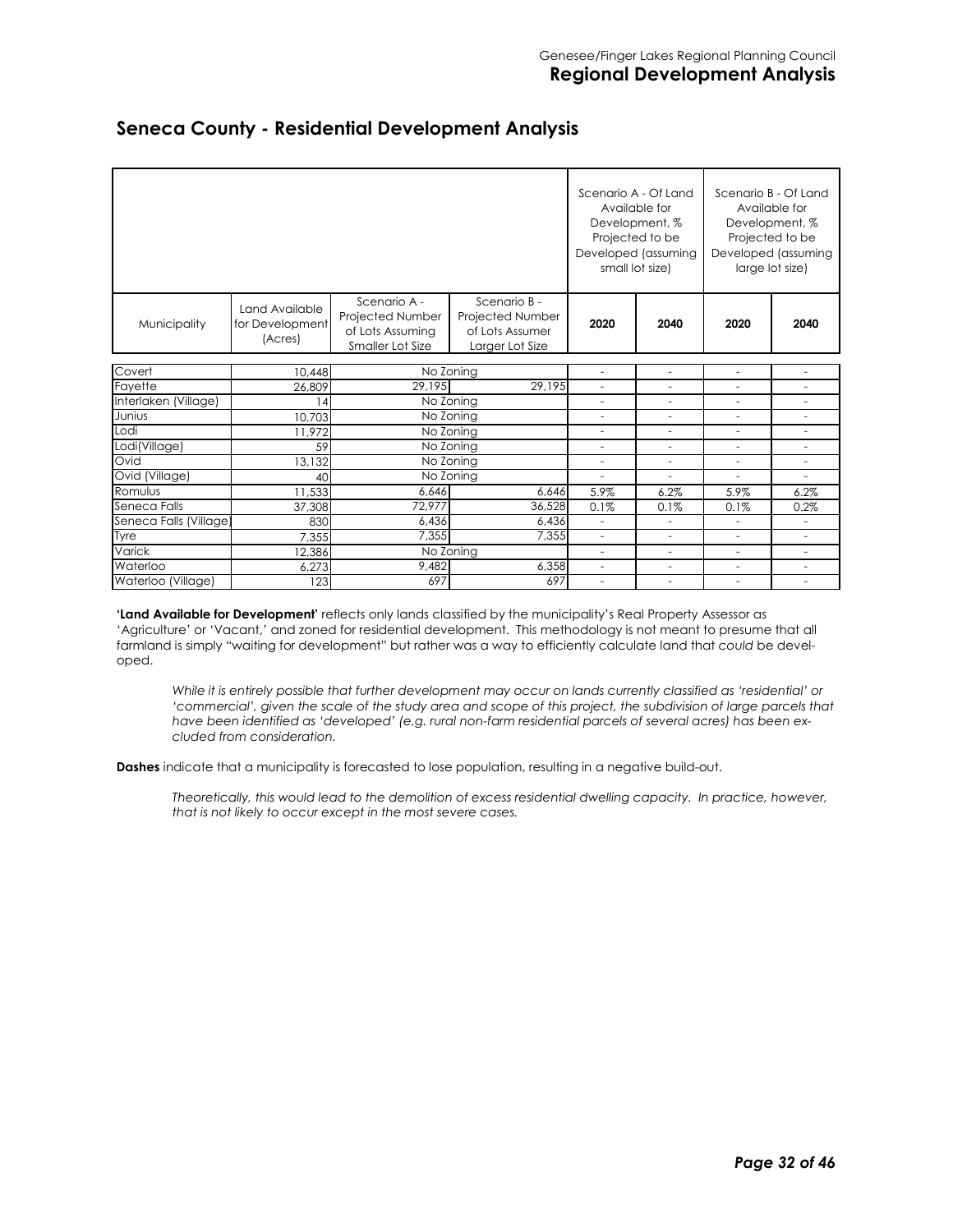#### **Seneca County - Commercial Development Analysis**

|                       |               | Comm     | Range   |        | Allowable Sa Footage | 2020  |        | 2040  |        |
|-----------------------|---------------|----------|---------|--------|----------------------|-------|--------|-------|--------|
| <b>MUNICIPALITY</b>   | <b>COUNTY</b> | Category | Low     | High   | (zoning capacity)    | Low   | High   | Low   | High   |
|                       |               |          |         |        |                      |       |        |       |        |
| Covert                | Sen           | Ε        | $^{()}$ | 999    | no zoning            |       |        |       |        |
| Fayette               | Sen           | E        | 0       | 999    | no zoning            |       |        |       |        |
| Interlaken, Village   | Sen           | E        | O       | 999    | no zoning            |       |        |       |        |
| Junius                | Sen           | E        | O       | 999    | no zoning            |       |        |       |        |
| Lodi                  | Sen           | E        | O       | 999    | no zoning            |       |        |       |        |
| Lodi, Village         | Sen           | E        |         | 999    | no zoning            |       |        |       |        |
| Ovid                  | Sen           | D        | 1,000   | 7.499  | no zoning            |       |        |       |        |
| Ovid, Village         | Sen           | С        | 7.500   | 24.999 | no zoning            |       |        |       |        |
| Romulus               | Sen           | С        | 7,500   | 24.999 |                      |       |        |       |        |
| Seneca Falls          | Sen           | Β        | 25,000  | 99.999 | 2,796,970            | 2.68% | 10.73% | 4.47% | 17.88% |
| Seneca Falls, Village | Sen           | E        |         | 999    | 23,588               | 0.00% | 12.71% | 0.00% | 21.18% |
| Tyre                  | Sen           | D        | 1,000   | 7.499  | 505.864              | 0.59% | 4.45%  | 0.99% | 7.41%  |
| Varick                | Sen           | E        |         | 999    |                      |       |        |       |        |
| Waterloo              | Sen           | D        | 000,    | 7,499  | 5,660,835            | 0.05% | 0.40%  | 0.09% | 0.66%  |
| Waterloo, Village     | Sen           | С        | 7,500   | 24,999 | 3,832,476            | 0.59% | 1.96%  | 0.98% | 3.26%  |

E – Low rate of construction

0 to 999 square feet of new commercial construction in a 5 year period

D – Low to Moderate rate of construction

1,000 to 7,499 square feet of new commercial construction in a 5 year period

C – Moderate rate of construction

75,00 to 24,999 square feet of new commercial construction in a 5 year period

B – Moderate to high rate of construction

25,000 to 99,999 square feet of new commercial construction in a 5 year period

A – High rate of construction

Over 100,000 square feet of new commercial construction in a 5 year period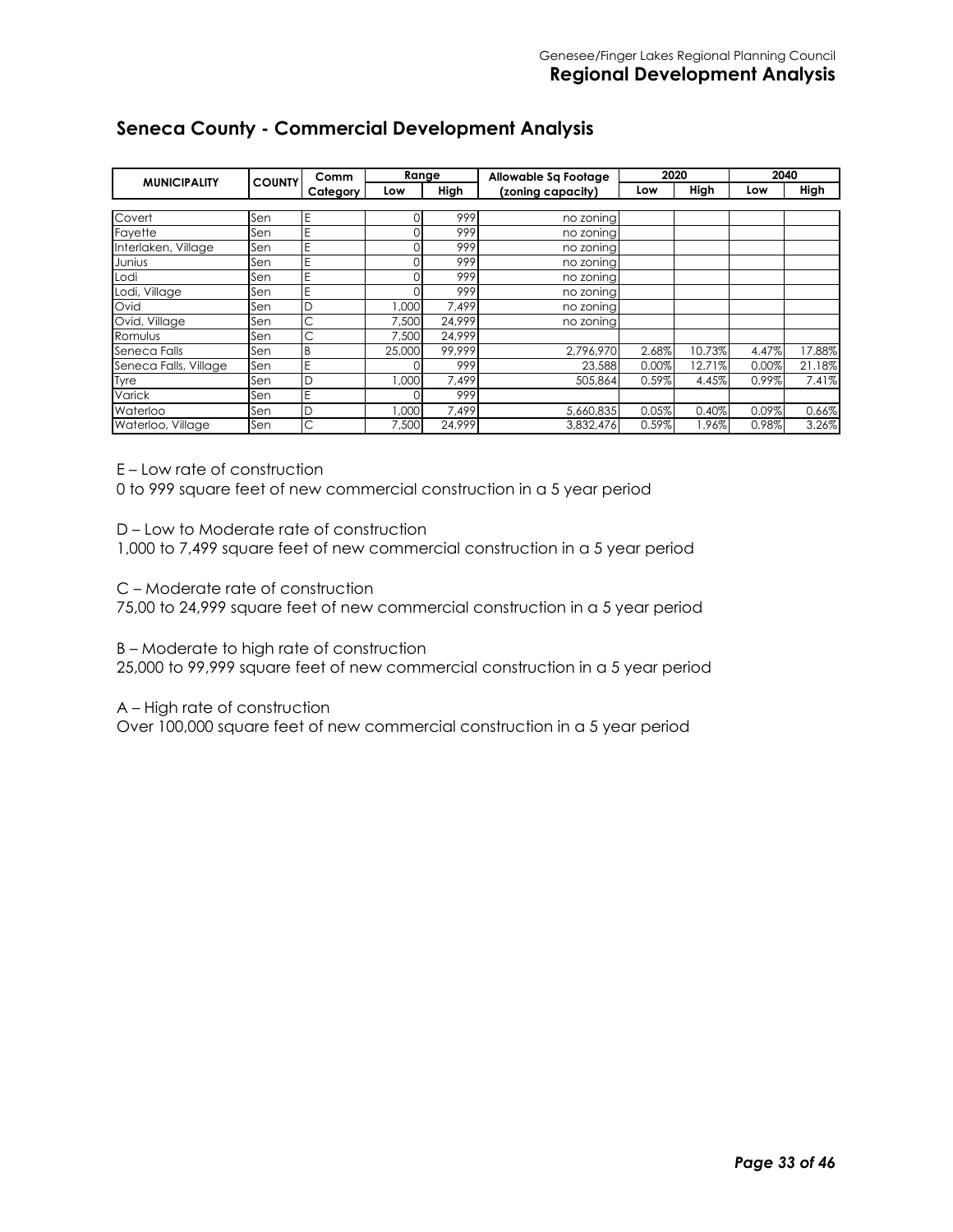#### **Seneca County - Industrial Development Analysis**

|                       | <b>COUNTY</b> | Ind      | Range  |        | Allowable Sa Footage | 2020  |             | 2040  |             |
|-----------------------|---------------|----------|--------|--------|----------------------|-------|-------------|-------|-------------|
| <b>MUNICIPALITY</b>   |               | Category | Low    | High   | (zoning capacity)    | Low   | <b>High</b> | Low   | <b>High</b> |
|                       |               |          |        |        |                      |       |             |       |             |
| Covert                | Sen           | Ε        |        | 999    | No zoning            |       |             |       |             |
| Fayette               | Sen           | Ē        |        | 999    | No zoning            |       |             |       |             |
| Interlaken, Village   | Sen           | Ε        |        | 999    | No zoning            |       |             |       |             |
| Junius                | Sen           | Е        |        | 999    | No zoning            |       |             |       |             |
| Lodi                  | Sen           | E        |        | 999    | No zoning            |       |             |       |             |
| Lodi, Village         | Sen           | E        |        | 999    | No zoning            |       |             |       |             |
| Ovid                  | Sen           | Е        |        | 999    | No zoning            |       |             |       |             |
| Ovid, Village         | Sen           | Е        |        | 999    | No zoning            |       |             |       |             |
| Romulus               | Sen           | E        |        | 999    | 226,152              | 0.00% | 1.33%       | 0.00% | 2.21%       |
| Seneca Falls          | Sen           | С        | 7,500  | 24.999 | 4,654,220            | 0.48% | .61%        | 0.81% | 2.69%       |
| Seneca Falls, Village | Sen           | D        | 1.000  | 7.499  | 920.609              | 0.33% | 2.44%       | 0.54% | 4.07%       |
| Tyre                  | Sen           | E        |        | 999    |                      |       |             |       |             |
| Varick                | Sen           | Ε        |        | 999    | No zoning            |       |             |       |             |
| Waterloo              | Sen           | D        | 000, I | 7,499  | 1,366,164            | 0.22% | .65%        | 0.37% | 2.74%       |
| Waterloo, Village     | Sen           | D        | 000.1  | 7.499  | 170.999              | .75%  | 13.16%      | 2.92% | 21.93%      |

E – Low rate of construction

0 to 999 square feet of new industrial construction in a 5 year period

D – Low to Moderate rate of construction

1,000 to 7,499 square feet of new industrial construction in a 5 year period

C – Moderate rate of construction

75,00 to 24,999 square feet of new industrial construction in a 5 year period

B – Moderate to high rate of construction

25,000 to 99,999 square feet of new industrial construction in a 5 year period

A – High rate of construction

Over 100,000 square feet of new industrial construction in a 5 year period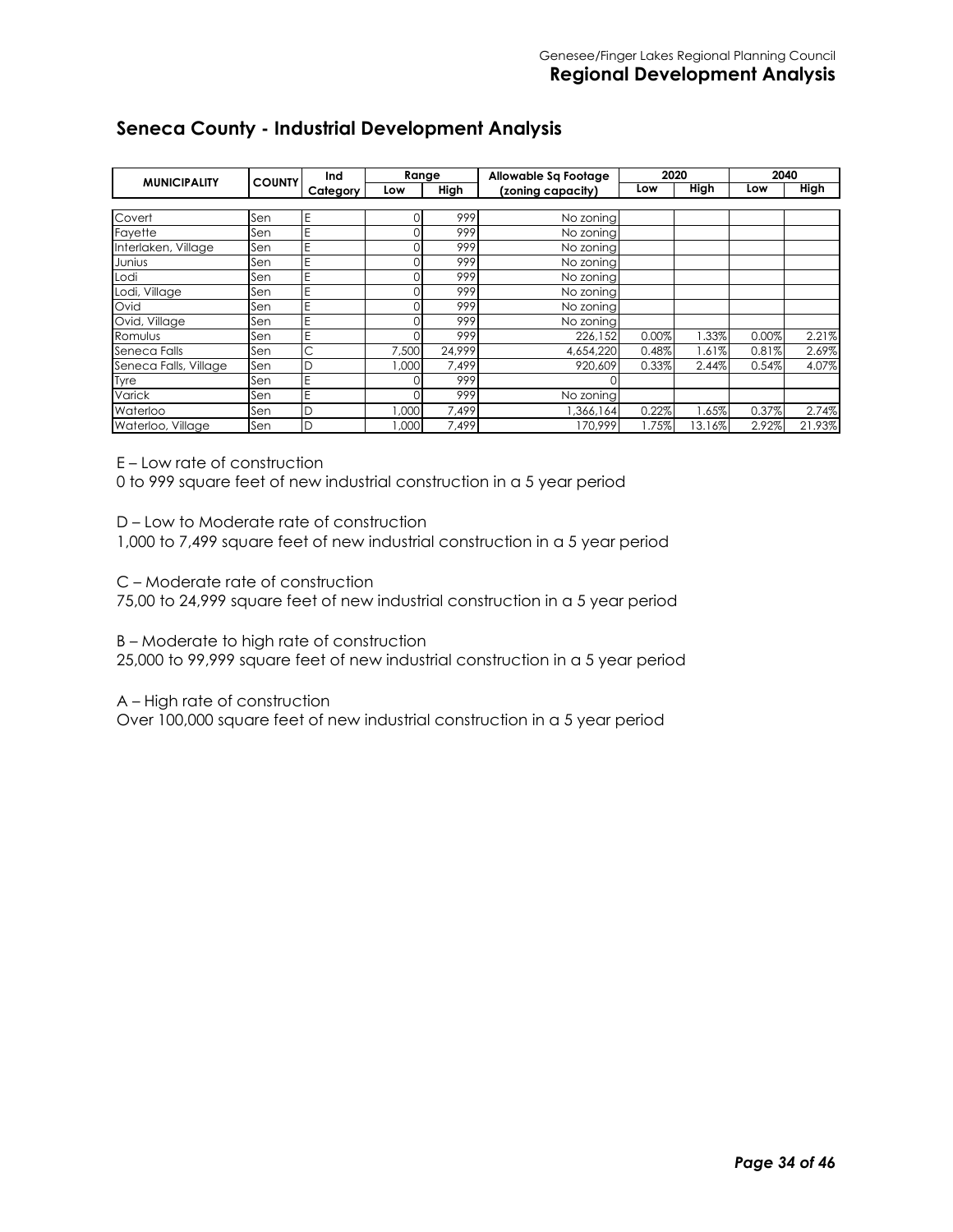#### **Wayne County - Summary**

Wayne County municipalities have approximately 174,000 acres of land available for development. The projected number of residential lots available are between 101,000 and 180,000 . Of these lots available for residential development, approximately 1,350 lots (between 0.8 and 1.3 percent) are projected to be developed by 2020. Approximately 2000 (between 1.1 and 2.0 percent) are projected to be developed by 2040.

The allowable square footage for commercial development is approximately 28.4 million. Of allowable square footage for commercial development, between 719,000 and 2.0 million (between 2.5 and 6.9 percent) is projected to be developed by 2020. Between 1.7 and 4.6 million (5.9 and 16.0 percent) is projected by 2040.

The allowable square footage for industrial development is approximately 51.5 million . Of allowable square footage for industrial development, between 1.2 and 3.0 million (between 2.3 and 5.8 percent) is projected to be developed by 2020. Between 2.8 and 7.0 million (5.4 and 13.5 percent) is projected by 2040.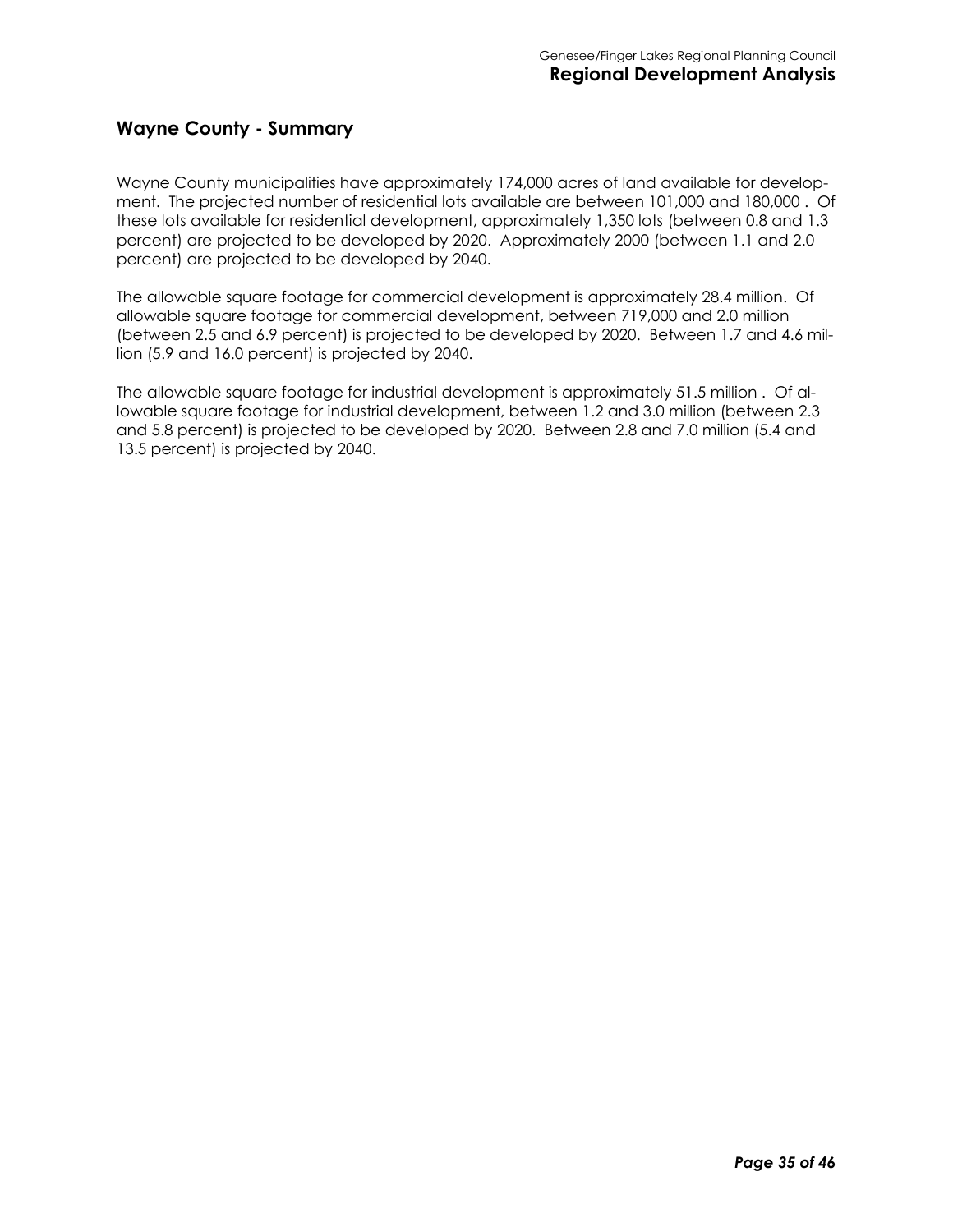|                       |                                              |                                                                          |                                                                        | Scenario A - Of Land<br>small lot size) | Available for<br>Development, %<br>Projected to be<br>Developed (assuming |                              | Scenario B - Of Land<br>Available for<br>Development, %<br>Projected to be<br>Developed (assuming<br>large lot size) |
|-----------------------|----------------------------------------------|--------------------------------------------------------------------------|------------------------------------------------------------------------|-----------------------------------------|---------------------------------------------------------------------------|------------------------------|----------------------------------------------------------------------------------------------------------------------|
| Municipality          | Land Available<br>for Development<br>(Acres) | Scenario A -<br>Projected Number<br>of Lots Assuming<br>Smaller Lot Size | Scenario B -<br>Projected Number<br>of Lots Assumer<br>Larger Lot Size | 2020                                    | 2040                                                                      | 2020                         | 2040                                                                                                                 |
| Arcadia               |                                              | 11,808                                                                   | 11,805                                                                 |                                         |                                                                           |                              |                                                                                                                      |
| <b>Butler</b>         | 11,850                                       | No Zoning                                                                |                                                                        | 1.1%                                    | 1.8%                                                                      | 1.1%                         | 1.8%                                                                                                                 |
| Clyde (Village)       | 12.832                                       | 1.182                                                                    | 1.182                                                                  | $\frac{1}{2}$                           | $\blacksquare$                                                            | $\qquad \qquad \blacksquare$ |                                                                                                                      |
| Galen                 | 420<br>16,550                                | 16,013                                                                   | 15,069                                                                 | 0.1%                                    | 0.1%                                                                      | 0.1%                         | 0.1%                                                                                                                 |
| Huron                 | 12,987                                       | 2,756                                                                    | 2,733                                                                  | 1.2%                                    | 1.9%                                                                      | 1.2%                         | 1.9%                                                                                                                 |
| Lyons                 | 11,764                                       | 45,494                                                                   | 11.049                                                                 | 0.1%                                    | 0.1%                                                                      | 0.2%                         | 0.4%                                                                                                                 |
| Lyons (Village)       | 857                                          | 4,553                                                                    | 4,553                                                                  |                                         |                                                                           |                              |                                                                                                                      |
| Macedon               | 7,77                                         | 7,476                                                                    | 4,984                                                                  | 5.3%                                    | 7.5%                                                                      | 8.0%                         | 11.3%                                                                                                                |
| Macedon (Village)     | 189                                          | 548                                                                      | 274                                                                    | 6.5%                                    | 10.5%                                                                     | 13.0%                        | 20.9%                                                                                                                |
| Marion                | 6,747                                        | 11,803                                                                   | 5.911                                                                  | 0.4%                                    | 0.7%                                                                      | 0.9%                         | 1.3%                                                                                                                 |
| Newark (Village)      | 673                                          | 1,844                                                                    | 463                                                                    | $\bar{a}$                               |                                                                           |                              |                                                                                                                      |
| Ontario               | 8,688                                        | 13,104                                                                   | 10,507                                                                 | 3.1%                                    | 4.3%                                                                      | 3.9%                         | 5.4%                                                                                                                 |
| Palmyra*              | 9,622                                        | 3,801                                                                    | 1,629                                                                  | 1.6%                                    | 2.5%                                                                      | 3.8%                         | 5.9%                                                                                                                 |
| Palmyra (Village)     | 147                                          | 1.322                                                                    | 176                                                                    | $\bar{a}$                               | $\overline{\phantom{a}}$                                                  | $\overline{\phantom{a}}$     |                                                                                                                      |
| Red Creek (Village)   | 140                                          | No Zoning                                                                |                                                                        |                                         |                                                                           |                              |                                                                                                                      |
| Rose                  | 12,548                                       | 5.971                                                                    | 3,002                                                                  | 0.3%                                    | 0.3%                                                                      | 0.5%                         | 0.6%                                                                                                                 |
| Savannah              | 8.111                                        | No Zoning                                                                |                                                                        |                                         |                                                                           |                              |                                                                                                                      |
| Sodus                 | 21,382                                       | 12,831                                                                   | 12,831                                                                 | 0.1%                                    | 0.2%                                                                      | 0.1%                         | 0.2%                                                                                                                 |
| Sodus (Village)**     | 78                                           |                                                                          |                                                                        |                                         |                                                                           |                              |                                                                                                                      |
| Sodus Point (Village) | 179                                          | 345                                                                      | 345                                                                    | 2.1%                                    | 2.1%                                                                      | 2.1%                         | 2.1%                                                                                                                 |
| Walworth***           | 8,620                                        | Unable to verify data                                                    |                                                                        |                                         |                                                                           |                              |                                                                                                                      |
| Williamson****        | 12,421                                       | 29,462                                                                   | 5,623                                                                  | 0.2%                                    | 0.3%                                                                      | 1.1%                         | 1.6%                                                                                                                 |
| Wolcott               | 9.115                                        | 8,856                                                                    | 8,856                                                                  | 0.9%                                    | 1.5%                                                                      | 0.9%                         | 1.5%                                                                                                                 |
| Wolcott (Village)     | 433                                          | 852                                                                      | 304                                                                    | 1.2%                                    | 1.2%                                                                      | 3.3%                         | 3.5%                                                                                                                 |

#### **Wayne County - Residential Development Analysis**

**'Land Available for Development'** reflects only lands classified by the municipality's Real Property Assessor as 'Agriculture' or 'Vacant,' and zoned for residential development. This methodology is not meant to presume that all farmland is simply "waiting for development" but rather was a way to efficiently calculate land that *could* be developed.

*While it is entirely possible that further development may occur on lands currently classified as 'residential' or 'commercial', given the scale of the study area and scope of this project, the subdivision of large parcels that have been identified as 'developed' (e.g. rural non-farm residential parcels of several acres) has been excluded from consideration.* 

**Dashes** indicate that a municipality is forecasted to lose population, resulting in a negative build-out.

*Theoretically, this would lead to the demolition of excess residential dwelling capacity. In practice, however, that is not likely to occur except in the most severe cases.* 

\*Town of Palmyra: No data for three zones which comprise approx. 8,800 acres (primarily 'T R/A')

\*\*Village of Sodus: No digital zoning data

\*\*\*Town of Walworth: Data cannot be verified; zoning abbreveations do not match local code on file (1994)

\*\*\*\*Town of Williamson requires verification: Code not on file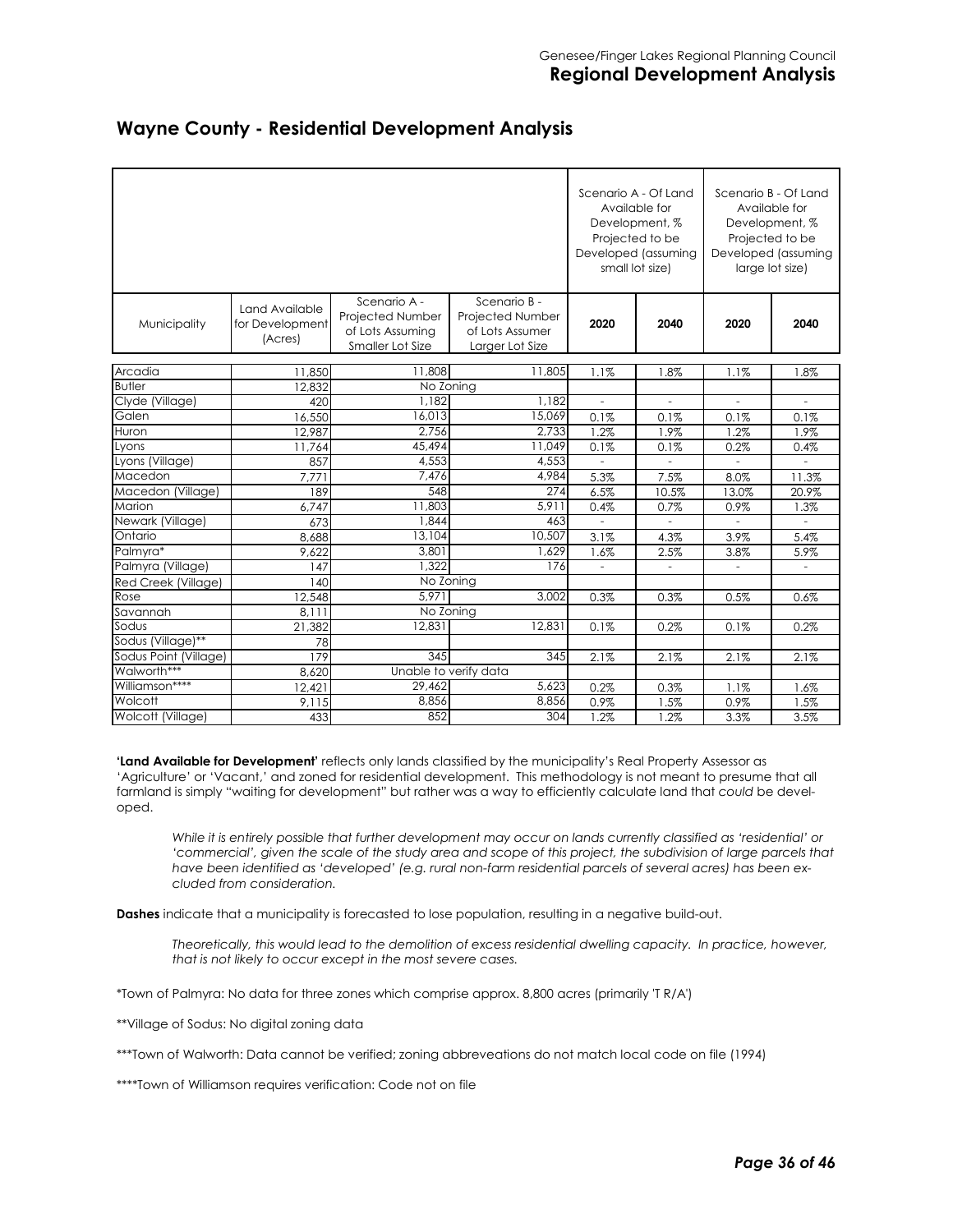| <b>MUNICIPALITY</b>  | <b>COUNTY</b> | Comm                  | Range    |         | Allowable Sq Footage |                 | 2020             | 2040                |        |
|----------------------|---------------|-----------------------|----------|---------|----------------------|-----------------|------------------|---------------------|--------|
|                      |               | Category              | Low      | High    | (zoning capacity)    | Low             | High             | Low                 | High   |
|                      |               |                       |          |         |                      |                 |                  |                     |        |
| Arcadia              | Way           | С                     | 7,500    | 24,999  | 586,316              | 3.84%           | 12.79%           | 6.40%               | 21.32% |
| <b>Butler</b>        | Way           | D                     | 1.000    | 7,499   |                      |                 |                  |                     |        |
| Clyde, Village       | Way           | D                     | 1,000    | 7,499   | 365,742              | 0.82%           | 6.15%            | .37%                | 10.25% |
| Galen                | Way           | Ē                     | O        | 999     | 21,890               | 0.00%           | 13.69%           | 0.00%               | 22.82% |
| Huron                | Way           | E                     | $\Omega$ | 999     | 222,406              | 0.00%           | .35%             | 0.00%               | 2.25%  |
| Lyons                | Way           | E                     | U        | 999     | 393.071              | 0.00%           | 0.76%            | 0.00%               | 1.27%  |
| Lyons, Village       | Way           | Ċ                     | 7,500    | 24.999  | 626,161              | 3.59%           | 1.98%            | 5.99%               | 19.96% |
| Macedon              | Way           | B                     | 25,000   | 99,999  | 2,236,723            | 3.35%           | 13.41%           | 5.59%               | 22.35% |
| Macedon, Village     | Way           | Ë                     | $\Omega$ | 999     | 303,799              | 0.00%           | 0.99%            | 0.00%               | 1.64%  |
| Marion               | Way           | E                     | $\cap$   | 999     | 575,197              | 0.00%           | 0.52%            | 0.00%               | 0.87%  |
| Newark, Village      | Way           | B                     | 25,000   | 99,999  |                      |                 |                  |                     |        |
| Ontario              | Way           | B                     | 25,000   | 99,999  | 4,442,833            | .69%            | 6.75%            | 2.81%               | 11.25% |
| Palmyra              | Way           | B                     | 25,000   | 99,999  | $\Omega$             |                 |                  |                     |        |
| Palmyra, Village     | Way           | E                     | O        | 999     | 27,703               | 0.00%           | 10.82%           | 0.00%               | 18.03% |
| Red Creek, Village   | Way           | E                     | $\Omega$ | 999     | no zoning            |                 |                  |                     |        |
| Rose                 | Way           | E                     | $\Omega$ | 999     | 91,753               | 0.00%           | 3.27%            | 0.00%               | 5.44%  |
| Savannah             | Way           | E                     | $\Omega$ | 999     | no zoning            |                 |                  |                     |        |
| Sodus                | Way           | E                     | U        | 999     | 1.201.962            | 0.00%           | 0.25%            | 0.00%               | 0.42%  |
| Sodus Point, Village | Way           | $\overline{\text{C}}$ | 7,500    | 24,999  |                      |                 |                  |                     |        |
| Sodus, Village       | Way           | E                     | $\Omega$ | 999     | 55,614               | 0.00%           | 5.39%            | 0.00%               | 8.98%  |
| Walworth             | Way           | Ċ                     | 7,500    | 24,999  | 17,269,948           | 0.13%           | 0.43%            | 0.22%               | 0.72%  |
| Williamson           | Way           | E                     | U        | 999     |                      |                 |                  |                     |        |
| Wolcott              | Way           | $\overline{\text{C}}$ | 7,500    | 24,999  | O                    |                 |                  |                     |        |
| Wolcott, Village     | Way           | A                     | 100,000  | 100,000 |                      | 6,491 Built Out | <b>Built Out</b> | Built Out Built Out |        |

# **Wayne County - Commercial Development Analysis**

E – Low rate of construction

0 to 999 square feet of new commercial construction in a 5 year period

D – Low to Moderate rate of construction

1,000 to 7,499 square feet of new commercial construction in a 5 year period

C – Moderate rate of construction

75,00 to 24,999 square feet of new commercial construction in a 5 year period

B – Moderate to high rate of construction

25,000 to 99,999 square feet of new commercial construction in a 5 year period

A – High rate of construction

Over 100,000 square feet of new commercial construction in a 5 year period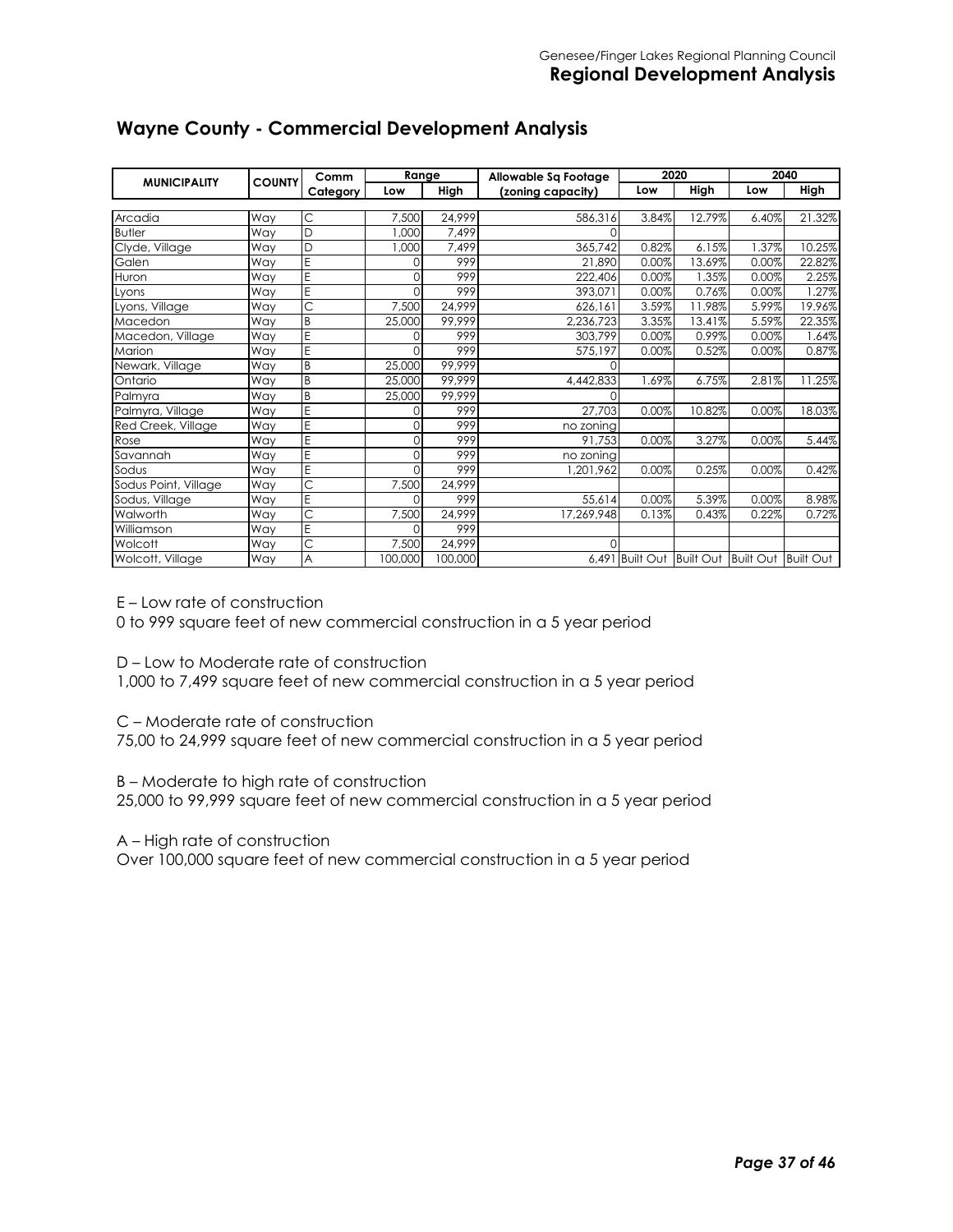| <b>COUNTY</b><br><b>MUNICIPALITY</b> |     | Ind                   | Range    |         | Allowable Sa Footage | 2020         |                  | 2040             |                  |
|--------------------------------------|-----|-----------------------|----------|---------|----------------------|--------------|------------------|------------------|------------------|
|                                      |     | Category              | Low      | High    | (zoning capacity)    | Low          | <b>High</b>      | Low              | <b>High</b>      |
|                                      |     |                       |          |         |                      |              |                  |                  |                  |
| Arcadia                              | Way | C                     | 7,500    | 24,999  | 2,157,692            | .04%         | 3.48%            | 1.74%            | 5.79%            |
| <b>Butler</b>                        | Way | $\overline{\text{C}}$ | 7,500    | 24,999  | 0                    |              |                  |                  |                  |
| Clyde, Village                       | Way | E                     | $\Omega$ | 999     | 434,820              | 0.00%        | 0.69%            | 0.00%            | 1.15%            |
| Galen                                | Way | Ē                     | $\Omega$ | 999     | 146,294              | 0.00%        | 2.05%            | 0.00%            | 3.41%            |
| Huron                                | Way | Ē                     | 0        | 999     | 72.094               | 0.00%        | 4.16%            | 0.00%            | 6.93%            |
| Lyons                                | Way | E                     | 0        | 999     | 3,333,265            | 0.00%        | 0.09%            | 0.00%            | 0.15%            |
| Lyons, Village                       | Way | B                     | 25,000   | 99.999  | 2,051,508            | 3.66%        | 14.62%           | 6.09%            | 24.37%           |
| Macedon                              | Way | A                     | 100,000  | 100,000 | 13,305,787           | 2.25%        | 2.25%            | 3.76%            | 3.76%            |
| Macedon, Village                     | Way | E                     |          | 999     | 1,733,297            | 0.00%        | 0.17%            | 0.00%            | 0.29%            |
| Marion                               | Way | E                     | 0        | 999     | 2,291,194            | 0.00%        | 0.13%            | 0.00%            | 0.22%            |
| Newark, Village                      | Way | Ċ                     | 7,500    | 24,999  | 1,013,800            | 2.22%        | 7.40%            | 3.70%            | 12.33%           |
| Ontario                              | Way | A                     | 100,000  | 100,000 | 9,320,145            | 3.22%        | 3.22%            | 5.36%            | 5.36%            |
| Palmyra                              | Way | E                     | $\Omega$ | 999     | 504,694              | 0.00%        | 0.59%            | 0.00%            | 0.99%            |
| Palmyra, Village                     | Way | B                     | 25,000   | 99,999  |                      | 36 Built Out | <b>Built Out</b> | <b>Built Out</b> | <b>Built Out</b> |
| Red Creek, Village                   | Way | E                     | Ωl       | 999     | No zoning            |              |                  |                  |                  |
| Rose                                 | Way | D                     | 000,     | 7,499   | 285.767              | 1.05%        | 7.87%            | 1.75%            | 13.12%           |
| Savannah                             | Way | E                     | $\Omega$ | 999     | No zoning            |              |                  |                  |                  |
| Sodus                                | Way | B                     | 25,000   | 99,999  | 1,318,587            | 5.69%        | 22.75%           | 9.48%            | 37.92%           |
| Sodus Point, Village                 | Way | E                     | Ωl       | 999     | No data              |              |                  |                  |                  |
| Sodus, Village                       | Way | B                     | 25,000   | 99,999  | 822,756              | 9.12%        | 36.46%           | 15.19%           | 60.77%           |
| Walworth                             | Way | B                     | 25,000   | 99,999  | ,574,602             | 4.76%        | 19.05%           | 7.94%            | 31.75%           |
| Williamson                           | Way | B                     | 25,000   | 99,999  | 10,816,245           | 0.69%        | 2.77%            | 1.16%            | 4.62%            |
| Wolcott                              | Way | E                     | Ωl       | 999     | O                    |              |                  |                  |                  |
| Wolcott, Village                     | Way | B                     | 25,000   | 99,999  | 365,740              | 20.51%       | 82.02%           |                  | 34.18% Built Out |

# **Wayne County - Industrial Development Analysis**

E – Low rate of construction

0 to 999 square feet of new industrial construction in a 5 year period

D – Low to Moderate rate of construction

1,000 to 7,499 square feet of new industrial construction in a 5 year period

C – Moderate rate of construction

75,00 to 24,999 square feet of new industrial construction in a 5 year period

B – Moderate to high rate of construction

25,000 to 99,999 square feet of new industrial construction in a 5 year period

A – High rate of construction

Over 100,000 square feet of new industrial construction in a 5 year period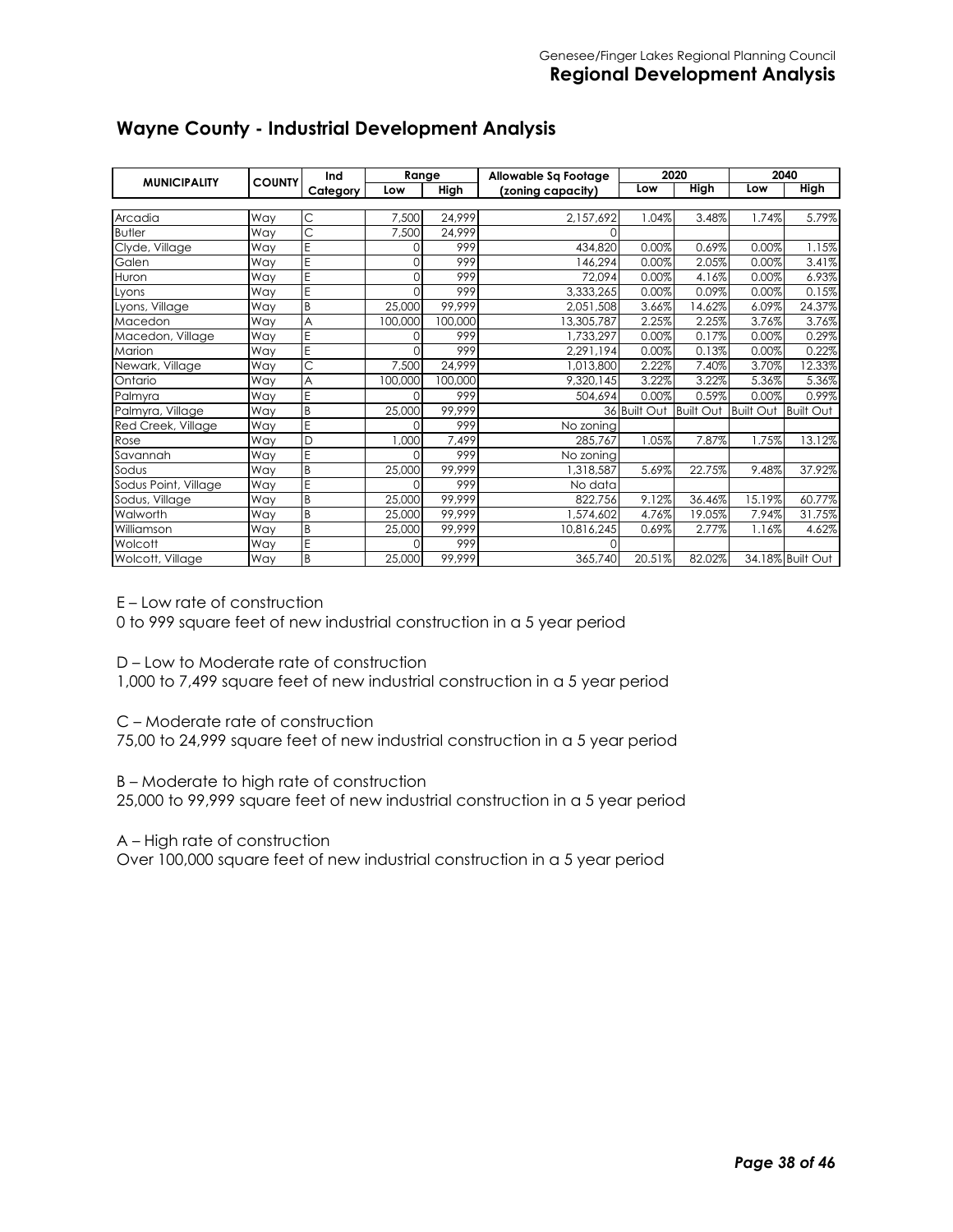#### **Wyoming County - Summary**

Wyoming County municipalities have approximately 171,000 acres of land available for development. The projected number of residential lots available are between 71,000 and 136,000. Of these lots available for residential development, approximately 175 lots (between 0.1 and 0.3 percent) are projected to be developed by 2020. Approximately 200 (between 0.2 and 0.3 percent) are projected to be developed by 2040.

The allowable square footage for commercial development is approximately 15.5 million. Of allowable square footage for commercial development, between 29,000 and 186,000 (between 0.2 and 1.2 percent) is projected to be developed by 2020. Between 67,000 and 434,000 (0.4 and 2.8 percent) is projected by 2040.

The allowable square footage for industrial development is approximately 24.9 million . Of allowable square footage for industrial development, between 68,000 and 291,000 (between 0.3 and 1.2 percent) is projected to be developed by 2020. Between 158,000 and 679,000 (0.6 and 2.7 percent) is projected by 2040.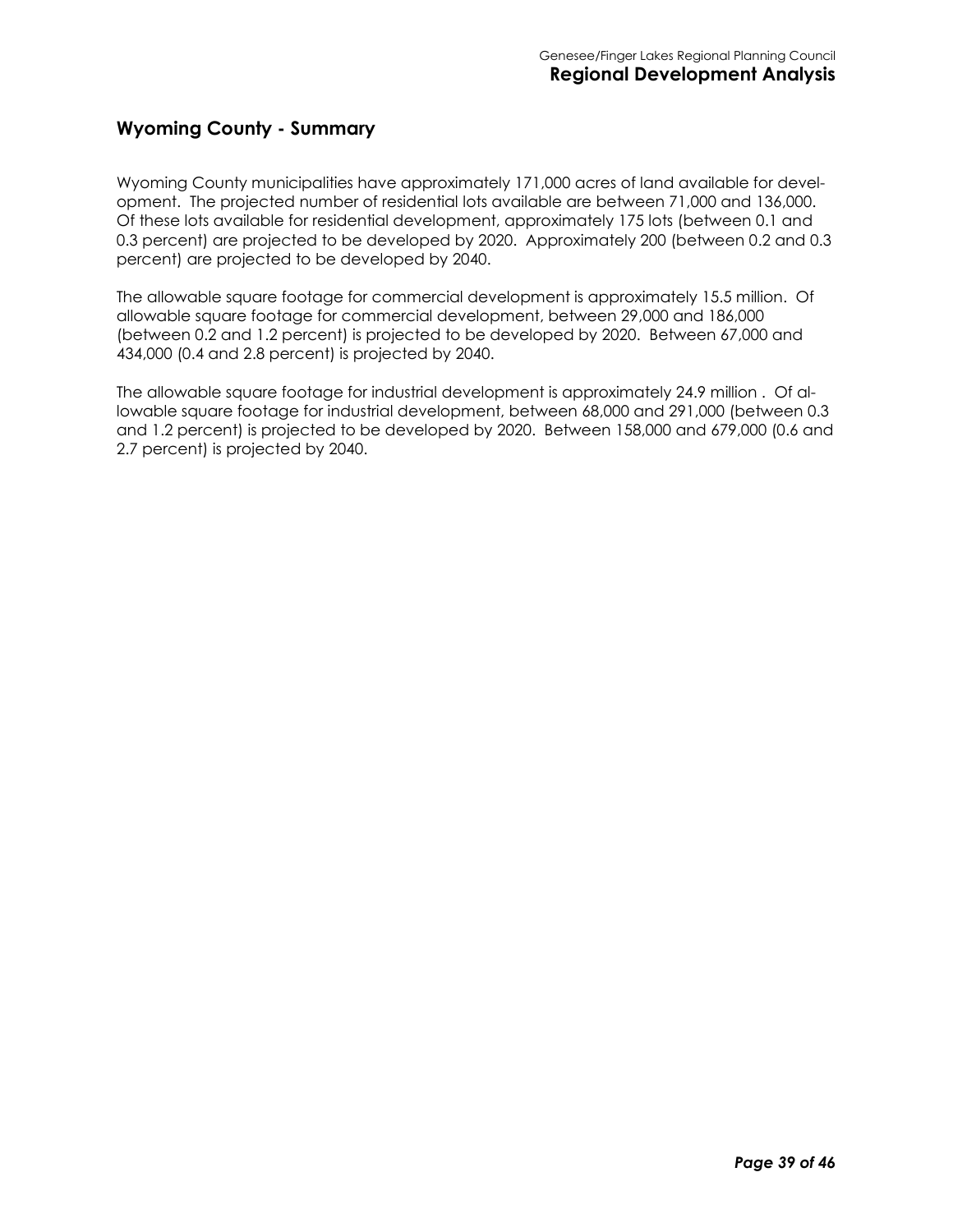|                                   |                                              |                                                                          |                                                                        |                                       | Scenario A - Of Land<br>Available for<br>Development, %<br>Projected to be<br>Developed (assuming<br>small lot size) | Scenario B - Of Land<br>Available for<br>Development, %<br>Projected to be<br>Developed (assuming<br>large lot size) |                          |  |
|-----------------------------------|----------------------------------------------|--------------------------------------------------------------------------|------------------------------------------------------------------------|---------------------------------------|----------------------------------------------------------------------------------------------------------------------|----------------------------------------------------------------------------------------------------------------------|--------------------------|--|
| Municipality                      | Land Available<br>for Development<br>(Acres) | Scenario A -<br>Projected Number<br>of Lots Assuming<br>Smaller Lot Size | Scenario B -<br>Projected Number<br>of Lots Assumer<br>Larger Lot Size | 2020                                  | 2040                                                                                                                 | 2020                                                                                                                 | 2040                     |  |
| Arcade                            | 13,846                                       | 1,421                                                                    | 1,421                                                                  | 4.3%                                  | 5.7%                                                                                                                 | 4.3%                                                                                                                 | 5.7%                     |  |
| Arcade (Village)                  | 488                                          | 697                                                                      | 697                                                                    |                                       |                                                                                                                      |                                                                                                                      |                          |  |
| Attica                            | 14,334                                       | Data not available                                                       |                                                                        | $\overline{\phantom{a}}$              |                                                                                                                      | ÷.                                                                                                                   |                          |  |
| Attica(Village-part)*             | 172                                          |                                                                          |                                                                        | ÷.                                    |                                                                                                                      | ÷.                                                                                                                   | $\sim$                   |  |
| Bennington                        | 13,999                                       | 7,830                                                                    | 7,599                                                                  | 0.9%                                  | 1.1%                                                                                                                 | 0.9%                                                                                                                 | 1.1%                     |  |
| Castile                           | 11,134                                       | 17,435                                                                   | 16,463                                                                 | 0.1%                                  | 0.1%                                                                                                                 | 0.1%                                                                                                                 | 0.1%                     |  |
| Castile (Village)                 | 490                                          | 2,206                                                                    | 1,122                                                                  | ÷                                     | $\sim$                                                                                                               | $\sim$                                                                                                               | $\sim$                   |  |
| Covington                         | 9,846                                        | 4.981                                                                    | 1.145                                                                  | $\overline{\phantom{a}}$              |                                                                                                                      | $\overline{a}$                                                                                                       |                          |  |
| Eagle                             | 9.897                                        | No Zoning                                                                |                                                                        | $\overline{a}$                        |                                                                                                                      |                                                                                                                      |                          |  |
| Gainesville                       | 13.126                                       | 12,781                                                                   | 1,278                                                                  | $\sim$                                | ÷.                                                                                                                   | ÷.                                                                                                                   | ÷                        |  |
| Gainesville (Village)             | 290                                          |                                                                          | Data not available                                                     | ÷.                                    | ÷.                                                                                                                   | ÷.                                                                                                                   | ÷                        |  |
| <b>Genesee Falls</b>              | 4,031                                        | No Zoning                                                                |                                                                        | $\sim$                                | ÷.                                                                                                                   | $\sim$                                                                                                               | $\sim$                   |  |
| Java                              | 14,794                                       | 14,776                                                                   | 1,476                                                                  | $\sim$                                | $\sim$                                                                                                               | $\sim$                                                                                                               | $\sim$                   |  |
| Middlebury                        | 6,515                                        | 7,094                                                                    | 654                                                                    | $\overline{\phantom{a}}$              | ÷.                                                                                                                   | ä,                                                                                                                   | ÷.                       |  |
| Orangeville                       | 11,756                                       | 23.833                                                                   | 12.216                                                                 | 0.1%                                  | 0.1%                                                                                                                 | 0.2%                                                                                                                 | 0.2%                     |  |
| Perry                             | 15,091                                       | 8.186                                                                    | 3.235                                                                  | $\overline{\phantom{a}}$              |                                                                                                                      |                                                                                                                      |                          |  |
| Perry (Village)                   | 476                                          | 1.422                                                                    | 807                                                                    | $\overline{\phantom{a}}$              | $\overline{\phantom{a}}$                                                                                             | $\sim$                                                                                                               | $\overline{\phantom{a}}$ |  |
| Pike                              | 11,802                                       | Data not available                                                       |                                                                        | $\sim$                                | $\sim$                                                                                                               | $\overline{\phantom{a}}$                                                                                             | $\overline{\phantom{a}}$ |  |
| Pike (Village)                    | 392                                          | 1,281                                                                    | 1,281                                                                  | $\overline{\phantom{a}}$              | $\overline{\phantom{a}}$                                                                                             | $\overline{\phantom{a}}$                                                                                             | $\overline{\phantom{a}}$ |  |
| Sheldon                           | 20.061<br> 4                                 | 19,289                                                                   | 19,189                                                                 | $\overline{\phantom{a}}$              | $\overline{\phantom{a}}$                                                                                             | $\overline{\phantom{a}}$                                                                                             | ٠                        |  |
| Silver Springs (Village<br>Warsaw | 9,425                                        | 99                                                                       | 70                                                                     | $\overline{\phantom{a}}$<br>$\bar{a}$ | ÷.                                                                                                                   | $\overline{\phantom{a}}$                                                                                             |                          |  |
| Warsaw (Village)                  | 675                                          | 10,271<br>1.925                                                          | 936<br>1.868                                                           | $\sim$                                |                                                                                                                      | $\overline{\phantom{a}}$                                                                                             |                          |  |
| Wethersfield                      | 11,672                                       | No Zoning                                                                |                                                                        | $\overline{\phantom{a}}$              | $\overline{\phantom{a}}$                                                                                             | $\sim$                                                                                                               |                          |  |
| Wyoming (Village)                 | 80                                           | 44                                                                       | 33                                                                     | $\sim$                                | $\sim$                                                                                                               | $\sim$                                                                                                               | $\overline{a}$           |  |
|                                   |                                              |                                                                          |                                                                        |                                       |                                                                                                                      |                                                                                                                      |                          |  |

#### **Wyoming County - Residential Development Analysis**

**'Land Available for Development'** reflects only lands classified by the municipality's Real Property Assessor as 'Agriculture' or 'Vacant,' and zoned for residential development. This methodology is not meant to presume that all farmland is simply "waiting for development" but rather was a way to efficiently calculate land that *could* be developed.

*While it is entirely possible that further development may occur on lands currently classified as 'residential' or*  'commercial', given the scale of the study area and scope of this project, the subdivision of large parcels that *have been identified as 'developed' (e.g. rural non-farm residential parcels of several acres) has been excluded from consideration.* 

**Dashes** indicate that a municipality is forecasted to lose population, resulting in a negative build-out.

*Theoretically, this would lead to the demolition of excess residential dwelling capacity. In practice, however, that is not likely to occur except in the most severe cases.* 

\*The Village of Attica straddles the county border; data requires verification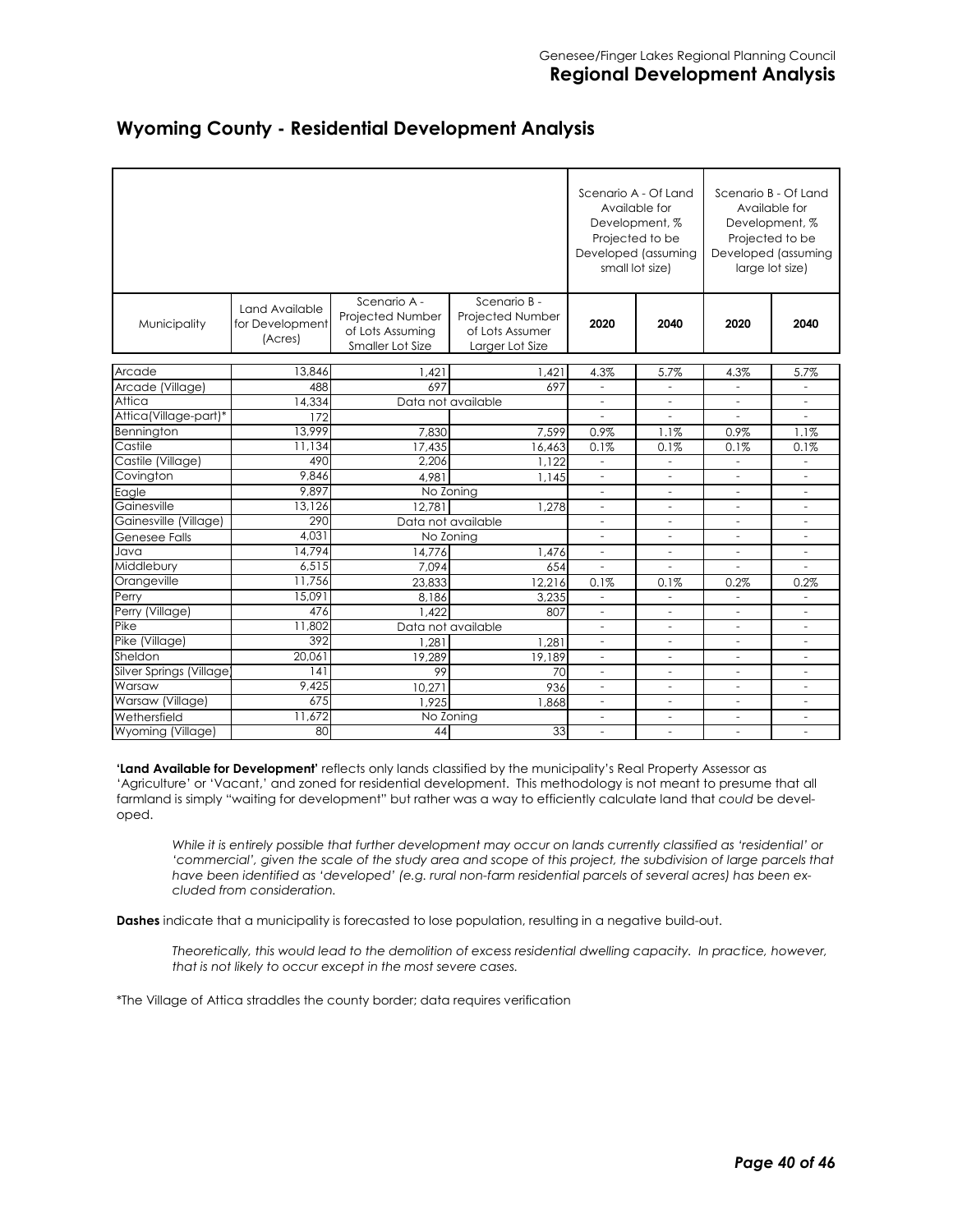| <b>MUNICIPALITY</b>     | <b>COUNTY</b> | Comm     | Range    |        | Allowable Sq Footage  | 2020   |                 | 2040   |                 |
|-------------------------|---------------|----------|----------|--------|-----------------------|--------|-----------------|--------|-----------------|
|                         |               | Category | Low      | High   | (zoning capacity)     | Low    | High            | Low    | High            |
|                         |               |          |          | 999    |                       |        |                 | 0.00%  |                 |
| Arcade                  | Wyo           | Ε        | Ωl       |        | 1,089,136             | 0.00%  | 0.28%           |        | 0.46%           |
| Arcade, Village         | Wyo           | D        | 1,000    | 7,499  | 0                     |        |                 |        |                 |
| Attica                  | Wyo           | E        | 0        | 999    | requires verification |        |                 |        |                 |
| Attica, Village         | Wyo           | E        | 0        | 999    | 18.763                | 0.00%  | 15.97%          | 0.00%  | 26.62%          |
| Bennington              | Wyo           | E        | $\Omega$ | 999    | 2,093,824             | 0.00%  | 0.14%           | 0.00%  | 0.24%           |
| Castile                 | Wyo           | E        | 0        | 999    | 169,699               | 0.00%  | 1.77%           | 0.00%  | 2.94%           |
| Castile, Village        | Wyo           | E        | $\Omega$ | 999    | 112,248               | 0.00%  | 2.67%           | 0.00%  | 4.45%           |
| Covington               | Wyo           | E        | $\Omega$ | 999    |                       |        |                 |        |                 |
| Eagle                   | Wyo           | E        | 0        | 999    | no zoning             |        |                 |        |                 |
| Gainesville             | Wyo           | E        | $\Omega$ | 999    | 4,513,024             | 0.00%  | 0.07%           | 0.00%  | 0.11%           |
| Gainesville, Village    | Wyo           | E        | $\Omega$ | 999    | no zoning             |        |                 |        |                 |
| Genesee Falls           | Wyo           | E        | 0        | 999    | no zoning             |        |                 |        |                 |
| Java                    | Wyo           | E        | $\Omega$ | 999    | 329,959               | 0.00%  | 0.91%           | 0.00%  | 1.51%           |
| Middlebury              | Wyo           | E        | 0        | 999    | 11,656                | 0.00%  | 25.71%          | 0.00%  | 42.85%          |
| Orangeville             | Wyo           | E        | $\Omega$ | 999    | 203,139               | 0.00%  | .48%            | 0.00%  | 2.46%           |
| Perry                   | Wyo           | E        | $\Omega$ | 999    | 354,852               | 0.00%  | 0.84%           | 0.00%  | 1.41%           |
| Perry, Village          | Wyo           | E        | 0        | 999    | 956,424               | 0.00%  | 0.31%           | 0.00%  | 0.52%           |
| Pike                    | Wyo           | E        | $\Omega$ | 999    |                       |        |                 |        |                 |
| Pike, Village           | Wyo           | E        | $\Omega$ | 999    | 6.579                 | 0.00%  | 45.55%          | 0.00%  | 75.92%          |
| Sheldon                 | Wyo           | E        | 0        | 999    | 4,672,334             | 0.00%  | 0.06%           | 0.00%  | 0.11%           |
| Silver Springs, Village | Wyo           | E        | $\Omega$ | 999    | 400,757               | 0.00%  | 0.75%           | 0.00%  | 1.25%           |
| Warsaw                  | Wyo           | Ċ        | 7,500    | 24,999 | 141,428               | 15.91% | 53.03%          | 26.52% | 88.38%          |
| Warsaw, Village         | Wyo           | D        | 1,000    | 7,499  | 379,860               | 0.79%  | 5.92%           | 1.32%  | 9.87%           |
| Wethersfield            | Wyo           | E        | 0        | 999    | no zoning             |        |                 |        |                 |
| Wyoming, Village        | Wyo           | E        | $\Omega$ | 999    | 2,750                 |        | 0.00% Built Out |        | 0.00% Built Out |

# **Wyoming County - Commercial Development Analysis**

E – Low rate of construction

0 to 999 square feet of new commercial construction in a 5 year period

D – Low to Moderate rate of construction

1,000 to 7,499 square feet of new commercial construction in a 5 year period

C – Moderate rate of construction

75,00 to 24,999 square feet of new commercial construction in a 5 year period

B – Moderate to high rate of construction

25,000 to 99,999 square feet of new commercial construction in a 5 year period

A – High rate of construction

Over 100,000 square feet of new commercial construction in a 5 year period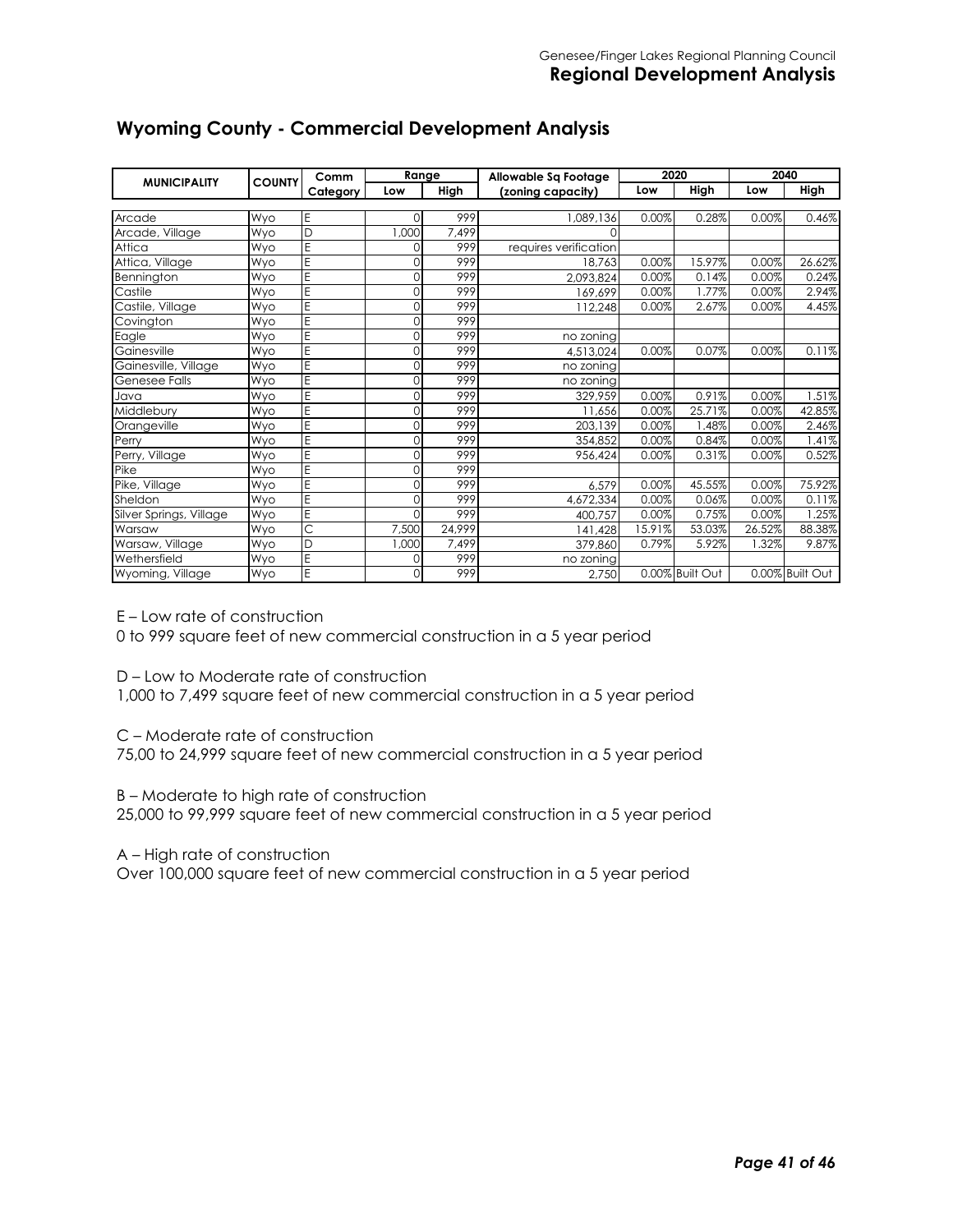| <b>MUNICIPALITY</b>     | <b>COUNTY</b> | Ind      | Range    |        | Allowable Sq Footage | 2020  |        | 2040   |             |  |
|-------------------------|---------------|----------|----------|--------|----------------------|-------|--------|--------|-------------|--|
|                         |               | Category | Low      | High   | (zoning capacity)    | Low   | High   | Low    | <b>High</b> |  |
|                         |               |          |          |        |                      |       |        |        |             |  |
| Arcade                  | Wyo           | E        | $\Omega$ | 999    | 872,409              | 0.00% | 0.34%  | 0.00%  | 0.57%       |  |
| Arcade, Village         | Wyo           | Ċ        | 7,500    | 24,999 | 895,485              | 2.51% | 8.38%  | 4.19%  | 13.96%      |  |
| Attica                  | Wvo           | E        | $\Omega$ | 999    | Data not available   |       |        |        |             |  |
| Attica, Village         | Wyo           | E        | 0        | 999    | 2,535,954            | 0.00% | 0.12%  | 0.00%  | 0.20%       |  |
| Bennington              | Wyo           | E        | 0        | 999    | 6,749,297            | 0.00% | 0.04%  | 0.00%  | 0.07%       |  |
| Castile                 | Wyo           | E        | 0        | 999    | 2.428.961            | 0.00% | 0.12%  | 0.00%  | 0.21%       |  |
| Castile, Village        | Wyo           | E        | 0        | 999    | 112.248              | 0.00% | 2.67%  | 0.00%  | 4.45%       |  |
| Covington               | Wvo           | E        | 0        | 999    | No industrial        |       |        |        |             |  |
| Eagle                   | Wyo           | E        | 0        | 999    | No zonina            |       |        |        |             |  |
| Gainesville             | Wyo           | E        | $\Omega$ | 999    | 1.861.533            | 0.00% | 0.16%  | 0.00%  | 0.27%       |  |
| Gainesville, Village    | Wyo           | E        | $\Omega$ | 999    | Data not available   |       |        |        |             |  |
| Genesee Falls           | Wyo           | E        | $\Omega$ | 999    | No zoning            |       |        |        |             |  |
| Java                    | Wyo           | E        | 0        | 999    | 319,717              | 0.00% | 0.94%  | 0.00%  | 1.56%       |  |
| Middlebury              | Wyo           | E        | 0        | 999    |                      |       |        |        |             |  |
| Orangeville             | Wyo           | E        | 0        | 999    |                      |       |        |        |             |  |
| Perry                   | Wyo           | E        | $\Omega$ | 999    | 524,534              | 0.00% | 0.57%  | 0.00%  | 0.95%       |  |
| Perry, Village          | Wyo           | C        | 7,500    | 24,999 | 2,053,766            | 1.10% | 3.65%  | 1.83%  | 6.09%       |  |
| Pike                    | Wyo           | E        | Ωl       | 999    | No data              |       |        |        |             |  |
| Pike, Village           | Wyo           | E        | $\Omega$ | 999    |                      |       |        |        |             |  |
| Sheldon                 | Wyo           | E        | 0        | 999    | 4,581,667            | 0.00% | 0.07%  | 0.00%  | 0.11%       |  |
| Silver Springs, Village | Wyo           | E        | 0        | 999    | 557.985              | 0.00% | 0.54%  | 0.00%  | 0.90%       |  |
| Warsaw                  | Wyo           | E        | 0        | 999    | 1.184.569            | 0.00% | 0.25%  | 0.00%  | 0.42%       |  |
| Warsaw, Village         | Wyo           | Ċ        | 7,500    | 24,999 | 228,544              | 9.84% | 32.82% | 16.41% | 54.69%      |  |
| Wethersfield            | Wyo           | E        | 01       | 999    | No zoning            |       |        |        |             |  |
| Wyoming, Village        | Wyo           | E        | $\Omega$ | 999    | 0                    |       |        |        |             |  |

# **Wyoming County - Industrial Development Analysis**

E – Low rate of construction

0 to 999 square feet of new industrial construction in a 5 year period

D – Low to Moderate rate of construction

1,000 to 7,499 square feet of new industrial construction in a 5 year period

C – Moderate rate of construction

75,00 to 24,999 square feet of new industrial construction in a 5 year period

B – Moderate to high rate of construction

25,000 to 99,999 square feet of new industrial construction in a 5 year period

A – High rate of construction

Over 100,000 square feet of new industrial construction in a 5 year period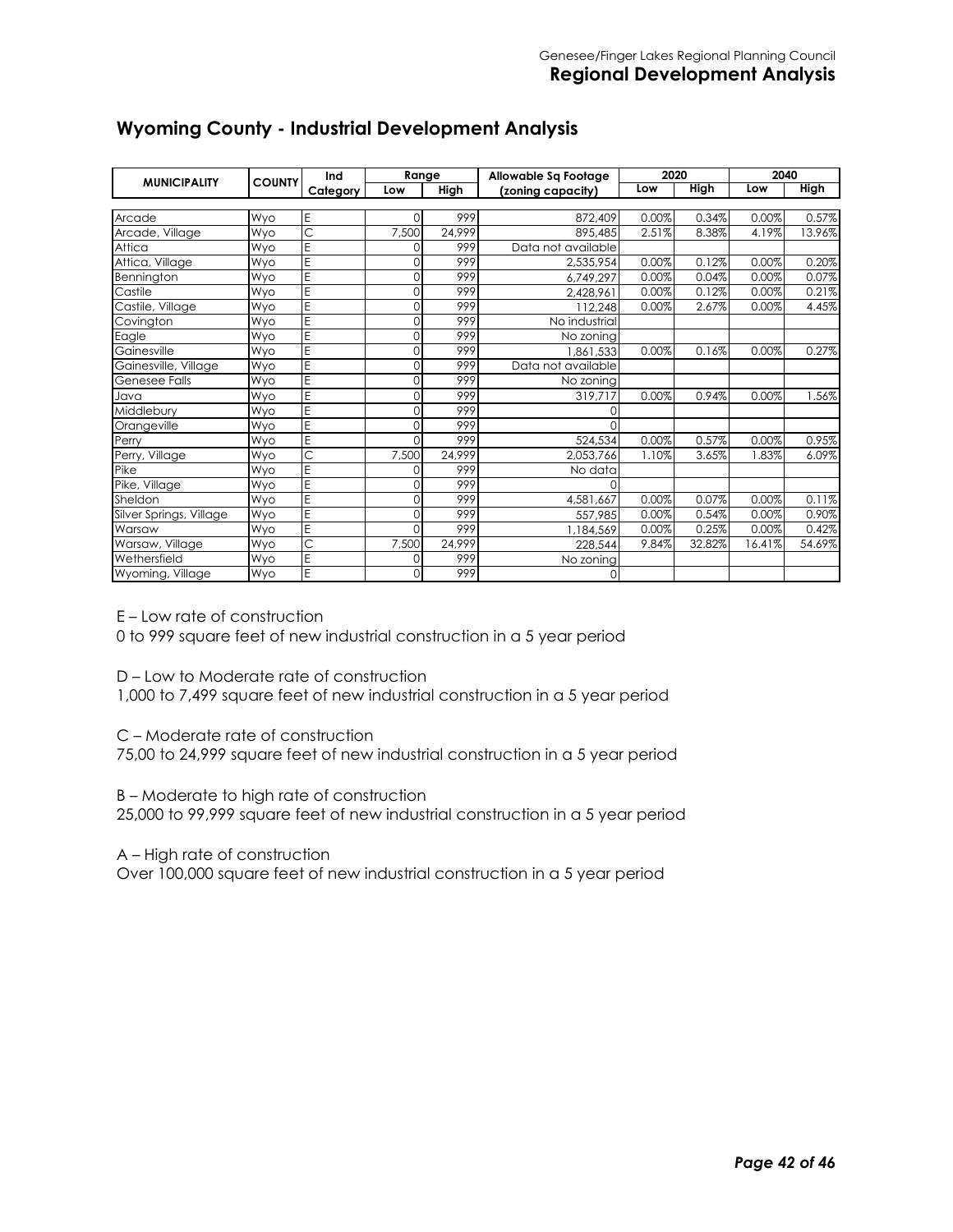#### **Yates County - Summary**

Yates County municipalities have approximately 8,000 acres of land available for development. The projected number of residential lots available are between 7,200 and 8,000 . Of these lots available for residential development, approximately 730 lots (between 9.2 and 10.2 percent) are projected to be developed by 2020. Approximately 1,250 (between 15.7 and 17.4 percent) are projected to be developed by 2040.

The allowable square footage for commercial development is approximately 614,000. Of allowable square footage for commercial development, between 371,000 and 1.5 million (between 60.1 and 237.9 percent) is projected to be developed by 2020. Between 865,000 and 3.4 million (140.9 and 555 percent) is projected by 2040. Although land projected for development percentages exceed the allowable square footage for commercial development, and Yates County is projected (according to the methodology used for this analysis) to be fully built out as early as 2020, that is not likely to occur. Gaps present in the Yates County data have affected the outcome of the analysis.

The allowable square footage for industrial development is approximately 1.4 . Of allowable square footage for industrial development, between 51,000 and 219,000 (between 3.6 and 15.5 percent) is projected to be developed by 2020. Between 119,000 and 511,000 (8.4 and 36.1 percent) is projected by 2040.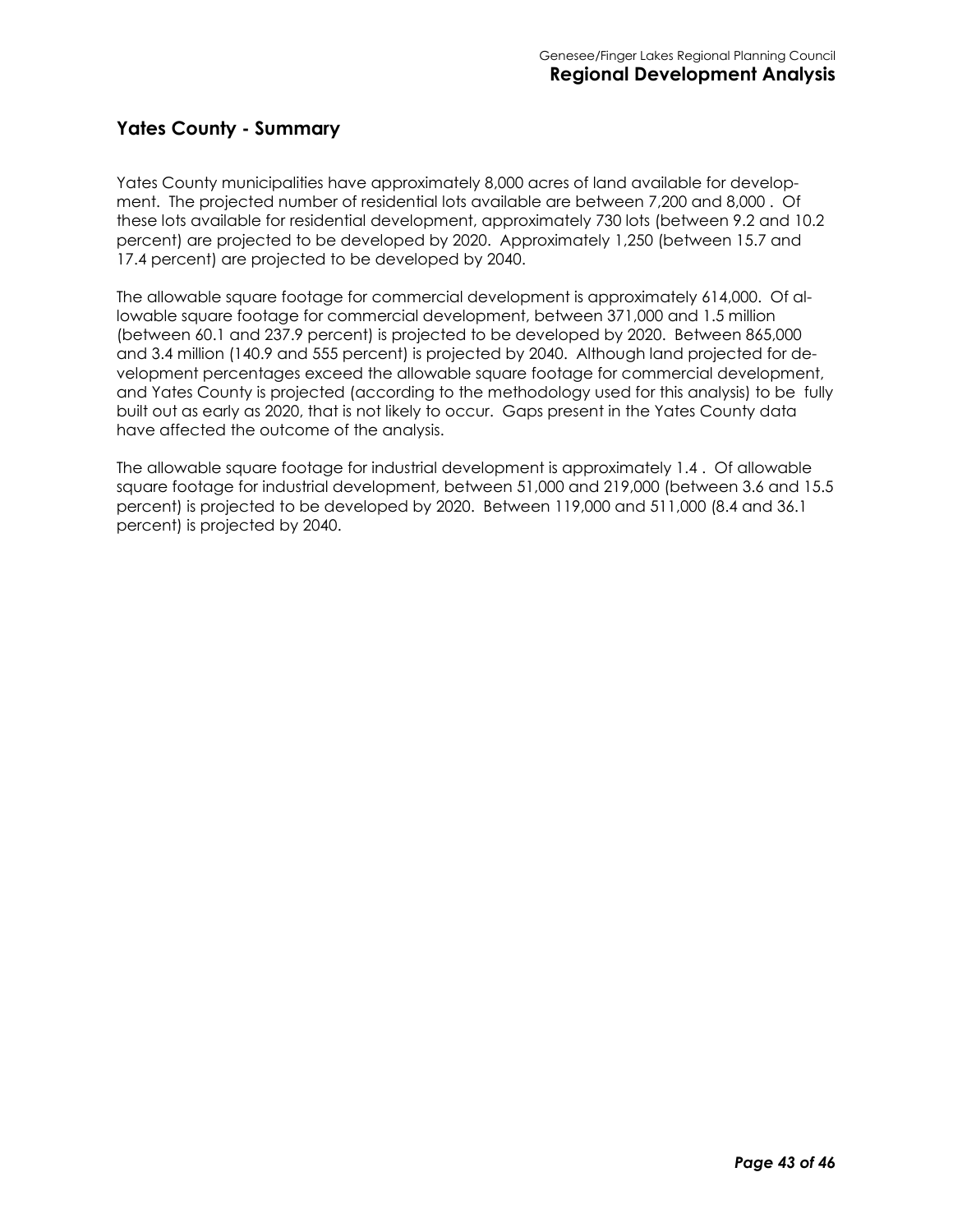|                         |                                              |                                                                          |                                                                        | Scenario A - Of Land | Available for<br>Development, %<br>Projected to be<br>Developed (assuming<br>small lot size) |                  | Scenario B - Of Land<br>Available for<br>Development, %<br>Projected to be<br>Developed (assuming<br>large lot size) |
|-------------------------|----------------------------------------------|--------------------------------------------------------------------------|------------------------------------------------------------------------|----------------------|----------------------------------------------------------------------------------------------|------------------|----------------------------------------------------------------------------------------------------------------------|
| Municipality            | Land Available<br>for Development<br>(Acres) | Scenario A -<br>Projected Number<br>of Lots Assuming<br>Smaller Lot Size | Scenario B -<br>Projected Number<br>of Lots Assumer<br>Larger Lot Size | 2020                 | 2040                                                                                         | 2020             | 2040                                                                                                                 |
| Barrington*             | 916                                          | 894                                                                      | 891                                                                    | 7.5%                 | 13.0%                                                                                        | 7.5%             | 13.0%                                                                                                                |
| Benton                  | ,692                                         | 1874                                                                     | 1874                                                                   | 3.8%                 | 6.4%                                                                                         | 3.8%             | 6.4%                                                                                                                 |
| Dresden (Village)       |                                              |                                                                          | <b>Built Out</b>                                                       | <b>Built Out</b>     | <b>Built Out</b>                                                                             | <b>Built Out</b> | <b>Built Out</b>                                                                                                     |
| Dundee (Village)        |                                              | 13                                                                       | 12                                                                     | <b>Built Out</b>     | <b>Built Out</b>                                                                             | <b>Built Out</b> | <b>Built Out</b>                                                                                                     |
| Italy                   | 495                                          |                                                                          | No Zoning                                                              |                      |                                                                                              |                  |                                                                                                                      |
| Jerusalem               | 869                                          | 900                                                                      | 138                                                                    | 24.8%                | 42.3%                                                                                        | 161.5%           | 275.1%                                                                                                               |
| Middlesex               | 420                                          | 312                                                                      | 312                                                                    | 26.8%                | 46.1%                                                                                        | 26.8%            | 46.1%                                                                                                                |
| Milo                    | 1,169                                        | 1786                                                                     | 1786                                                                   | 5.6%                 | 9.6%                                                                                         | 5.6%             | 9.6%                                                                                                                 |
| Penn Yan (Village)      | 9                                            | 31                                                                       | 31                                                                     | $\sim$               | $\overline{\phantom{a}}$                                                                     |                  | $\overline{\phantom{a}}$                                                                                             |
| Potter                  | ,233                                         | 983                                                                      | 983                                                                    | 6.0%                 | 10.4%                                                                                        | $6.0\%$          | 10.4%                                                                                                                |
| Rushville (Village - pa |                                              |                                                                          | No Zoning                                                              |                      |                                                                                              |                  |                                                                                                                      |
| Starkey                 | 813                                          | 760                                                                      | 760                                                                    | 10.6%                | 18.6%                                                                                        | 10.6%            | 18.6%                                                                                                                |
| Torrey                  | 414                                          | 422                                                                      | 422                                                                    | 11.2%                | 18.6%                                                                                        | 11.2%            | 18.6%                                                                                                                |

#### **Yates County - Residential Development Analysis**

**'Land Available for Development'** reflects only lands classified by the municipality's Real Property Assessor as 'Agriculture' or 'Vacant,' and zoned for residential development. This methodology is not meant to presume that all farmland is simply "waiting for development" but rather was a way to efficiently calculate land that *could* be developed.

*While it is entirely possible that further development may occur on lands currently classified as 'residential' or*  'commercial', given the scale of the study area and scope of this project, the subdivision of large parcels that *have been identified as 'developed' (e.g. rural non-farm residential parcels of several acres) has been excluded from consideration.* 

**Dashes** indicate that a municipality is forecasted to lose population, resulting in a negative build-out.

*Theoretically, this would lead to the demolition of excess residential dwelling capacity. In practice, however, that is not likely to occur except in the most severe cases.* 

\*Town of Barrington: Requires Verification; discrepancies between print zoning code and digital data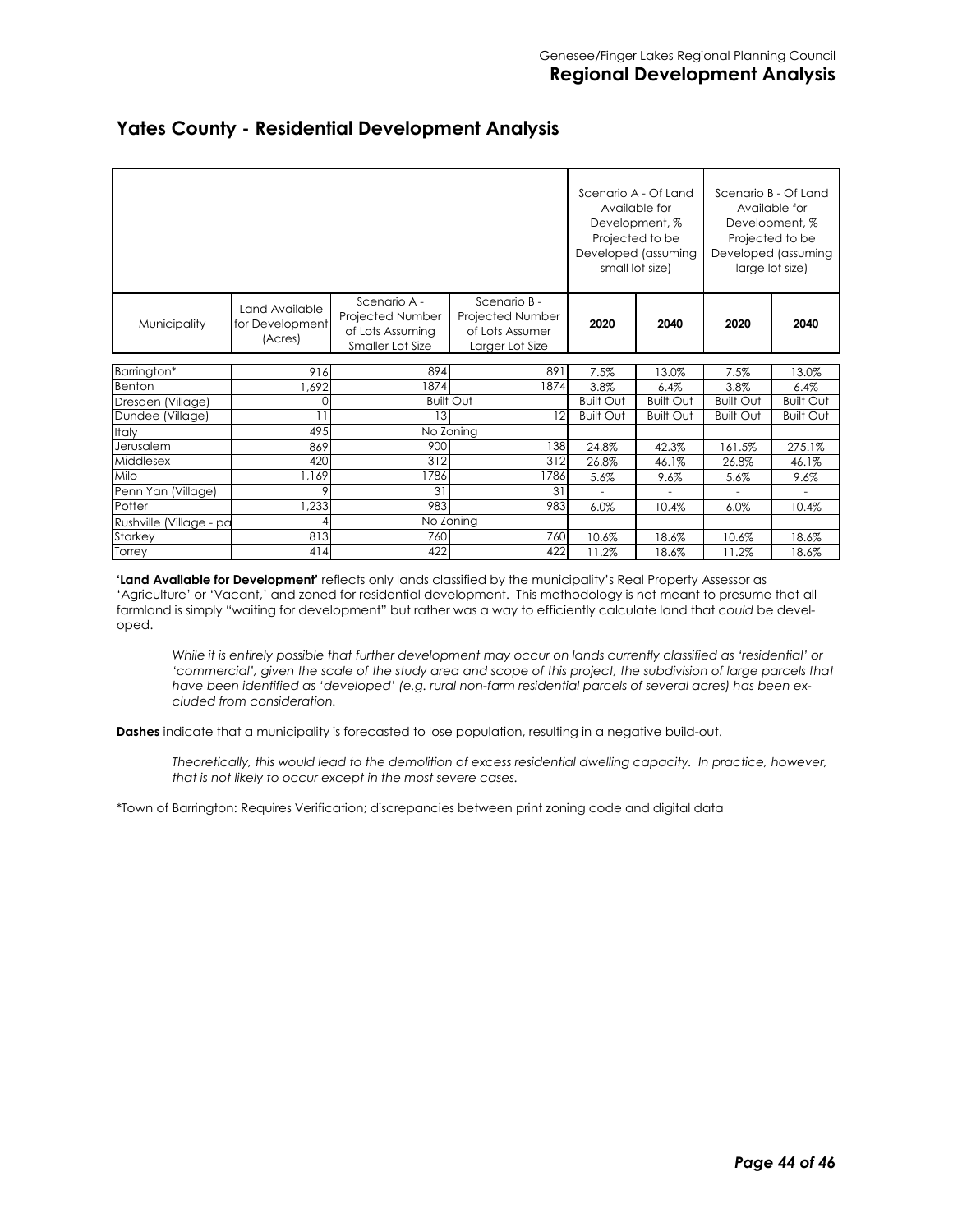#### **Yates County - Commercial Development Analysis**

| <b>MUNICIPALITY</b> | <b>COUNTY</b> | Comm     | Range  |        | 2020<br>Allowable Sq Footage |                            |                  | 2040             |                  |
|---------------------|---------------|----------|--------|--------|------------------------------|----------------------------|------------------|------------------|------------------|
|                     |               | Category | Low    | High   | (zoning capacity)            | Low                        | High             | Low              | High             |
|                     |               |          |        |        |                              |                            |                  |                  |                  |
| Barrington          | Yat           | С        | 7.500  | 24.999 | requires verification        |                            |                  |                  |                  |
| Benton              | Yat           | B        | 25,000 | 99.999 |                              |                            |                  |                  |                  |
| Dresden, Village    | Yat           | E        |        | 999    | 425                          |                            | 0.00% Built Out  |                  | 0.00% Built Out  |
| Dundee, Village     | Yat           | D        | 000.1  | 7.499  | 53,523                       | 5.61%                      | 42.03%           | 9.34%            | 70.05%           |
| Italy               | Yat           | E        |        | 999    | no zoning                    |                            |                  |                  |                  |
| Jerusalem           | Yat           | Ć        | 7.500  | 24.999 |                              | 3.539 Built Out Built Out  |                  | <b>Built Out</b> | <b>Built Out</b> |
| Middlesex           | Yat           | E        |        | 999    | 129.039                      | 0.00%                      | 2.32%            | 0.00%            | 3.87%            |
| <b>Milo</b>         | Yat           | С        | 7.500  | 24.999 | 288,342                      | 7.80%                      | 26.01%           | 13.01%           | 43.35%           |
| Penn Yan, Village   | Yat           | B        | 25,000 | 99.999 |                              | 8.464 Built Out            | <b>Built Out</b> | <b>Built Out</b> | <b>Built Out</b> |
| Potter              | Yat           | E        |        | 999    |                              |                            |                  |                  |                  |
| Starkey             | Yat           | B        | 25,000 | 99.999 |                              | 40.294 Built Out Built Out |                  | <b>Built Out</b> | <b>Built Out</b> |
| Torrey              | Yat           | B        | 25,000 | 99.999 | 89,964                       |                            | 83.37% Built Out | <b>Built Out</b> | <b>Built Out</b> |

E – Low rate of construction

0 to 999 square feet of new commercial construction in a 5 year period

D – Low to Moderate rate of construction

1,000 to 7,499 square feet of new commercial construction in a 5 year period

C – Moderate rate of construction

75,00 to 24,999 square feet of new commercial construction in a 5 year period

B – Moderate to high rate of construction

25,000 to 99,999 square feet of new commercial construction in a 5 year period

A – High rate of construction

Over 100,000 square feet of new commercial construction in a 5 year period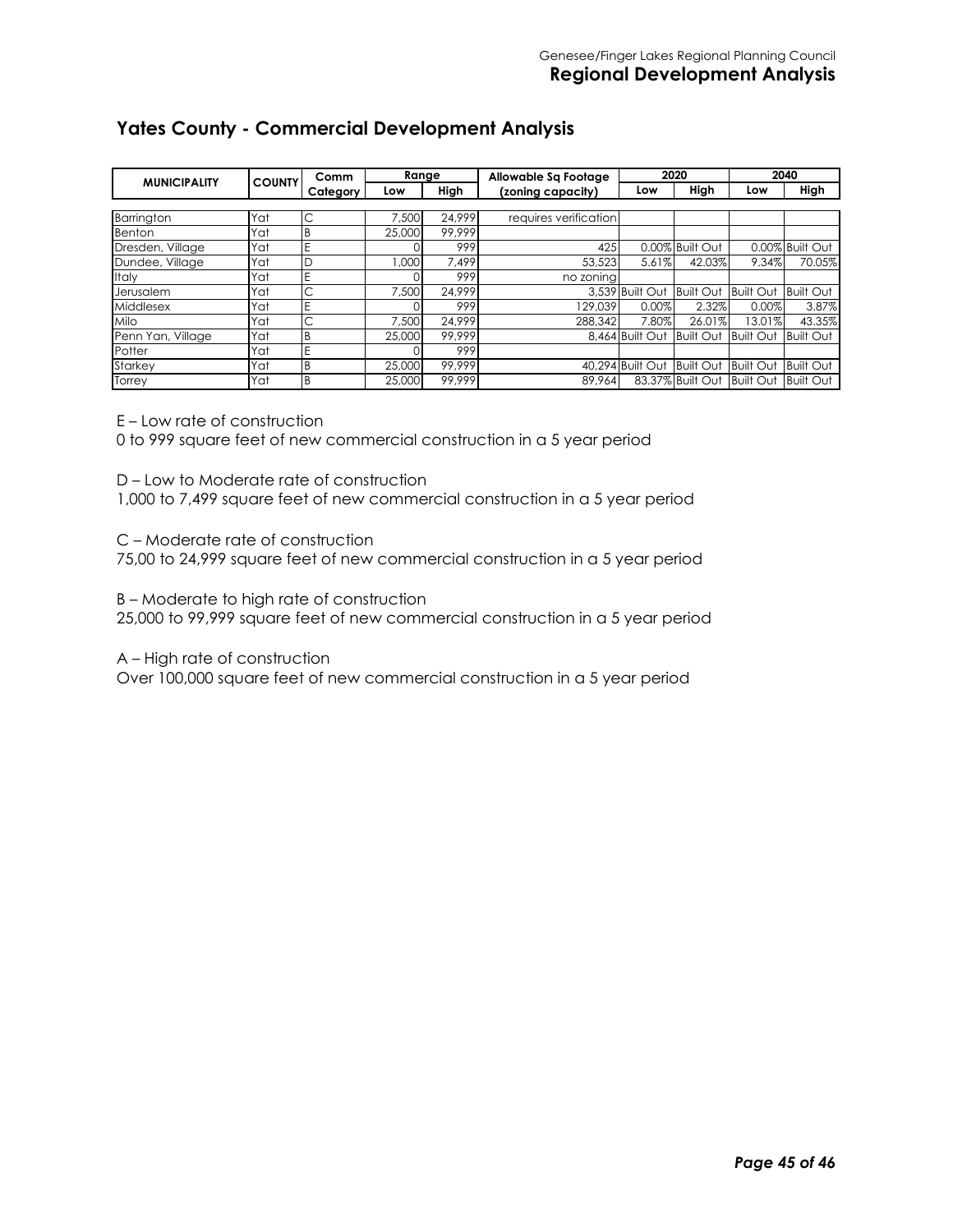#### **Yates County - Industrial Development Analysis**

|                     |               | Ind      | Range |        | Allowable Sq Footage  |       | 2020             |       | 2040              |
|---------------------|---------------|----------|-------|--------|-----------------------|-------|------------------|-------|-------------------|
| <b>MUNICIPALITY</b> | <b>COUNTY</b> | Category | Low   | High   | (zoning capacity)     | Low   | High             | Low   | High              |
|                     |               |          |       |        |                       |       |                  |       |                   |
| Barrington          | Yat           | E        |       | 999    | requires verification |       |                  |       |                   |
| <b>Benton</b>       | Yat           |          |       | 999    | No industrial         |       |                  |       |                   |
| Dresden, Village    | Yat           |          |       | 999    |                       |       |                  |       |                   |
| Dundee, Village     | Yat           |          |       | 999    | 62.296                | 0.00% | 4.81%            | 0.00% | 8.02%             |
| Italy               | Yat           | D        | .000  | 7.499  | No zoning             |       |                  |       |                   |
| Jerusalem           | Yat           |          |       | 999    |                       |       |                  |       |                   |
| Middlesex           | Yat           |          |       | 999    |                       |       |                  |       |                   |
| <b>Milo</b>         | Yat           | С        | 7.500 | 24.999 | 483.098               | 4.66% | 15.52%           | 7.76% | 25.87%            |
| Penn Yan, Village   | Yat           | С        | 7.500 | 24.999 | 65.216                |       | 34.50% Built Out |       | 57.50% Built Out  |
| Potter              | Yat           | F        |       | 999    | No industrial         |       |                  |       |                   |
| Starkey             | Yat           |          |       | 999    | 801.046               | 0.00% | 0.37%            | 0.00% | 0.62%             |
| Torrey              | Yat           | D        | 000.1 | 7.499  | 3.304                 |       | 90.81% Built Out |       | 151.35% Built Out |

E – Low rate of construction

0 to 999 square feet of new industrial construction in a 5 year period

D – Low to Moderate rate of construction

1,000 to 7,499 square feet of new industrial construction in a 5 year period

C – Moderate rate of construction

75,00 to 24,999 square feet of new industrial construction in a 5 year period

B – Moderate to high rate of construction

25,000 to 99,999 square feet of new industrial construction in a 5 year period

A – High rate of construction

Over 100,000 square feet of new industrial construction in a 5 year period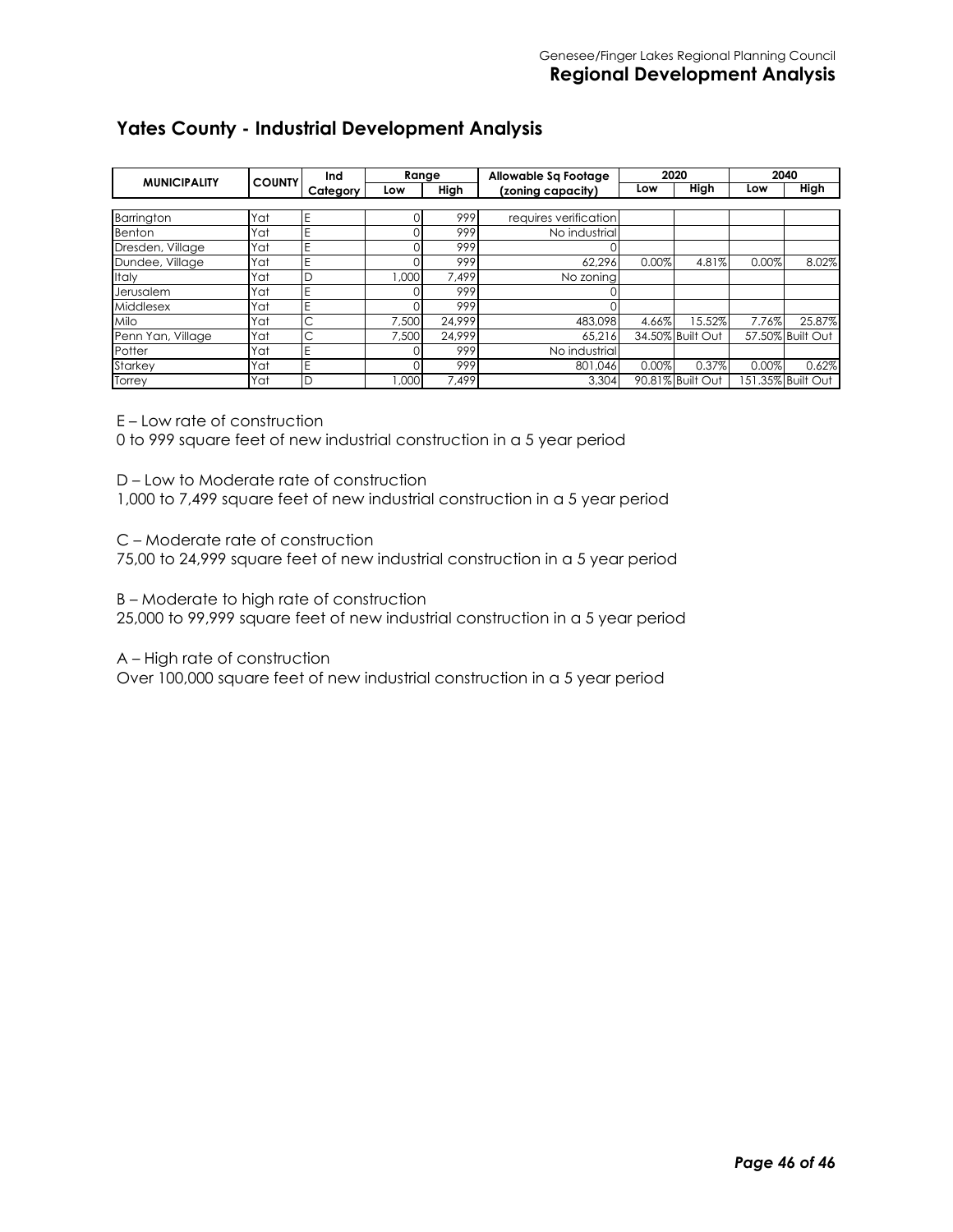#### *Appendix 1 – Calculating Constraints*

#### *Steep Slopes*

Steep slopes that prevent development were considered to be slopes of 15% or greater and were calculated using the Digital Elevation Model (DEM) data. Slope was derived as a percentage from the DEM data; the land area with greater than 15% slope were calculated as raw figures (acres) and as a percentage of the municipality.

#### *Flood Prone Areas*

Flood prone areas (the 100 year floodplain) were calculated from the digitized flood insurance rate maps from the Federal Emergency Management Agency (FEMA), also known as Q3 data. The counties with this digital data available were Genesee, Livingston, Monroe, Ontario, Wayne, and Wyoming.

As was done with steep slopes, the land area of the floodplains was calculated as raw figures (acres) and as a percentage of the municipality.

Orleans, Seneca, and Yates Counties do not have digital flood data so the following alternative methods were developed and used for those counties.

Orleans County currently lacks both SSURGO (Soil Survey Geographic) data and digital flood data. To estimate of the amount of land (acres) susceptible to flooding in Orleans County, data from neighboring counties sharing similar overall geographic and topographic features was extrapolated for use in Orleans County. The percentage of flood prone land was calculated for both Wayne and Niagara counties; the average of these two figures was calculated and used as the percentage of flood prone area in Orleans County. This percentage was then applied to the land area for each municipality in Orleans County to determine the total flood prone acreage within each municipality.

For Seneca and Yates Counties, the SSURGO (Soil Survey Geographic) database was used. Soil types known to be located in flood prone areas were selected as a proxy for the floodplains themselves. These soils included Alluvial Land, Eel Silt Loam, Sloan Silt Loam, Wallkill, Angola, Caneadea, Carlisle, Edwards, Eel (Teel), Fluvaquents, Genesee (Hamlin), Holly (Wayland), Lobdell (Teel), Poygan (Fonda), Saprists, Sloan (Wayland), Toledo (Fonda) and Wayland. The land area of these soil types was calculated as raw figures (acres) and as a percentage of the municipalities.

#### *Wetlands*

Wetlands as defined by the New York State Department of Environmental Conservation were considered to be constraints to development. Wetland data was obtained from the Freshwater Wetland coverage created by the DEC. Similar to steep slopes and flood prone areas, wetland acreage was calculated by municipality following the same steps previously outlined.

#### *Hydrological Constraints*

Since wetlands and flood plains often occupy the same geographical area, but do not exclusively overlap, it had to be determined which wetlands lay outside of the flood plains. This was calculated for each municipality to produce a constraint factor called "hydrological constraints" that took into account flood plains and wetlands lying outside flood plains.